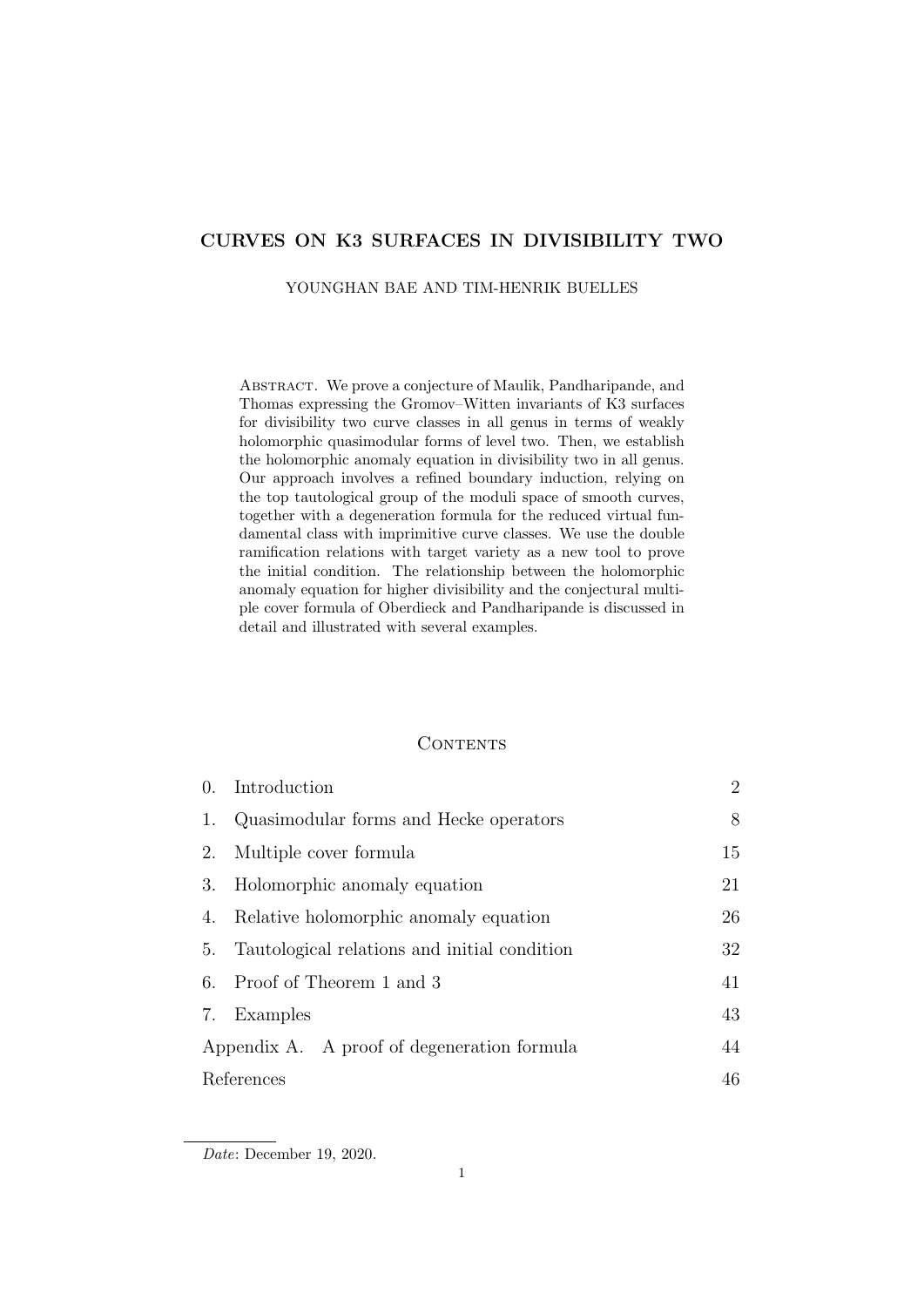#### 0. INTRODUCTION

<span id="page-1-0"></span>Let S be a complex nonsingular projective K3 surface and  $\beta \in$  $H_2(S, \mathbb{Z})$  an effective curve class. Gromov–Witten invariants of S are defined via intersection theory on the moduli space  $\overline{M}_{g,n}(S,\beta)$  of stable maps from *n*-pointed genus  $g$  curves to  $S$ . This moduli space comes with a virtual fundamental class. However, the virtual class vanishes for  $\beta \neq 0$  so, instead, we use the *reduced class*<sup>[1](#page-1-1)</sup>

$$
[\overline{M}_{g,n}(S,\beta)]^{red} \in A_{g+n}(\overline{M}_{g,n}(S,\beta),\mathbb{Q}).
$$

For integers  $a_i \geq 0$  and cohomology classes  $\gamma_i \in H^*(S, \mathbb{Q})$  we define

$$
\left\langle \tau_{a_1}(\gamma_1)\dots\tau_{a_n}(\gamma_n)\right\rangle_{g,\beta}^S=\int_{[\overline{M}_{g,n}(S,\beta)]^{red}}\prod_{i=1}^n\psi_i^{a_i}\cup \text{ev}_i^*(\gamma_i),
$$

where  $ev_i: M_{g,n}(S, \beta) \to S$  is the evaluation at *i*-th marking and  $\psi_i$  is the cotangent class at the  $i$ -th marking. By the deformation invariance of the reduced class, the invariant only depends on the norm  $\langle \beta, \beta \rangle$  and the divisibility of the curve class  $\beta$ .

<span id="page-1-3"></span>0.1. Quasimodularity. Gromov–Witten invariants of K3 surfaces for primitive curve classes are well-understood since the seminal paper by Maulik, Pandharipande, and Thomas [\[29\]](#page-47-0). The invariants are coefficients of weakly holomorphic[2](#page-1-2) quasimodular forms with pole of order at most one [\[29,](#page-47-0) Theorem 4]. For imprimitive curve classes, the quasimodularity is conjectured with the level structure [\[29,](#page-47-0) Section 7.5].

The quasimodularity can be stated in a precise sense via elliptic K3 surfaces. Let

$$
\pi\colon S\to \mathbb{P}^1
$$

be an elliptic K3 surface with a section and denote by  $B, F \in H_2(S, \mathbb{Z})$ the class of the section resp. a fiber. For any  $m \geq 1$  one defines the descendent potential

$$
\mathsf{F}_{g,m}(\tau_{a_1}(\gamma_1)\ldots\tau_{a_n}(\gamma_n))=\sum_{h\geq 0}\left\langle\tau_{a_1}(\gamma_1)\ldots\tau_{a_n}(\gamma_n)\right\rangle_{g,mB+hF}^S q^{h-m}.
$$

Note that this generating series involves curve classes  $mB + hF$  of different divisibilities, bounded by m.

<span id="page-1-2"></span><span id="page-1-1"></span><sup>&</sup>lt;sup>1</sup>We will identify this class with its image under the cycle class map  $A_* \to H_{2*}$ .

<sup>&</sup>lt;sup>2</sup>Weakly holomorphic means holomorphic on the upper half plane with possible pole at the cusp  $i\infty$ .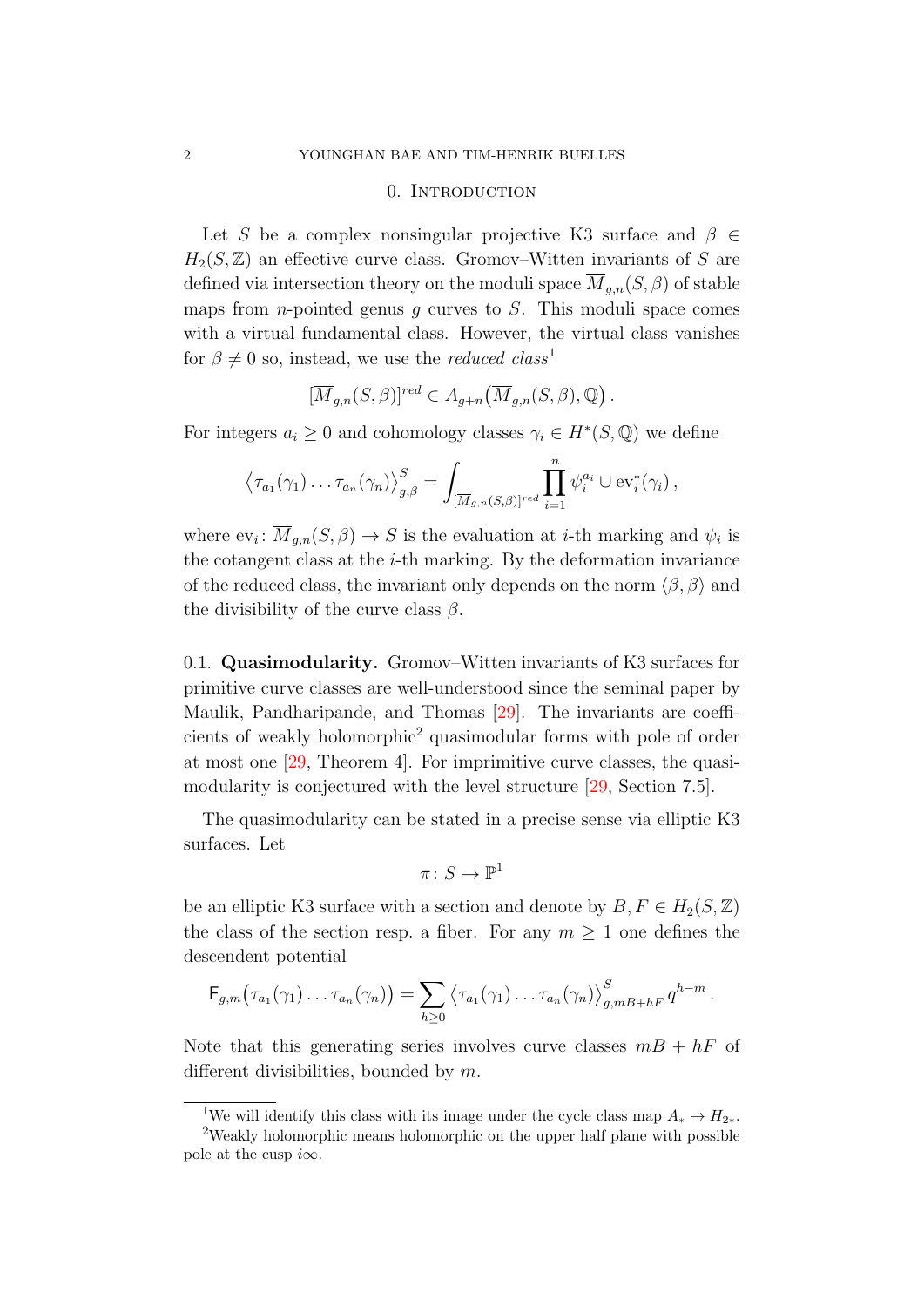It is convenient to use the following homogenized insertions which will lead to quasimodular forms of pure weight. Let  $1 \in H^0(S)$  and  $\mathsf{p} \in H^4(S)$  be the identity resp. the point class. Denote

$$
W = B + F \in H^2(S)
$$

and let

$$
U = \mathbb{Q}\langle F, W \rangle \subset H^2(S)
$$

be the hyperbolic plane in  $H^2(S)$  and let  $U^{\perp} \subset H^2(S)$  be its orthogonal complement with respect to the intersection form. We only consider second cohomology classes which are pure with respect to the decomposition

$$
H^2(S, \mathbb{Q}) \cong \mathbb{Q}\langle F \rangle \oplus \mathbb{Q}\langle W \rangle \oplus U^{\perp}.
$$

Following [\[8,](#page-46-0) Section 4.6], define a modified degree function deg by

$$
\underline{\deg}(\gamma) = \begin{cases} 2 & \text{if } \gamma = W \text{ or } \mathsf{p} \,, \\ 1 & \text{if } \gamma \in U^{\perp} \,, \\ 0 & \text{if } \gamma = F \text{ or } 1 \,. \end{cases}
$$

For  $m \geq 1$ , consider the Hecke congruence subgroup of level m

$$
\Gamma_0(m) = \left\{ \begin{pmatrix} a & b \\ c & d \end{pmatrix} \in SL_2(\mathbb{Z}) \mid c \equiv 0 \mod m \right\}
$$

and let  $\mathsf{QMod}(m)$  be the space of quasimodular forms for the congruence subgroup  $\Gamma_0(m) \subset SL_2(\mathbb{Z})$ . Let  $\Delta(q)$  be the modular discriminant

$$
\Delta(q) = q \prod_{n \ge 1} (1 - q^n)^{24}.
$$

Our first main result proves level two quasimodularity of  $F_{a,2}$ , previously conjectured by Maulik, Pandharipande, and Thomas [\[29,](#page-47-0) Section 7.5].

<span id="page-2-0"></span>**Theorem 1.** Let  $\gamma_1, \ldots, \gamma_n \in H^*(S)$  be homogeneous on the modified degree function deg. Then  $F_{g,2}$  is the Fourier expansion of a quasimodular form

$$
\mathsf{F}_{g,2}(\tau_{a_1}(\gamma_1)\ldots\tau_{a_n}(\gamma_n))\in\frac{1}{\Delta(q)^2}\mathsf{QMod}(2)
$$

of weight  $2g - 12 + \sum_i \underline{\text{deg}}(\gamma_i)$  with pole at  $q = 0$  of order at most 2.

0.2. Holomorphic anomaly equation. In the physics literature, the (conjectural) *holomorphic anomaly equation*  $[4, 5]$  $[4, 5]$  $[4, 5]$  predicts hidden structures of the Gromov–Witten partition function associated to Calabi– Yau varieties. For the past few years, there has been an extensive work to prove the holomorphic anomaly equation in many cases: local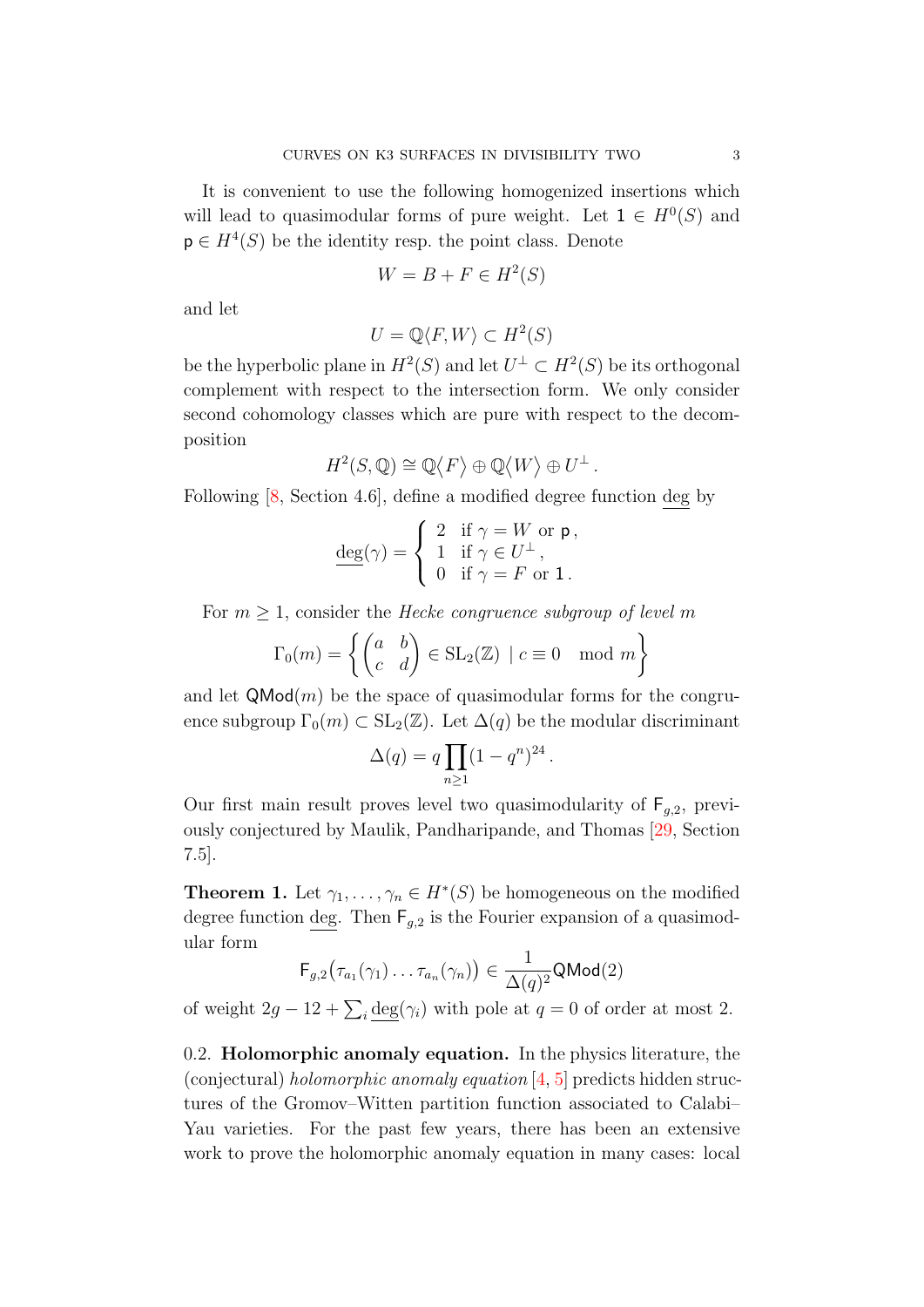$\mathbb{P}^2$  [\[26\]](#page-46-1), the quintic threefold [\[11,](#page-46-2) [16\]](#page-46-3), K3 surface with primitive curve classes [\[33\]](#page-47-1), elliptic fibration [\[34\]](#page-47-2) and  $\mathbb{P}^2$  relative to a smooth cubic [\[6\]](#page-46-4).

Every quasimodular form for  $\Gamma_0(m)$  can be written uniquely as a polynomial in  $C_2$  with coefficients which are modular forms for  $\Gamma_0(m)$ [\[18,](#page-46-5) Proposition 1]. Here,

$$
C_2(q) = -\frac{1}{24}E_2(q)
$$

is the renormalized second Eisenstein series. Assuming quasimodularity, the holomorphic anomaly equation fixes the non-holomorphic parameter of the Gromov–Witten partition function of K3 surfaces in terms of lower weight partition functions: it computes the derivative of  $\mathsf{F}_{q,m}$  with respect to the  $C_2$  variable. See [\[33\]](#page-47-1) for the proof of holomorphic anomaly equation for K3 surfaces with primitive curve classes and [\[34\]](#page-47-2) for the holomorphic anomaly equation associated to elliptic fibrations.

Define an endomorphism [\[33,](#page-47-1) Section 0.6]

$$
\sigma \colon H^*(S^2) \to H^*(S^2)
$$

by the following assignments:

 $\sigma(\gamma \boxtimes \gamma') = 0$ 

if  $\gamma$  or  $\gamma' \in H^0(S) \oplus \mathbb{Q}\langle F \rangle \oplus H^4(S)$ , and for  $\alpha, \alpha' \in U^{\perp}$ ,

$$
\sigma(W \boxtimes W) = \Delta_{U^{\perp}}, \ \sigma(W \boxtimes \alpha) = -\alpha \boxtimes F,
$$

$$
\sigma(\alpha \boxtimes W) = -F \boxtimes \alpha, \ \sigma(\alpha, \alpha') = \langle \alpha, \alpha' \rangle F \boxtimes F,
$$

where  $\Delta_{U^{\perp}}$  denotes the diagonal class for the intersection pairing on  $U^{\perp}$ . We will view  $\sigma$  as the exterior product  $\sigma_1 \boxtimes \sigma_2$  via Künneth decomposition.

Recall the virtual fundamental class for trivial curve classes which will play a role for the holomorphic anomaly equation. For  $\beta = 0$  we have an isomorphism

$$
\overline{M}_{g,n}(S,0) \cong \overline{M}_{g,n} \times S
$$

and the virtual class is given by

$$
[\overline{M}_{g,n}(S,0)]^{vir} = \begin{cases} [\overline{M}_{0,n} \times S] & \text{if } g = 0, \\ c_2(S) \cap [\overline{M}_{1,n} \times S] & \text{if } g = 1, \\ 0 & \text{if } g \ge 2. \end{cases}
$$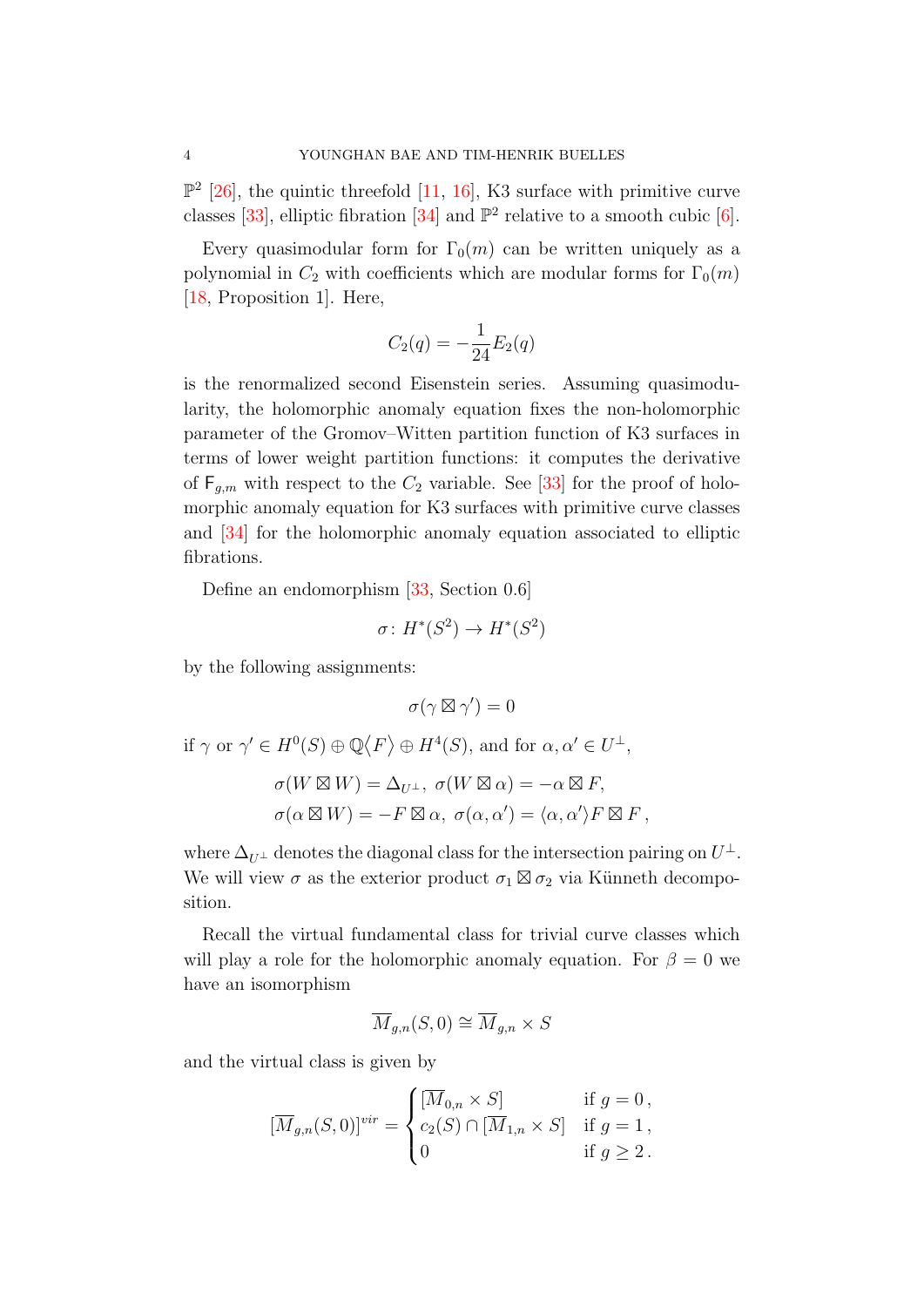Also, consider the pullback under the morphism  $\pi: S \to \mathbb{P}^1$  of the diagonal class of  $\mathbb{P}^1$ 

$$
\Delta_{\mathbb{P}^1} = 1 \boxtimes F + F \boxtimes 1 = \sum_{i=1}^2 \delta_i \boxtimes \delta_i^{\vee}.
$$

Define the generating series<sup>[3](#page-4-0)</sup>

<span id="page-4-3"></span>
$$
(1) \tHg,m(\alpha; \gamma_1, ..., \gamma_n)
$$
  
=  $\mathsf{F}_{g-1,m}(\alpha; \gamma_1, ..., \gamma_n, \Delta_{\mathbb{P}^1})$   
+  $2 \sum_{\substack{g=g_1+g_2\\i\in\{1,2\}\\i\in\{1,2\}}} \mathsf{F}_{g_1,m}(\alpha_{I_1}; \gamma_{I_1}, \delta_i) \mathsf{F}_{g_2}^{vir}(\alpha_{I_2}; \gamma_{I_2}, \delta_i^{\vee})$   
+  $\sum_{i=1}^{g=g_1+g_2}$   
-  $2 \sum_{i=1}^n \mathsf{F}_{g,m}(\alpha\psi_i; \gamma_1, ..., \gamma_{i-1}, \pi^* \pi_* \gamma_i, \gamma_{i+1}, ..., \gamma_n)$   
+  $\frac{20}{m} \sum_{i=1}^n \langle \gamma_i, F \rangle \mathsf{F}_{g,m}(\alpha; \gamma_1, ..., \gamma_{i-1}, F, \gamma_{i+1}, ..., \gamma_n)$   
-  $\frac{2}{m} \sum_{i$ 

where  $F<sup>vir</sup>$  denotes the generating series for virtual fundamental class. In most cases this term vanishes. The equation takes almost the same form for arbitrary m, only the last two terms acquire a factor of  $\frac{1}{m}$ . The appearance of these factors is explained in Section [3,](#page-20-0) see also Example [22.](#page-24-0) We conjecture that the holomorphic anomaly equation has the following form:

## <span id="page-4-2"></span>Conjecture 2.

<span id="page-4-1"></span>(2) 
$$
\frac{d}{dC_2} \mathsf{F}_{g,m}(\alpha; \gamma_1, \ldots, \gamma_n) = \mathsf{H}_{g,m}(\alpha; \gamma_1, \ldots, \gamma_n).
$$

For primitive curve classes, the holomorphic anomaly equation is proven in [\[33\]](#page-47-1). In higher divisiblity, it is precisely equation [\(2\)](#page-4-1) that would be implied by the conjectural multiple cover formula for imprimitve Gromow–Witten invariants of K3 surfaces. We explain this in the following section. We prove Conjecture [2](#page-4-2) unconditionally when  $m = 2$ :

<span id="page-4-0"></span><sup>&</sup>lt;sup>3</sup>Here, instead of descendent insertions we use a tautological class  $\alpha \in R^*(\overline{M}_{g,n}),$ see the comment in Section [2.2](#page-16-0)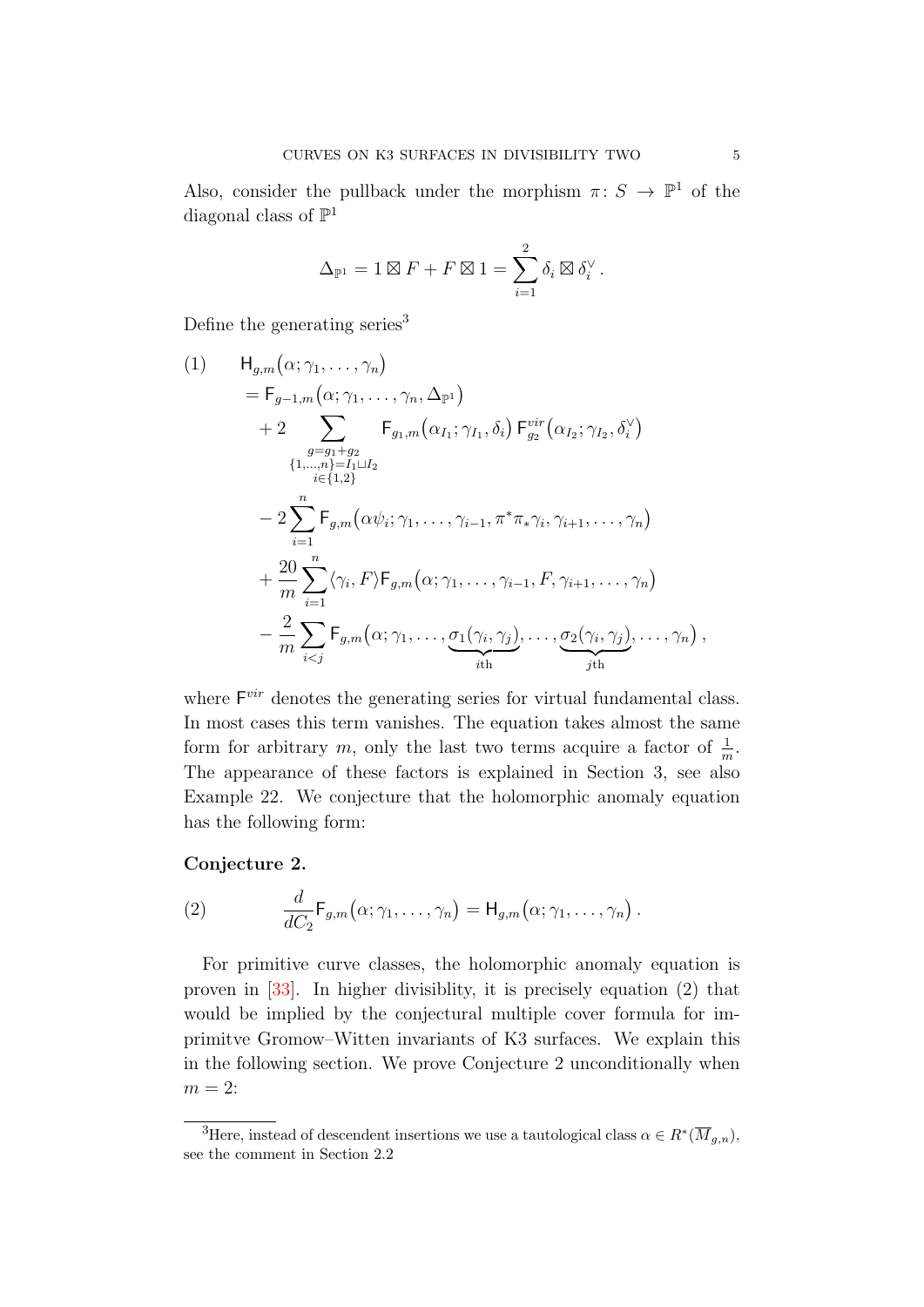<span id="page-5-0"></span>**Theorem 3.** For any  $g \geq 0$ ,

<span id="page-5-6"></span>(3) 
$$
\frac{d}{dC_2} \mathsf{F}_{g,2}(\alpha; \gamma_1, \ldots, \gamma_n) = \mathsf{H}_{g,2}(\alpha; \gamma_1, \ldots, \gamma_n).
$$

0.3. Multiple cover formula. Motivated by the Katz–Klemm–Vafa (KKV) formula, Oberdieck and Pandharipande conjectured a formula which computes imprimitive invariants from the primitive invariants:

<span id="page-5-4"></span>**Conjecture 4.** ([\[32,](#page-47-3) Conjecture C2]) For a primitive curve class  $\beta$ ,

<span id="page-5-2"></span>(4) 
$$
\langle \tau_{a_1}(\gamma_1) \dots \tau_{a_n}(\gamma_n) \rangle_{g,m\beta}
$$
  
=  $\sum_{d|m} d^{2g-3+\text{deg}} \langle \tau_{a_1}(\varphi_{d,m}(\gamma_1)) \dots \tau_{a_n}(\varphi_{d,m}(\gamma_n)) \rangle_{g,\varphi_{d,m}}(\frac{m}{d}\beta)$ .

The invariants on the right hand side are with respect to primitive curve classes<sup>[4](#page-5-1)</sup>. Assuming this formula, we can deduce the holomorphic anomaly equation:

<span id="page-5-5"></span>**Proposition 5.** Let  $m \geq 1$ . Assume the multiple cover formula [\(4\)](#page-5-2) holds for all curve classes of divisibility  $d \mid m$  and all descendent insertions. Then the holomorphic anomaly equation [\(2\)](#page-4-1) holds.

Given this proposition, it seems a natural strategy to prove the multiple cover formula in divisibility two and deduce, as a consequence, the holomorphic anomaly equation. Indeed, our method does follow this logic for  $m = 2$  and for low genus: we verify the multiple cover formula for  $g \leq 2$ , see Example [35.](#page-42-1) For higher genus, however, our method does not seem suitable to achieve this. Instead, our proof of Theorem [1](#page-2-0) provides an algorithm, based on the degeneration to the normal cone of a smooth elliptic fiber  $E \subset S$ , to reduce divisibility two invariants to low genus invariants for which the multiple cover for-mula is known<sup>[5](#page-5-3)</sup>. The degeneration formula intertwines invariants of  $S$ with invariants of  $\mathbb{P}^1 \times E$  in a non-trivial way. This phenomenon is illustrated in Example [35](#page-42-1) for the genus 2 invariants

$$
\left<\tau_0({\sf p})^2\right>_{2,2\beta}
$$

.

<span id="page-5-3"></span><span id="page-5-1"></span><sup>4</sup>Section [2](#page-14-0) contains all relevant definitions.

<sup>&</sup>lt;sup>5</sup>The genus 0 and genus 1 cases are proved by Lee and Leung in  $[24, 25]$  $[24, 25]$  $[24, 25]$ . Their proof involves a degeneration formula in symplectic geometry which is not possible in algebraic geometry. We present an algebro-geometric approach using the KKV formula.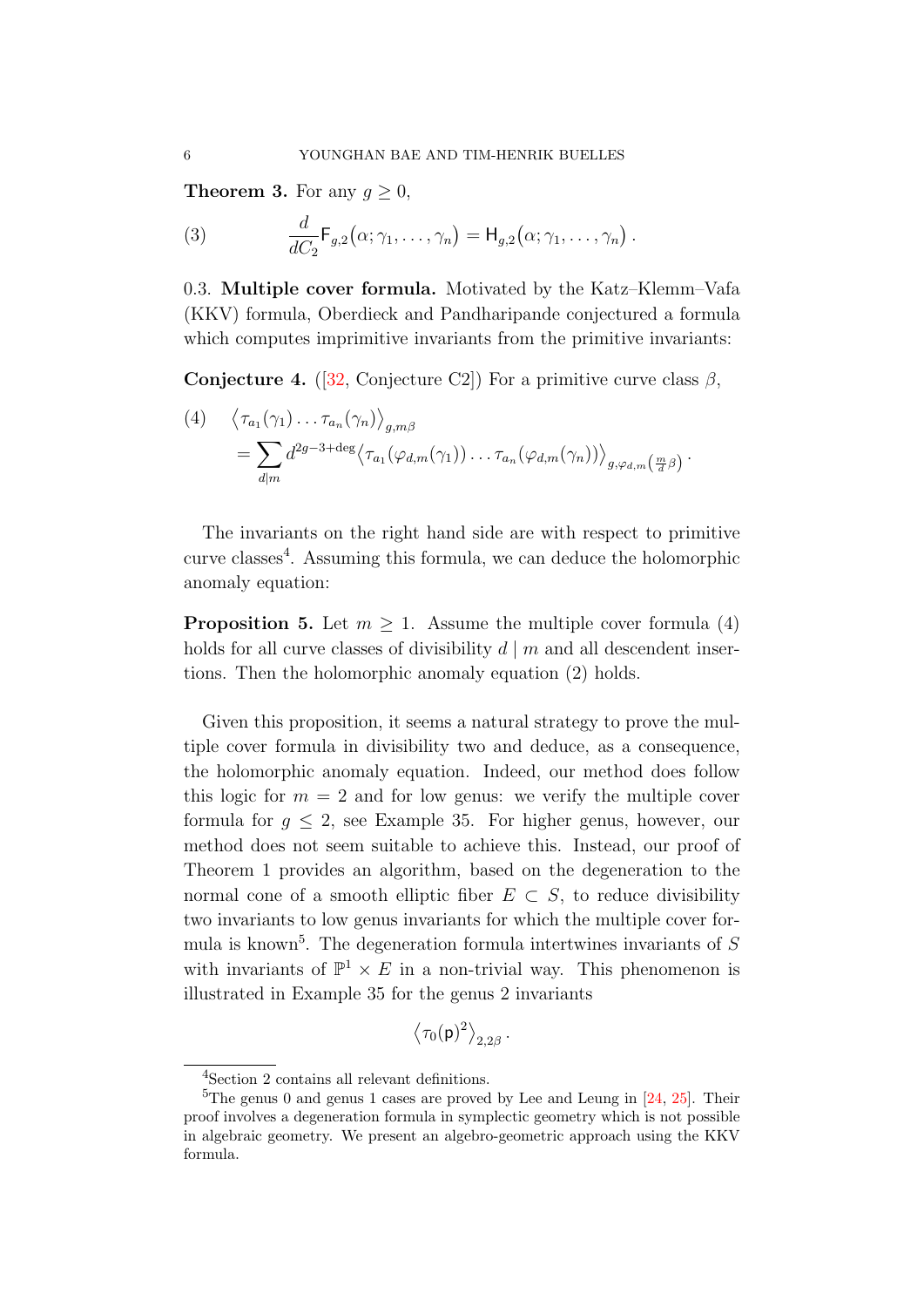<span id="page-6-0"></span>0.4. Hecke operator. In Section [2](#page-14-0) we apply Conjecture [4](#page-5-4) to an elliptic K3 surface to deduce a conjectural multiple cover formula for the descendent potentials  $F_{g,m}$ . The multiple cover formula for any divisibility  $m$  is then simply a *Hecke operator of the wrong weight* acting on the primitive potential  $F_{g,1}$ . Indeed, the weight of  $F_{g,1}$  (and conjecturally of  $F_{q,m}$ ) is  $2g - 12 + \text{deg}$ , whereas the Hecke operator has the weight of a descendent potential attached to elliptic curves, namely  $2q - 2 + \text{deg}$ . This operator can be expressed in terms of Hecke operators (of the correct weight) and translation  $q \mapsto q^d$ . Together with the holomorphic anomaly equation for primitive curve classes [\[33\]](#page-47-1) this naturally leads to the above conjecture for the holomorphic anomaly equation for higher divisibility.

0.5. Plan of the paper. We prove the quasimodularity and the holomorphic anomaly equation by induction on the genus and the number of markings. In Section [1,](#page-7-0) we discuss Hecke theory for weakly holomorphic quasimodular forms. This leads to a natural formulation of the multiple cover formula in Section [2](#page-14-0) and the imprimitive holomorphic anomaly equation in Section [3.](#page-20-0) In Section [4,](#page-25-0) compatibility of the holomorphic anomaly equation with the degeneration formula is presented. In Section [5,](#page-31-0) we derive the multiple cover formula, which implies the holomorphic anomaly equation, for genus 0, genus 1 and some genus 2 decendent invariants from the KKV formula. The genus 2 computation relies on double ramification relations with target variety. This result serves as the initial condition for our induction. In Section [6,](#page-40-0) we use previous results to prove Theorem [1](#page-2-0) and [3.](#page-5-0) The property of the top tautological group  $R^{g-1}(M_{g,n})$  reduces higher genus cases to lower genus invariants discussed in Section [5.](#page-31-0)

Acknowledgements. We are grateful to G. Oberdieck, R. Pandharipande, J. Shen, L. Wu and Q. Yin for many discussions on the Gromov– Witten theory of K3 surfaces. We want to thank D. Radchenko for useful suggestions on quasimodular forms. Finally, we thank the anonymous referee whose suggestion greatly improved this article.

Y. B. was supported by ERC-2017-AdG-786580-MACI and the Korea Foundation for Advanced Studies. T.-H. B. was supported by ERC-2017-AdG-786580-MACI.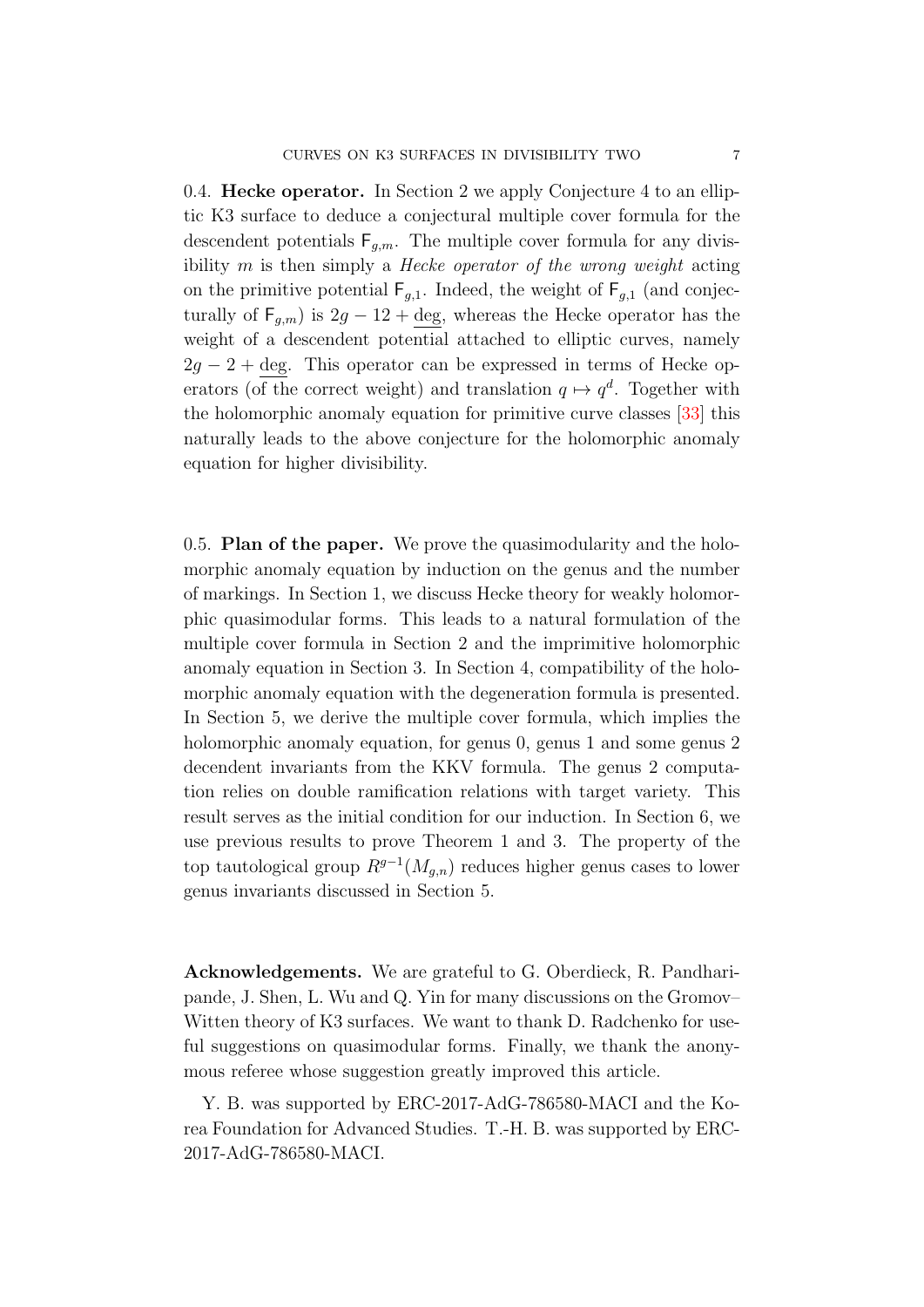The project has received funding from the European Research Council (ERC) under the European Union Horizon 2020 research and innovation program (grant agreement No. 786580).

### 1. Quasimodular forms and Hecke operators

<span id="page-7-0"></span>We recall basic properties of quasimodular forms and Hecke operators, see [\[22,](#page-46-8) [39\]](#page-47-4), in particular [\[22,](#page-46-8) pp. 156–163] and [\[22,](#page-46-8) Ch. 3, Section 3]. The Hecke theory for weakly holomorphic quasimodular forms however seems to be less well documented. We thus also include some proofs.

The following operators will play a central role. For any Laurent series

(5) 
$$
f(q) = \sum_{n = -\infty}^{\infty} a_n q^n
$$

and  $d \in \mathbb{Z}_{>0}$  we define

$$
\mathsf{D}_q f = q \frac{d}{dq} f, \quad \mathsf{B}_d f = \sum_{n=-\infty}^{\infty} a_n q^{dn}, \quad \mathsf{U}_d f = \sum_{n=-\infty}^{\infty} a_{dn} q^n.
$$

We will apply these operators to the Laurent series associated to certain modular functions. For this we briefly review the definition of modular forms.

1.1. Quasimodular forms. Let  $\mathbb{H} = \{ \tau \in \mathbb{C} \mid \text{Im}(\tau) > 0 \}$  be the upper half-plane. The group  $\mathrm{GL}_2^+(\mathbb{R})$  of real  $2\times 2$ -matrices with positive determinant acts on H via

$$
A\tau = \frac{a\tau + b}{c\tau + d}, \quad A = \begin{pmatrix} a & b \\ c & d \end{pmatrix} \in \text{GL}_2^+(\mathbb{R}).
$$

Let  $f: \mathbb{H} \to \mathbb{C}$  be a function and let

$$
q = e^{2\pi i \tau} , \quad y = \text{Im}(\tau) .
$$

For  $k \in \mathbb{Z}$  define the k-th slash operator

<span id="page-7-1"></span>
$$
(f|_{k}A)(\tau) = \det(A)^{k/2} (c\tau + d)^{-k} f(A\tau).
$$

<span id="page-7-2"></span>**Definition 6.** A *quasimodular form* of weight k for  $SL_2(\mathbb{Z})$  is a holomorphic function  $f: \mathbb{H} \to \mathbb{C}$  admitting a Fourier expansion

(6) 
$$
f(q) = \sum_{n=0}^{\infty} a_n q^n, \quad |q| < 1,
$$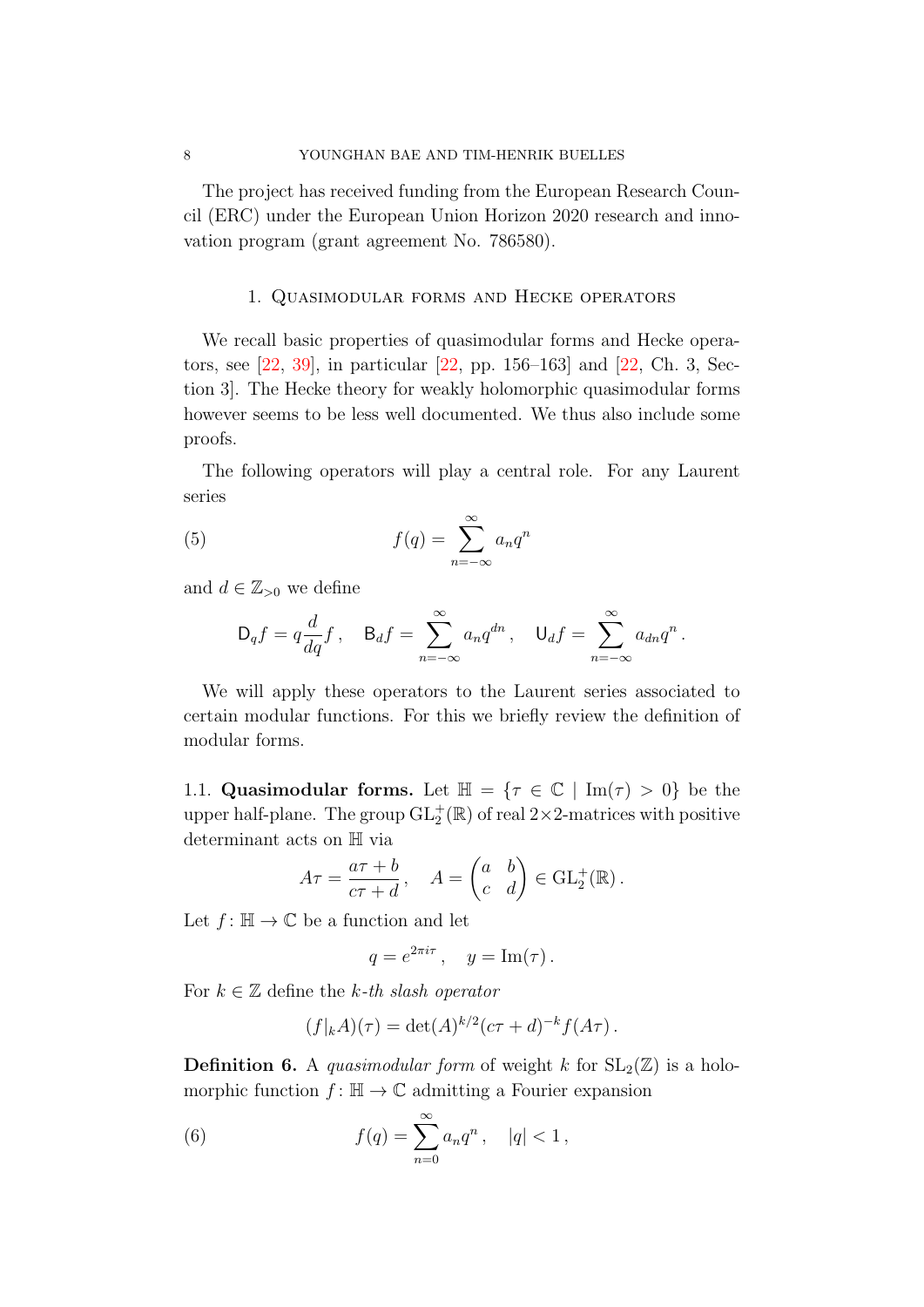such that there exist  $p \geq 0$  and holomorphic functions  $f_r$ ,  $r = 0, \ldots, p$ satisfying the following conditions:

(i) the (non-holomorphic) function  $\hat{f} = \sum_{r=0}^{p} f_r y^{-r}$  satisfies the transformation law

$$
\widehat{f}|_k \gamma = \widehat{f} \text{ for all } \gamma \in \text{SL}_2(\mathbb{Z}),
$$

- (ii)  $f = f_0$ ,
- (iii) each  $f_r$  has an expansion of the form [\(6\)](#page-7-1).

If  $p = 0$  then f is called a *modular form*. We denote the space of modular resp. quasimodular forms by Mod and QMod.

<span id="page-8-0"></span>**Remark 7.** If  $\widehat{f} = \sum_{r=0}^{p} f_r y^{-r}$  as above with  $f_p \neq 0$ , then each  $f_r$  is a quasimodular form of weight  $k-2r$ , see [\[39,](#page-47-4) Proposition 20]. Moreover, the last one, i.e.  $f_p$  is in fact modular (of weight  $k - 2p$ ). The following structural results are well-known [\[39,](#page-47-4) Proposition 4, Proposition 20]

$$
\mathsf{Mod} = \mathbb{C}[C_4, C_6], \quad \mathsf{QMod} = \mathbb{C}[C_2, C_4, C_6],
$$

where

$$
C_{2i}(q) = -\frac{B_{2i}}{2i \cdot (2i)!} E_{2i}(q)
$$

is the renormalized  $2i$ -th Eisenstein series. The notion (i) defines the space AHM of almost holomorphic modular forms and the assignment  $\widehat{f} \mapsto f$  is an isomorphism

$$
\mathsf{AHM} \to \mathsf{QMod}\,.
$$

Under this map, differentiation with respect to  $\frac{1}{8\pi y}$  corresponds to differentiation with respect to  $C_2$ .

The modular functions considered in this paper will usually have poles at the cusp  $\tau = i\infty$  corresponding to  $q = 0$ . We will refer to these functions as weakly holomorphic with pole of specified order. We want to clarify this terminology in the context of quasimodular forms.

Definition 8. A function f is said to be *weakly holomorphic quasi*modular with pole of order at most  $m \geq 0$ , if f satisfies the conditions in Definition [6](#page-7-2) except that each  $f_r$  is allowed to have a pole at the cusp  $i\infty$  of order at most m. If  $p = 0$  then f is called a weakly holomorphic modular form with pole of order at most m.

By parallel arguments as in [\[39,](#page-47-4) Proposition 20], the assertions in Remark [7](#page-8-0) hold analogously for weakly holomorphic quasimodular forms. In particular,  $f_p$  is weakly holomorphic modular with pole of order at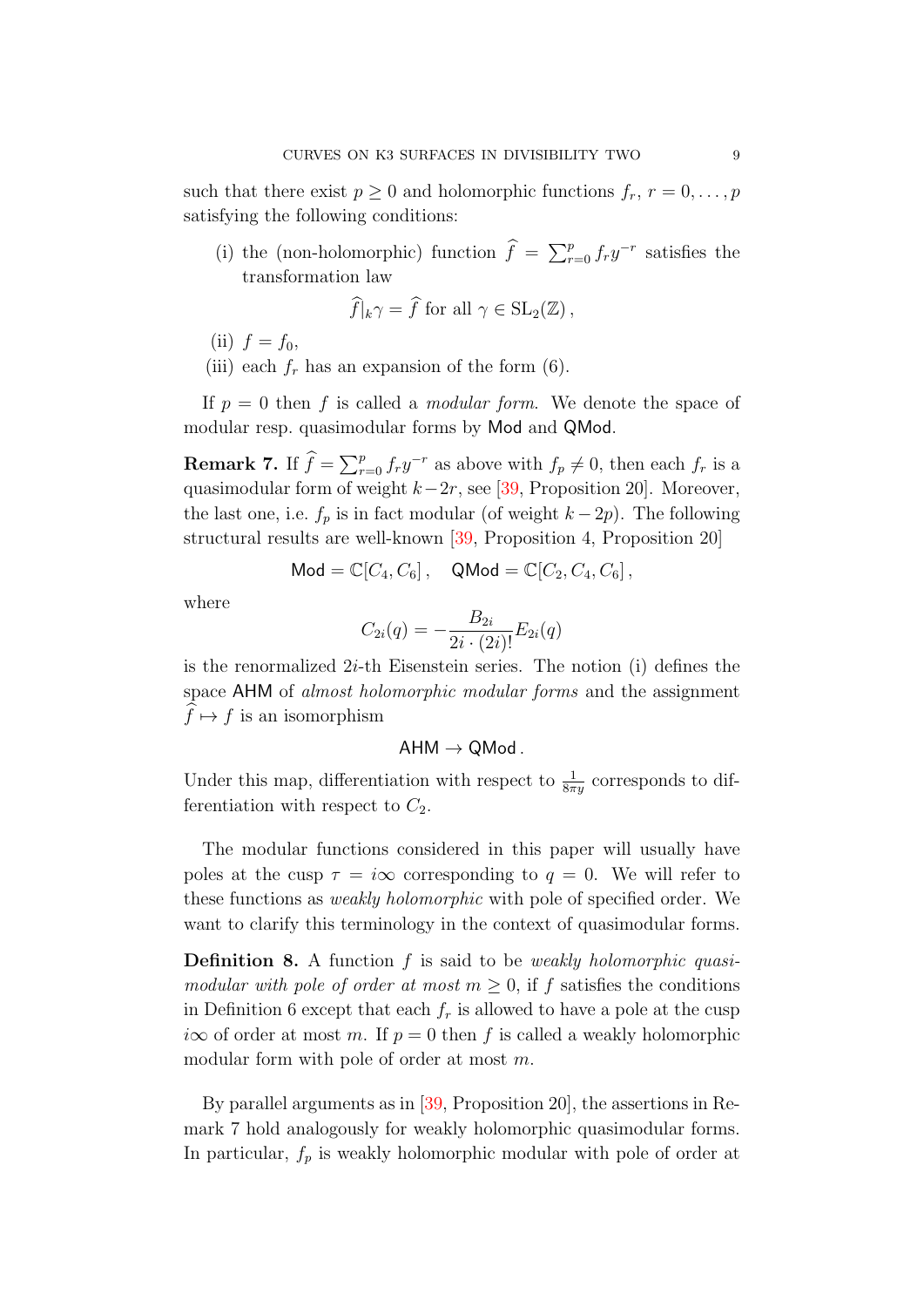most m. The space of weakly holomorphic modular forms is generated by  $\frac{1}{\Delta}$  over Mod, where

$$
\Delta(q) = q \prod_{n \ge 1} (1 - q^n)^{24}
$$

is the modular discriminant.<sup>[6](#page-9-0)</sup> As a consequence,

$$
f_p \in \frac{1}{\Delta^m} \mathsf{Mod}
$$

and since  $f_p$  is of weight  $k - 2p$  (and there are no non-zero modular forms of negative weight) we have  $k \geq 2p - 12m$ .

For quasimodular forms we include the following observation.

<span id="page-9-1"></span>Lemma 9. The space of weakly holomorphic quasimodular forms with pole of order at most  $m$  is given by

$$
\frac{1}{\Delta^m}{\sf QMod}\,.
$$

*Proof.* Let f be a weakly holomorphic form with pole of order at most m and weight k and let

$$
\widehat{f} = \sum_{r=0}^{p} f_r y^{-r},
$$

with  $f = f_0$ . Multiplying by  $\Delta^m$  we have for all  $\gamma \in SL_2(\mathbb{Z})$ 

$$
(\Delta^m \widehat{f})|_{k+12m}\gamma = (\Delta^m)|_{12m}\gamma \cdot (\widehat{f})|_k\gamma = \Delta^m \widehat{f}.
$$

Since each  $\Delta^m f_r$  is holomorphic at *i* $\infty$  this proves

$$
f\in \frac{1}{\Delta^m}{\sf QMod}\,.
$$

Analogous argument shows that the quotient of any quasimodular form by  $\Delta^m$  defines a weakly holomorphic quasimodular form with pole of order at most  $m$ .

1.2. Hecke operators. Let  $m \in \mathbb{N}$  and consider the set of integral matrices of determinant m

$$
H_m = \left\{ \begin{pmatrix} a & b \\ c & d \end{pmatrix} \mid a, b, c, d \in \mathbb{Z}, ad - bc = m \right\}.
$$

The modular group  $SL_2(\mathbb{Z})$  acts on  $H_m$  by left multiplication. The classical Hecke operators  $\mathsf{T}_m$  acting on modular forms f of weight k

<span id="page-9-0"></span> ${}^{6}$ See [\[14\]](#page-46-9) where the authors examine an explicit basis of the space of weakly holomorphic modular forms.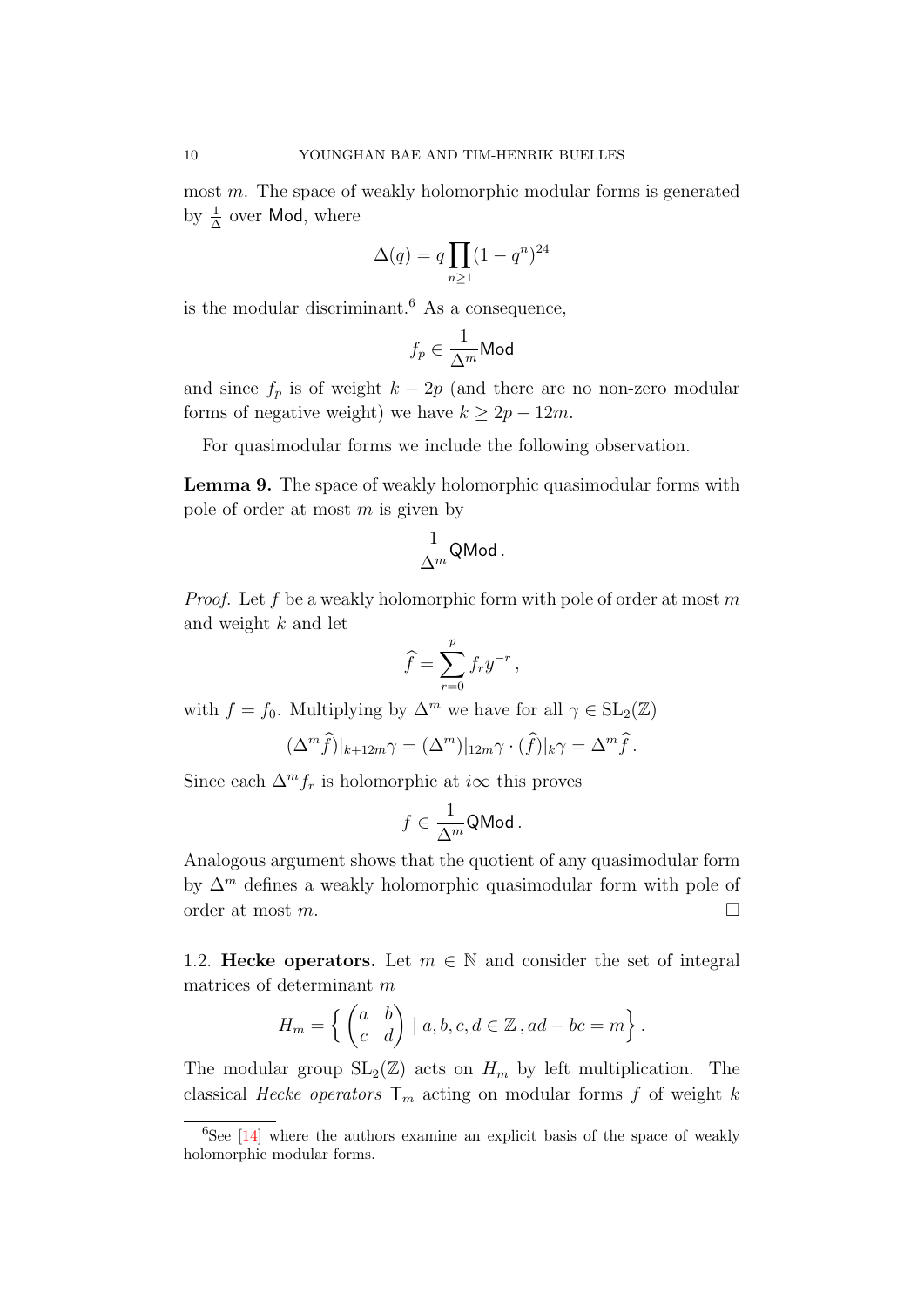are defined by [\[39,](#page-47-4) Section 4.1]

<span id="page-10-0"></span>
$$
T_m f = m^{k/2 - 1} \sum_{\gamma \in SL_2(\mathbb{Z}) \backslash H_m} f|_k \gamma.
$$

This definition is equivalent to [\[22,](#page-46-8) Ch. 3, Proposition 38]

(7) 
$$
\mathsf{T}_m = \sum_{ad=m} a^{k-1} \mathsf{B}_a \mathsf{U}_d.
$$

The action of  $(7)$  naturally extends to the action of the q-expansion of weakly holomorphic quasimodular forms. We prove that the action again defines a weakly holomorphic quasimodular form. For simplicity (we will only use this case) we restrict to the case when  $f$  has a pole of order at most one.

**Lemma 10.** Let  $f \in \frac{1}{\Delta}$ QMod be of weight k. Then  $\mathsf{T}_m f$  is a weakly holomorphic quasimodular form of weight k with pole of order at most  $m$ , i.e.

$$
\mathsf{T}_m f \in \frac{1}{\Delta^m} \mathsf{QMod}\,.
$$

*Proof.* In [\[31\]](#page-47-5) it is shown that  $\mathsf{T}_m$  defines a map QMod  $\rightarrow$  QMod preserving the weight. We briefly recall the key arguments for  $f \in Q$ Mod. The definition of quasimodular forms is equivalent to the condition<sup>[7](#page-10-1)</sup>

$$
(f|_{k}\gamma)(\tau) = \sum_{r=0}^{p} \left(\frac{c}{c\tau + d}\right)^r f_r(\tau) \text{ for all } \gamma = \begin{pmatrix} a & b \\ c & d \end{pmatrix} \in SL_2(\mathbb{Z}),
$$

where  $f_r$  are as in Definition [6.](#page-7-2) Defining a modification of the slash operator for quasimodular forms[8](#page-10-2)

$$
(f||_k A)(\tau) = \sum_{r=0}^p (-c)^r (c\tau + d)^r (f_r|_k A)(\tau) \text{ for } A = \begin{pmatrix} a & b \\ c & d \end{pmatrix} \in \text{GL}_2^+(\mathbb{R}),
$$

then the quasimodularity is equivalent to

$$
f||_k \gamma = f
$$
 for all  $\gamma \in SL_2(\mathbb{Z})$ .

This leads to a parallel treatment of Hecke operators as in the classical context of modular forms. By  $[31,$  Proposition 2] we have

$$
f||_k(\gamma A) = f||_k A
$$
, for all  $\gamma \in SL_2(\mathbb{Z})$ ,  $A \in GL_2^+(\mathbb{R})$ 

and we define

$$
T_m f = m^{k/2-1} \sum_{A \in SL_2(\mathbb{Z}) \backslash H_m} f||_k A.
$$

<span id="page-10-1"></span><sup>&</sup>lt;sup>7</sup>This notion is called 'differential modular form' in [\[31\]](#page-47-5). As pointed out in [\[39,](#page-47-4) Section 5.3], this notion is equivalent to be a quasimodular form.

<span id="page-10-2"></span><sup>&</sup>lt;sup>8</sup>This definition differs from [\[31,](#page-47-5) Equation 12] by a factor  $m^{-p}$ , where p is the depth of f. Our definition of the Hecke operator differs by the same factor.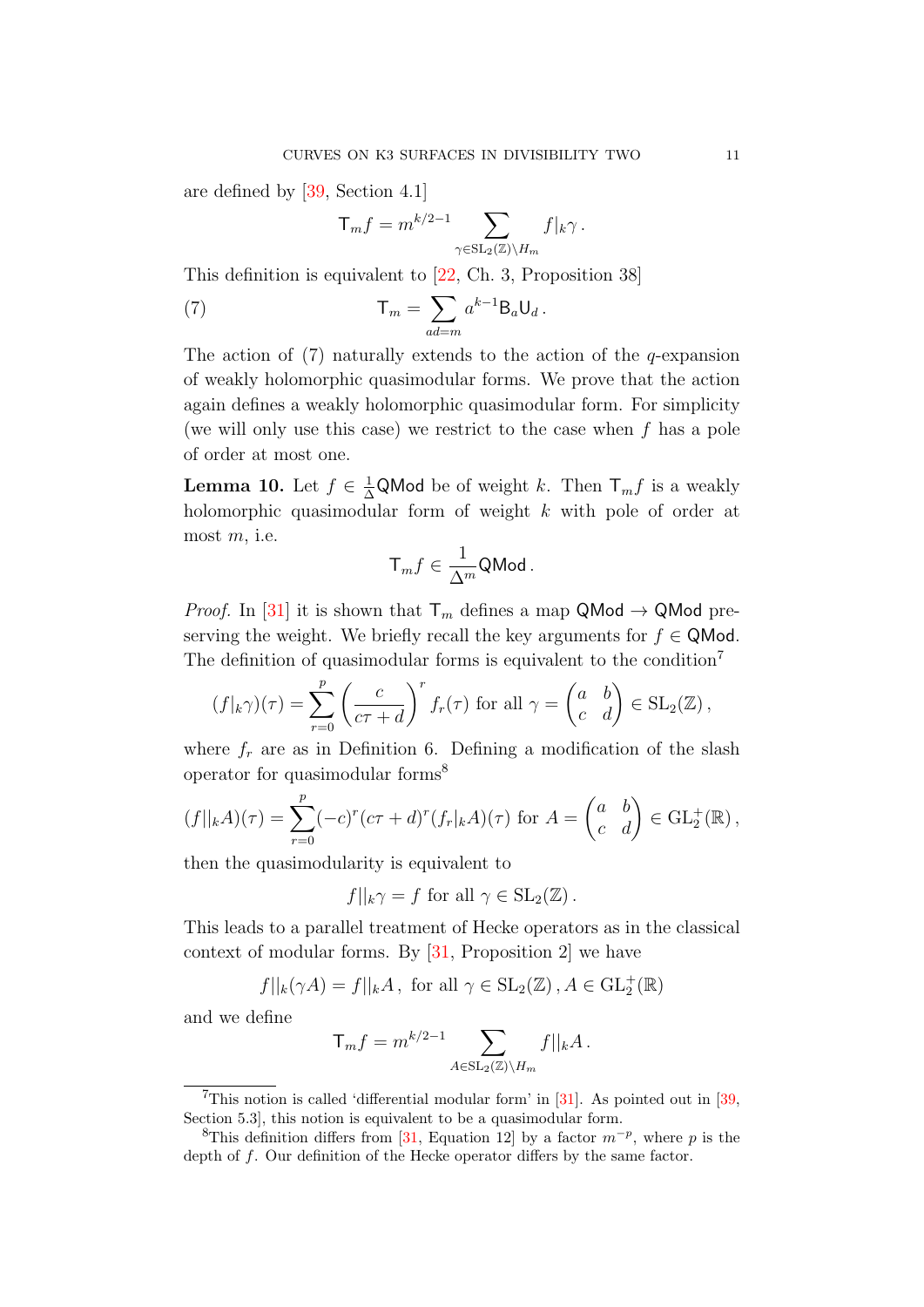This definition is then independent of a choice of representatives of  $SL_2(\mathbb{Z}) \setminus H_m$ . To conclude that  $\mathsf{T}_m f$  is a quasimodular form, we would like to argue that it is invariant under  $(-)||_k \gamma$  for all  $\gamma \in SL_2(\mathbb{Z})$ . This statement, however, is not sensible at the moment<sup>[9](#page-11-0)</sup> because the definition of  $(-)||_{k}$  relies on the existence of associated functions  $f_r$ . This technicality is resolved in [\[31,](#page-47-5) Section 2.4, 2.5] by considering a certain period domain  $P$  and identifying quasimodular forms as holomorphic functions on  $\mathcal{P}$ , which are left  $SL_2(\mathbb{Z})$ -invariant and satisfy a transformation property for a right action of the subgroup of upper triangular matrices. The domain  $P$  is contained in  $GL_2(\mathbb{C})$  and it contains the upper-half plane H. The actions are given by left resp. right multiplication. The argument carries over to weakly holomorphic quasimodular forms without change.

A particular set of representatives for  $SL_2(\mathbb{Z}) \setminus H_m$  is given by

$$
\left\{\gamma_b = \begin{pmatrix} a & b \\ 0 & d \end{pmatrix} \mid a, d \in \mathbb{N}, ad = m, 0 \le b < d \right\}.
$$

Note that  $(-)||_k \gamma_b = (-)||_k \gamma_b$  because the terms for  $r > 0$  vanish. Since

$$
\mathsf{U}_d f(\tau) = \frac{1}{d} \sum_{0 \le b < d} f\left(\frac{\tau + b}{d}\right),
$$

we thus recover equation [\(7\)](#page-10-0):

$$
\mathsf{T}_{m}f(\tau) = m^{k/2-1} \sum_{\substack{ad=m\\0\le b
$$
= \sum_{ad=m} a^{k-1} \mathsf{B}_{a} \mathsf{U}_{d}f(\tau).
$$
$$

For weakly holomorphic quasimodular forms  $f \in \frac{1}{\Delta}Q$ Mod we follow the same proof. The difference here is that the functions  $f_r$  are allowed to have simple poles at  $i\infty$ . The slash operator  $(-)||_k$  however may turn a simple pole into a pole of higher order. For  $(-)||_{k}\gamma_{b}$  this order is bounded by m. As a consequence,  $T_m f$  is weakly holomorphic quasimodular with pole of order at most  $m$ .

For our study of the multiple cover formula in Section [2](#page-14-0) we will require a more flexible notion, where the exponent is not necessarily related to the weight. The action of this operator will preserve the weight of weakly holomorphic quasimodular forms, it will, however, introduce poles and level structure.

<span id="page-11-0"></span><sup>9</sup>We are grateful to the referee for pointing out this subtle detail.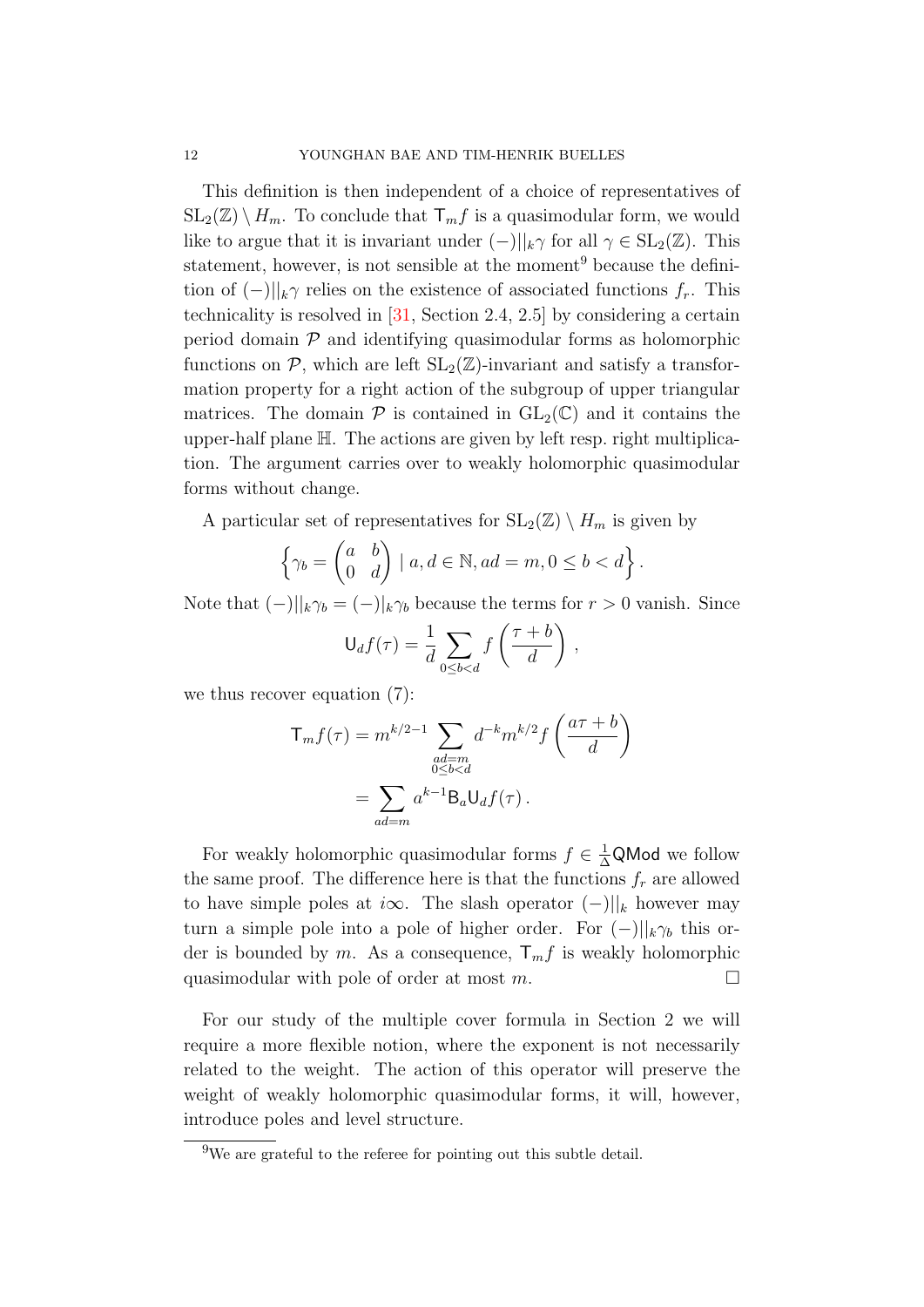<span id="page-12-1"></span>**Definition 11.** For  $\ell \in \mathbb{Z}$ , we define

$$
\mathsf{T}_{m,\ell} = \sum_{ad=m} a^{\ell-1} \mathsf{B}_a \mathsf{U}_d \,.
$$

The operator  $\mathsf{T}_{m,\ell}$  is simply the m-th Hecke operator of weight  $\ell$ , which we let act on functions of weight  $k$ . By Möbius inversion we may rewrite each of them in terms of the other (see [\[1,](#page-45-3) Section 2.7]). For this, let  $\mu$  be the Möbius function.

<span id="page-12-0"></span>**Lemma 12.** The action of  $\mathsf{T}_{m,\ell}$  on weakly holomorphic quasimodular forms of weight  $k$  is given by

$$
T_{m,\ell} = \sum_{ad=m} c_{k,\ell}(a) B_a T_d,
$$

where

$$
c_{k,\ell}(a) = \sum_{r|a} r^{\ell-1} \mu\left(\frac{a}{r}\right) \left(\frac{a}{r}\right)^{k-1}
$$

.

*Proof.* The formula for  $c_{k,\ell}$  above can be rewritten as

$$
c_{k,\ell} = \mathrm{Id}_{\ell-1} \star (\mu \cdot \mathrm{Id}_{k-1}),
$$

where  $\mathrm{Id}_{\ell-1}(n) = n^{\ell-1}$  is the  $(\ell-1)$ -th power function and  $\star$  denotes Dirichlet convolution, i.e. for functions  $g, h$  we have

$$
(g * h)(m) = \sum_{ad=m} g(a)h(d).
$$

Note also that B is multiplicative with respect to composition, i.e. for  $e \mid a$  we have  $B_a = B_e B_{\frac{a}{e}}$  and therefore

$$
T_{m,\ell} = \sum_{ad=m} a^{\ell-1} B_a U_d
$$
  
= 
$$
\sum_{ad=m} \left( \mathrm{Id}_{\ell-1} \star (\mu \cdot \mathrm{Id}_{k-1}) \star \mathrm{Id}_{k-1} \right) (a) B_a U_d
$$
  
= 
$$
\sum_{ad=m} \left( \sum_{e|a} c_{k,\ell}(e) \left( \frac{a}{e} \right)^{k-1} \right) B_a U_d
$$
  
= 
$$
\sum_{uw=m} c_{k,\ell}(u) B_u \left( \sum_{v|w} v^{k-1} B_v U_{\frac{w}{v}} \right)
$$
  
= 
$$
\sum_{uw=m} c_{k,\ell}(u) B_u T_w.
$$

 $\Box$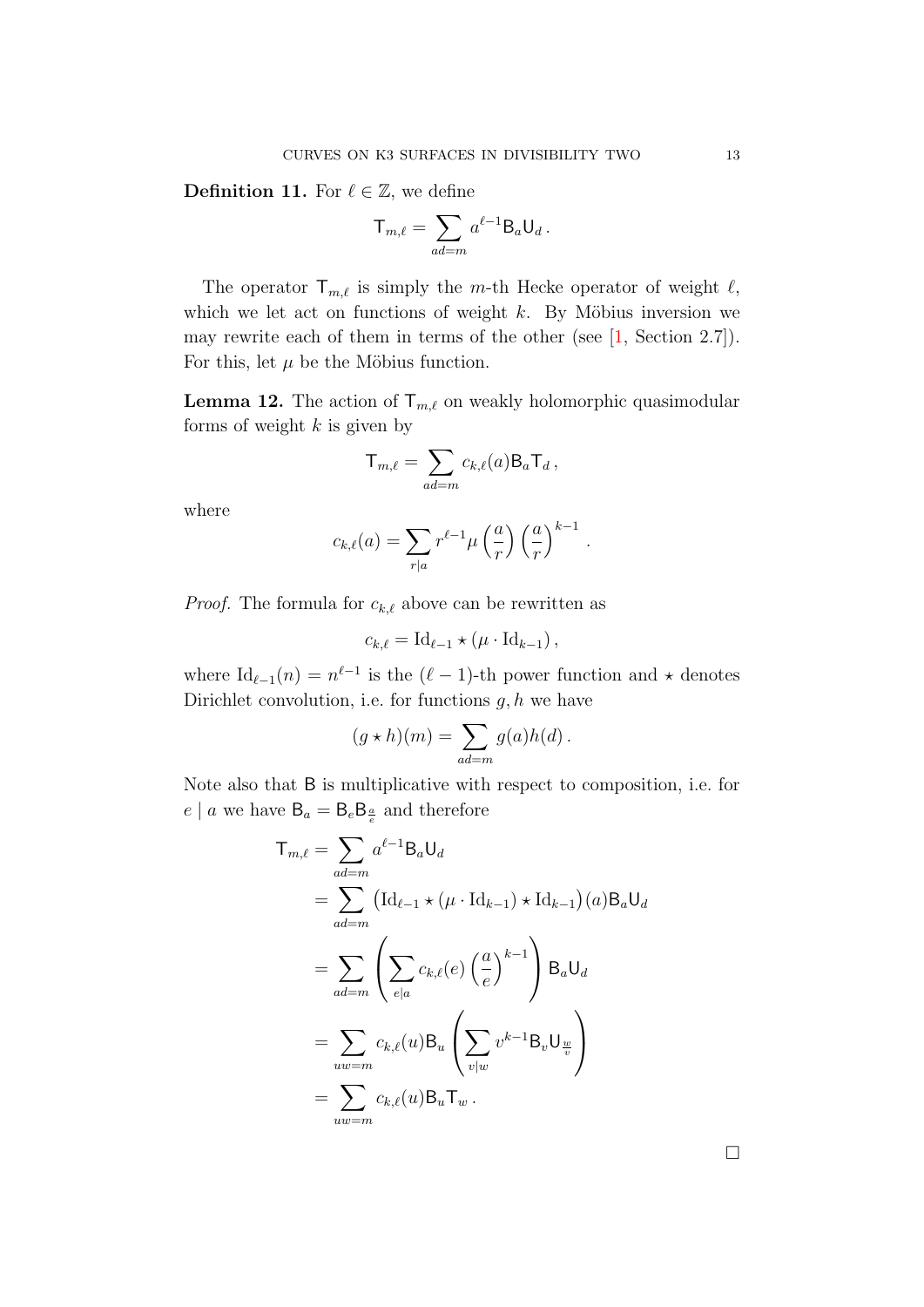As a consequence we obtain the following result. Here, we let  $\mathsf{Mod}(m)$ and  $\mathsf{QMod}(m)$  be the space of modular resp. quasimodular forms for the congruence subgroup  $\Gamma_0(m) \subset SL_2(\mathbb{Z})$ , see the introduction.

<span id="page-13-0"></span>**Proposition 13.** Let  $f \in \frac{1}{\Delta}$ QMod be of weight k, then  $\mathsf{T}_{m,\ell}f$  is a weakly holomorphic quasimodular of weight k with pole of order at most m for the congruence subgroup  $\Gamma_0(m) \subset SL_2(\mathbb{Z})$ 

$$
\mathsf{T}_{m,\ell}f\in\frac{1}{\Delta^m}\mathsf{QMod}(m)\,.
$$

Proof. We use the formula in Lemma [12](#page-12-0) and treat each summand sep-arately. By Lemma [9](#page-9-1) each  $T_d f$  satisfies

$$
\mathsf{T}_d f \in \frac{1}{\Delta^d} \mathsf{QMod}\,.
$$

The action of  $B_a$  raises  $q \mapsto q^a$ , or equivalently  $\tau \mapsto a\tau$ , so it maps QMod to QMod $(a)$ , see [\[22,](#page-46-8) Ch. 3, Proposition 17]. Therefore

$$
\mathsf{B}_a\mathsf{T}_df\in\frac{1}{\Delta(q^a)^d}\mathsf{QMod}(a)\,.
$$

Finally, the weakly holomorphic modular form for  $\Gamma_0(a)$  defined by

$$
\frac{\Delta(q)^a}{\Delta(q^a)}
$$

is in fact holomorphic at  $i\infty$ , i.e. contained in  $\mathsf{Mod}(a)$ . Hence the same is true for its d-th power and we find

$$
\mathsf{B}_{a}\mathsf{T}_{d}f \in \frac{1}{\Delta^{m}}\mathsf{QMod}(a)\,.
$$

which concludes the proof since  $\mathsf{QMod}(a) \subset \mathsf{QMod}(m)$ .

For later reference, we list the following basic commutator relations between the above operators acting on weakly holomorphic quasimodular forms f of weight k. Recall, that the algebra  $\mathsf{QMod}(m)$  is freely generated by the Eisenstein series  $C_2$  over the algebra  $\mathsf{Mod}(m)$  of modular forms. Formal differentiation with respect to  $C_2$  is therefore welldefined.

<span id="page-13-1"></span>**Lemma 14.** Let  $d, e \in \mathbb{N}$  and  $\ell \in \mathbb{Z}$ , then

- (i)  $B_d B_e = B_{de} = B_e B_d$ .
- (ii)  $U_dU_e = U_{de} = U_eU_d$ ,
- (iii)  $D_q B_d = d B_d D_q$ ,  $U_d D_q = d D_q U_d$ ,
- (iv)  $T_{m,\ell+2}D_a = m D_a T_{m,\ell}$ ,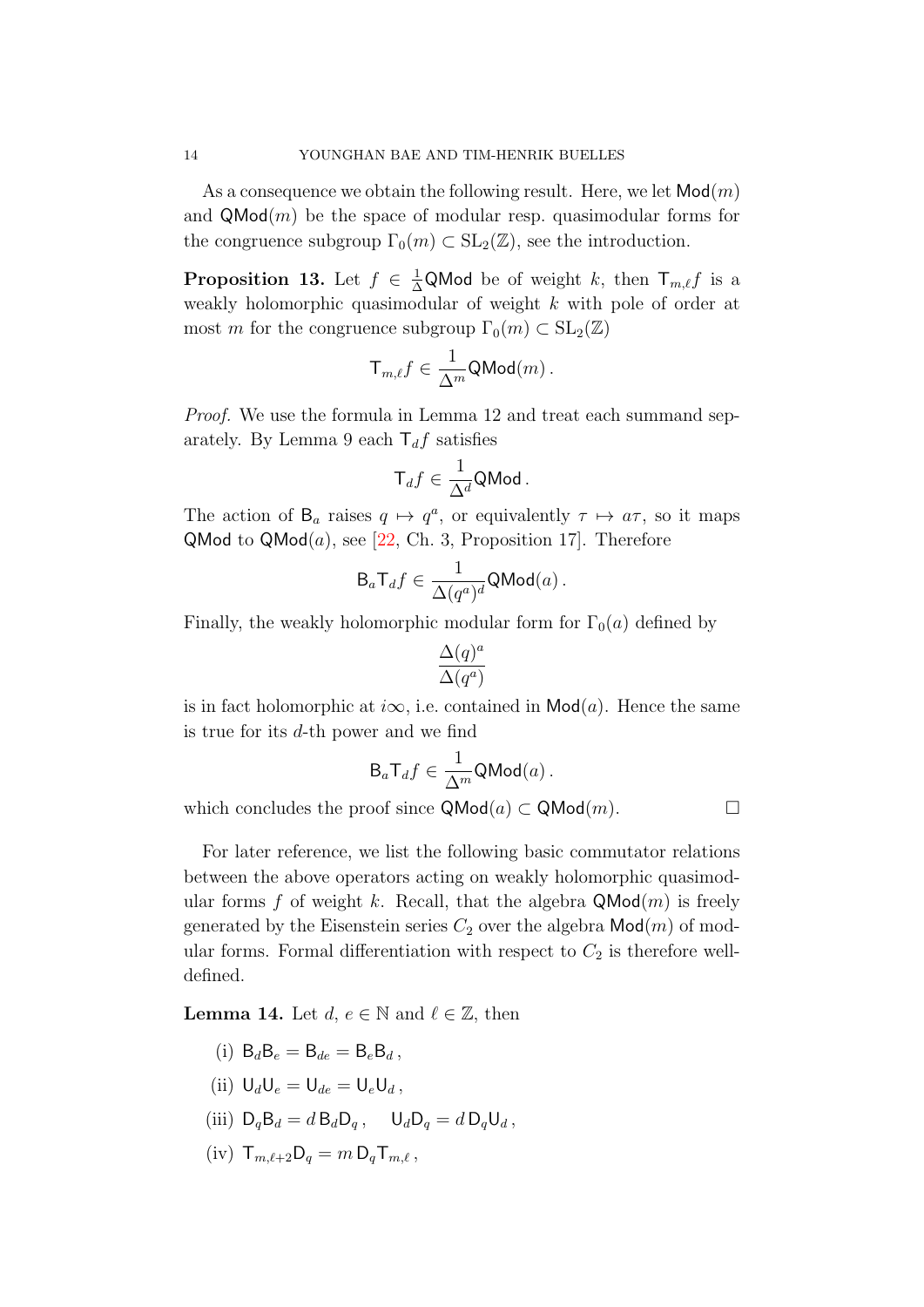(v) 
$$
\frac{d}{dC_2} T_{m,\ell+2} = m T_{m,\ell} \frac{d}{dC_2}
$$
,  
(vi)  $\left[\frac{d}{dC_2}, D_q\right] = -2k$ .

*Proof.* The proof for (i)-(iv) follows directly from the definition. For  $(v)$ one may use that under the isomorphism  $\hat{f} \mapsto f$  the differentiation  $\frac{d}{dC_2}$ corresponds to differentiation with respect to  $\frac{1}{8\pi y}$ , see Remark [7.](#page-8-0) The statement (v) is then checked as an identity of Laurent series in  $q$  with polynomial coefficients in  $y^{-1}$ . The commutator relation (vi) is wellknown, see e.g. [\[39,](#page-47-4) Section 5.3].

 $\Box$ 

#### 2. Multiple cover formula

<span id="page-14-0"></span>This section contains a discussion of the multiple cover formula. We start by recalling the conjecture formulated in [\[32\]](#page-47-3). Then, we study the conjecture for the descendent potentials associated to elliptic K3 surfaces. The result is expressed in terms of Hecke operators. The discussion naturally leads to a candidate for the holomorphic anomaly equation in higher divisibility. We conclude with a proof of the multiple cover formula in fiber direction.

2.1. **Multiple cover formula.** Let  $S$  be a nonsingular projective K3 surface,  $\beta \in H_2(S, \mathbb{Z})$  be a *primitive* effective curve class,  $m \in \mathbb{N}$  and  $d \mid m$  be a divisor of m. The proposed formula by Oberdieck and Pandharipande involves a choice of a real isometry

$$
\varphi_{d,m}\colon \left(H^2(S,\mathbb{R})\,,\langle\,,\,\rangle\right)\to \left(H^2(S_d,\mathbb{R})\,,\langle\,,\,\rangle\right)
$$

between two K3 surfaces such that

$$
\varphi_{d,m}\left(\frac{m}{d}\beta\right) \in H_2(S_d, \mathbb{Z})
$$

is a primitive effective curve class<sup>[10](#page-14-1)</sup>. In [\[9\]](#page-46-10) the second author proved that such an isometry can always be found and Gromov–Witten invariants are in fact independent of the choice of isometry.

Consider integers  $a_i \in \mathbb{N}$ , cohomology classes  $\gamma_i \in H^*(S, \mathbb{Q})$  and let  $deg = \sum deg(\gamma_i)$ . Then, the conjectured multiple cover formula [\[32,](#page-47-3)

<span id="page-14-1"></span> $10$ We view curve classes also as cohomology classes under the natural isomorphism  $H_2(S, \mathbb{Z}) \cong H^2(S, \mathbb{Z}).$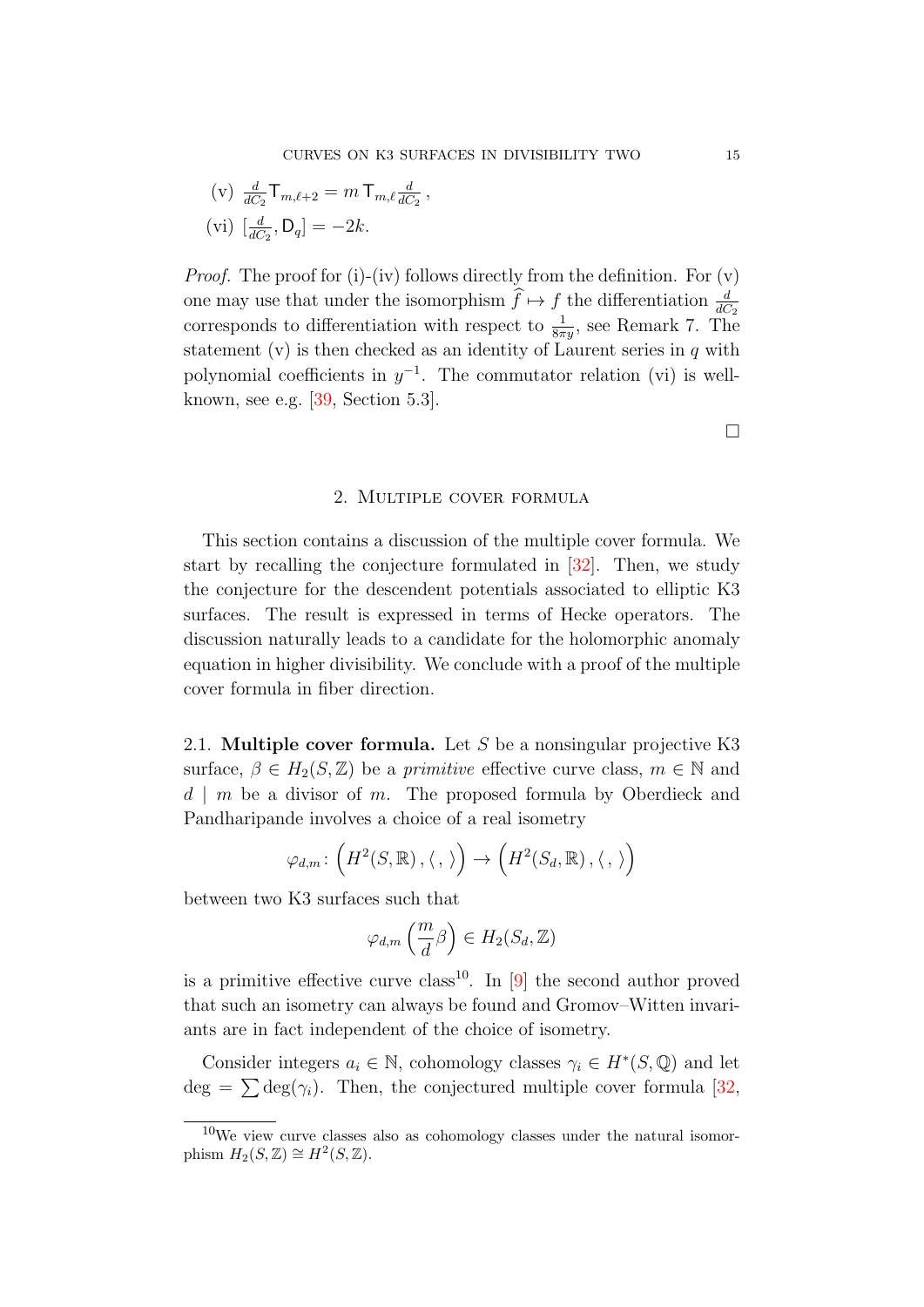Conjecture C2], identical to Conjecture [4](#page-5-4) in Section [0,](#page-1-0) is

$$
\langle \tau_{a_1}(\gamma_1) \dots \tau_{a_n}(\gamma_n) \rangle_{g,m\beta}
$$
  
=  $\sum_{d|m} d^{2g-3+\text{deg}} \langle \tau_{a_1}(\varphi_{d,m}(\gamma_1)) \dots \tau_{a_n}(\varphi_{d,m}(\gamma_n)) \rangle_{g,\varphi_{d,m}}(\frac{m}{d}\beta)$ .

Let S be an elliptic K3 surface with a section<sup>[11](#page-15-0)</sup>. The full (reduced) Gromov–Witten theory of K3 surfaces is captured by S with curve class  $m + hF$  via standard deformation arguments using the Torelli theorem. In fact, the multiple cover conjecture can be captured entirely via S as well: we may choose the same  $S_d = S$  for any d dividing m and h. For  $l \in \mathbb{Q}^*$  we define

$$
\phi_l \colon H^*(S, \mathbb{Q}) \to H^*(S, \mathbb{Q})
$$

acting on  $U = \mathbb{Q}\langle F, W \rangle$  as

$$
\phi_l(F) = \frac{1}{l}F, \qquad \phi_l(W) = lW,
$$

and trivially on the orthogonal complement  $U^{\perp}$ . For  $d | m$  and  $d | h$ we may choose  $\varphi_{d,m}$  as  $\phi_{\frac{d}{m}}$ :

$$
\phi_{\frac{d}{m}}\left(\frac{m}{d}B + \frac{h}{d}F\right) = B + \left(\frac{m(h-m)}{d^2} + 1\right)F \text{ in } H_2(S, \mathbb{Z})
$$

which is a primitive curve class.

Altering the curve class via the isometry  $\phi$  therefore results in additional factors of  $\frac{d}{m}$  or  $\frac{m}{d}$  while keeping the descendent insertions unchanged. This explains the change in exponents

$$
2g - 3 + \deg \longleftrightarrow 2g - 3 + \deg
$$

and the factor  $m^{\text{deg}}$  -deg in the multiple cover formula below for the descendent potential. We use the operator  $T_{m,\ell}$  introduced in Defi-nition [11.](#page-12-1) As pointed out in Section [0.4,](#page-6-0) this is the  $m$ -th Hecke operator for functions of weight  $\ell$ , which we let act on  $F_{g,1}$  (which has weight  $2g - 12 + \text{deg}$ . Before stating the conjecture, we want to discuss the role of tautological classes and compatibility with respect to restriction to boundary strata.

<span id="page-15-0"></span> $11$ Notations here are as in Section [0.](#page-1-0) In particular, we use the modified degree function deg.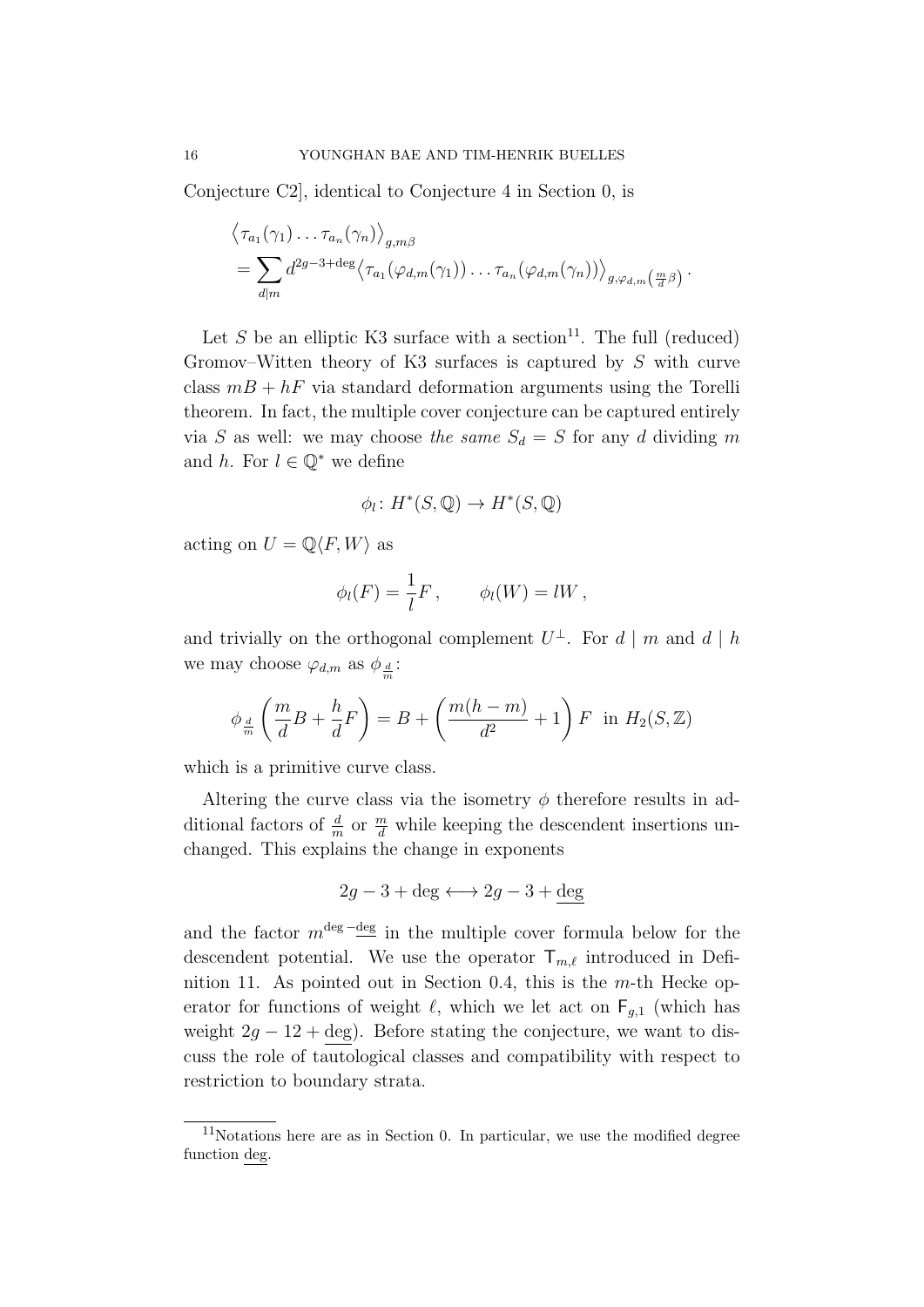<span id="page-16-0"></span>2.2. Compatibility I. We will find it convenient to use pullbacks of tautological classes from  $\overline{M}_{g,n}$  instead of  $\psi$ -classes on  $\overline{M}_{g,n}(S,\beta)$ . For  $2g - 2 + n > 0$ , let

$$
R^*(\overline{M}_{g,n}) \subseteq A^*(\overline{M}_{g,n})
$$

be the tautological ring of  $\overline{M}_{g,n}$ . For a tautological class  $\alpha \in R^*(\overline{M}_{g,n}),$ we consider the invariants

$$
\langle \alpha; \gamma_1, \ldots, \gamma_n \rangle = \int_{[\overline{M}_{g,n}(S,\beta)]^{red}} \pi^* \alpha \cup \prod_{i=1}^n \text{ev}_i^*(\gamma_i),
$$

where  $\pi \colon \overline{M}_{g,n}(S,\beta) \to \overline{M}_{g,n}$  is the stabilization morphism. We write

$$
F_{g,m}(\alpha;\gamma_1,\ldots,\gamma_n)=\sum_{h\geq 0}\left\langle \alpha;\gamma_1,\ldots,\gamma_n\right\rangle_{g,mB+hF}q^{h-m}
$$

for the generating series in divisibility  $m$ . By the usual trading of cotangent line classes, these generating series are related to the ones defined via cotangent classes on  $\overline{M}_{a,n}(S,\beta)$ . Any monomial in  $\psi$ - and  $\kappa$ -classes can be written, after adding markings, as a product of  $\psi$ classes. This procedure leaves deg and deg unchanged. Before stating the multiple cover formula below, we explain the compatibility with respect to restriction to boundary strata in  $M_{g,n}(S,\beta)$ .

A crucial point for this compatibility is the splitting behavior of the reduced class. Consider the pullback of the boundary divisor

$$
\overline{M}_{g-1,n+2}\to\overline{M}_{g,n}
$$

under the stabilization morphism  $\pi$ . Let  $\alpha$  be the pushforward of a tautological class (we will omit pushforwards in the notation below). By the restriction property of the reduced class, we obtain

$$
\mathsf{F}_{g,m}(\alpha;\gamma)=\mathsf{F}_{g-1,m}(\alpha;\gamma\Delta_S).
$$

Then, the compatibility follows from two facts. Firstly, for the diagonal class  $\Delta_S$  we have

$$
(\deg - \underline{\deg})(\Delta_S) = 0,
$$

thus the factor  $m^{\text{deg}}$  –deg in Conjecture [15](#page-17-0) below remains unchanged. Secondly, we have  $\deg(\Delta_S) = 2$  which precisely offsets the genus reduction from g to  $g - 1$  in the formula

$$
\ell = 2g - 2 + \deg.
$$

Next, consider the pullback of the boundary divisor

$$
\overline{M}_{g_1, n_1+1} \times \overline{M}_{g_2, n_2+1} \to \overline{M}_{g, n}
$$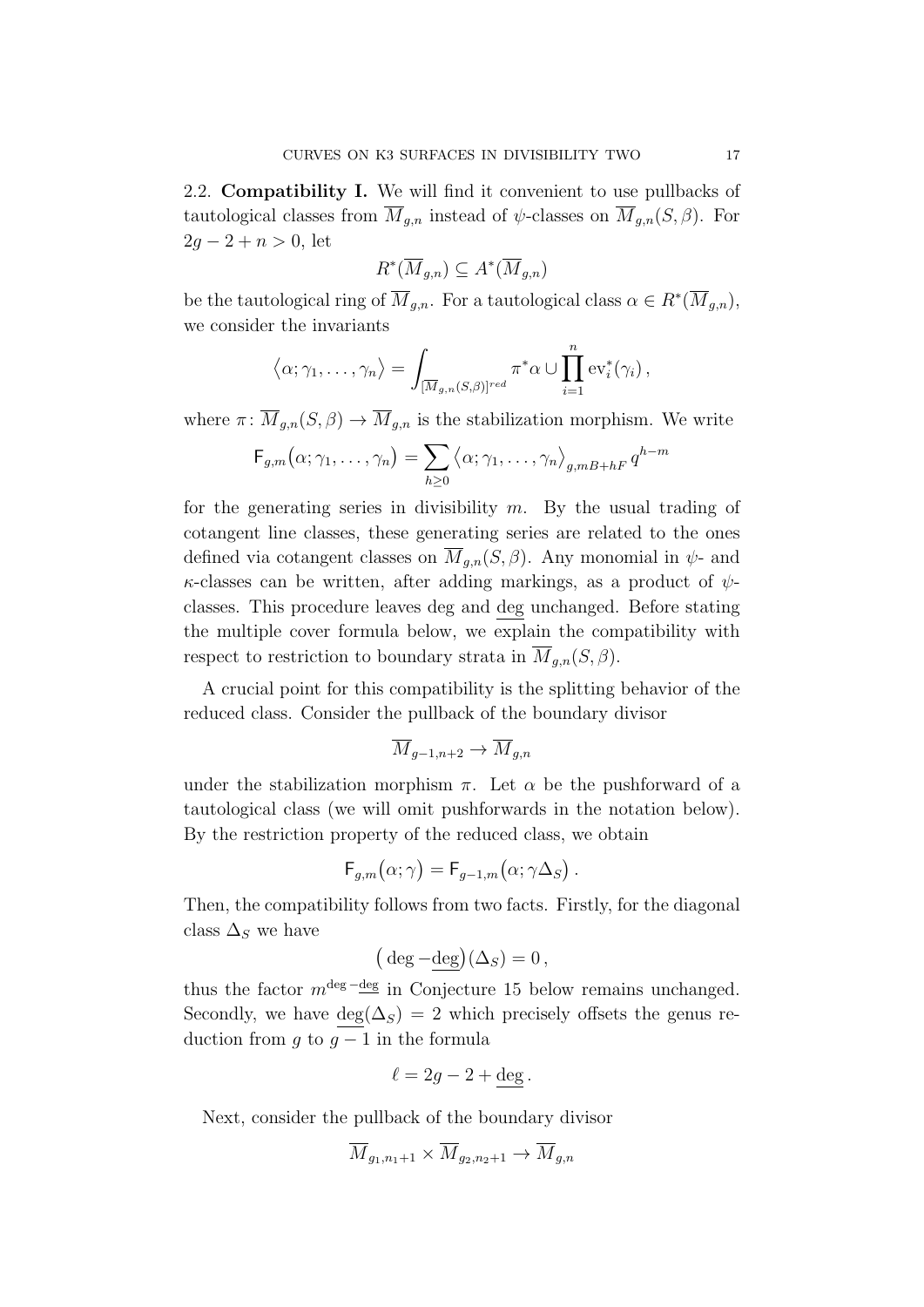under the stabilization morphism  $\pi$ . Let

$$
\alpha = \alpha_1 \boxtimes \alpha_2 , \quad \{1, \ldots, n\} = I_1 \cup I_2 , \quad \gamma = \gamma_1 \boxtimes \gamma_2
$$

be the pushforward of the product of tautological classes, the splitting of markings, and the splitting of the insertions respectively. The Künneth decomposition of the class of the diagonal is denoted by

$$
[\Delta_S] = \sum_j \Delta_j \boxtimes \Delta^j.
$$

The splitting property implies that

$$
\mathsf{F}_{g,m}(\alpha;\gamma) = \sum_{m_1+m_2=m} \sum_j \left( \mathsf{F}_{g_1,m_1}(\alpha_1;\gamma_{I_1}\Delta_j) \cdot \mathsf{F}_{g_2,m_2}^{vir}(\alpha_1;\gamma_{I_1}\Delta^j) + \mathsf{F}_{g_1,m_1}^{vir}(\alpha_1;\gamma_{I_1}\Delta_j) \cdot \mathsf{F}_{g_2,m_2}(\alpha_1;\gamma_{I_1}\Delta^j) \right).
$$

The virtual class for non-zero curve classes vanishes, thus the contribution  $F^{vir}$  is a number. As a consequence, no non-trivial products of generating series appear when we use boundary expressions. By similar consideration as above, using the deg and deg for the diagonal class, we find that the multiple cover formula is compatible with respect to this boundary divisor as well. We can now state the multiple cover formula for the generating series with tautological classes:

<span id="page-17-0"></span>**Conjecture 15.** For deg-homogeneous  $\gamma_i \in H^*(S, \mathbb{Q})$ ,

$$
F_{g,m}\big(\alpha;\gamma_1,\ldots,\gamma_n\big)=m^{\deg-\underline{\deg}}\,T_{m,\ell}\left(F_{g,1}\big(\alpha;\gamma_1,\ldots,\gamma_n\big)\right),
$$

where  $\deg = \sum \deg(\gamma_i)$ ,  $\deg = \sum \deg(\gamma_i)$  and  $\ell = 2g - 2 + \deg$ .

Based on the discussion above, the same formula is conjectured for the potential

$$
\mathsf{F}_{g,m}(\tau_{a_1}(\gamma_1)\ldots\tau_{a_n}(\gamma_n))\ .
$$

We now show that our presentation of the multiple cover formula is equivalent to the original formula.

<span id="page-17-1"></span>**Lemma 16.** Conjecture [4](#page-5-4) for all  $d \mid m$  is equivalent to Conjecture [15](#page-17-0) for m.

Proof. By the deformation invariance of the reduced class, the Gromov– Witten invariants for arbitrary curve classes are fully captured by an elliptic K3 surface with a section. The primitive curve classes are  $B +$  $hF \in H_2(S, \mathbb{Z})$ . Taking the coefficient of  $q^{mh-m}$  in Conjecture [15](#page-17-0) gives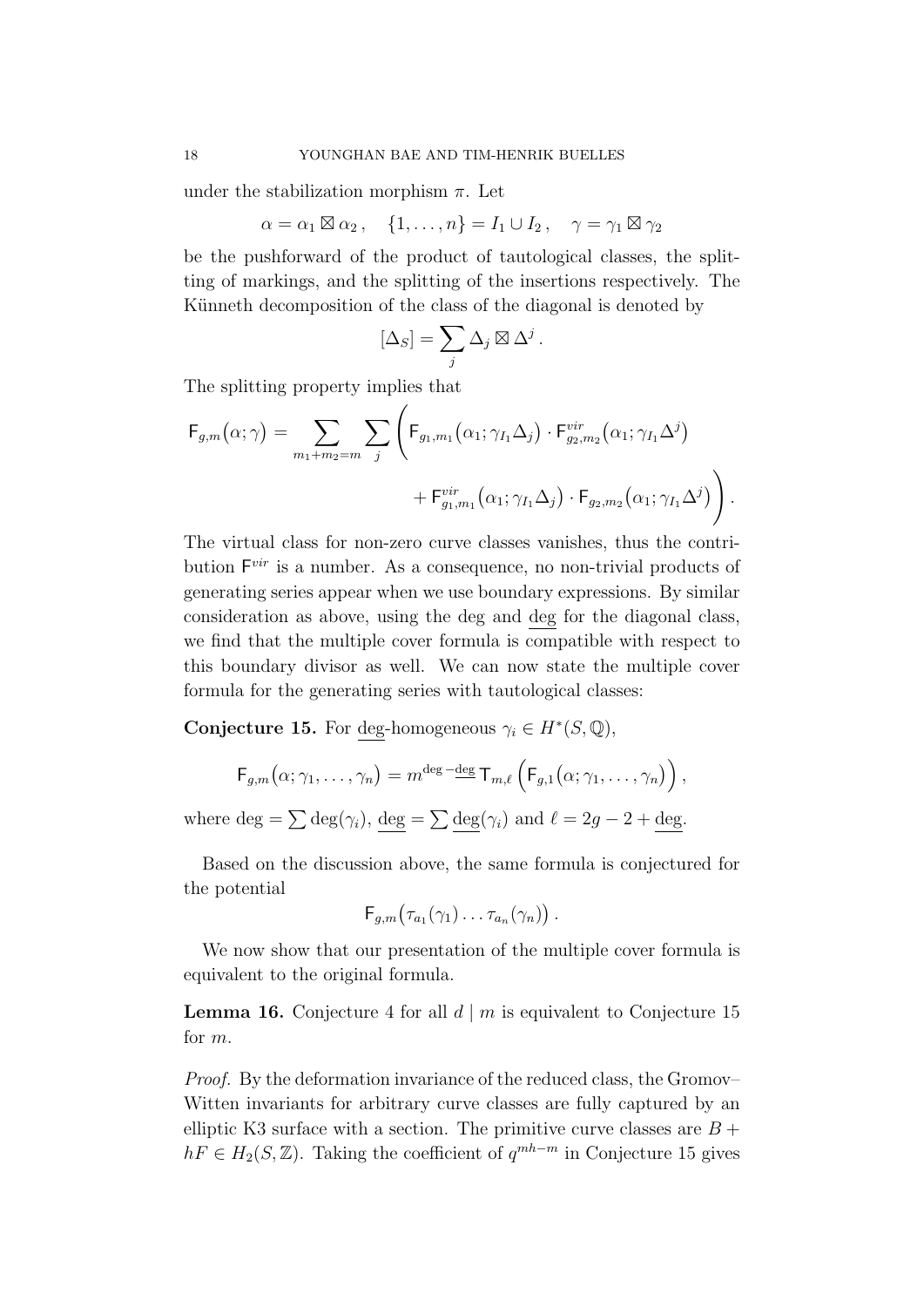a multiple cover formula for the curve class  $m + mh$  which matches the formula in Conjecture [4.](#page-5-4) It is the other implication which we have to justify.

The generating series  $F_{g,m}$  involves curve classes  $m + hF$  of different divisibilities bounded by  $m$ . We apply Conjecture [4](#page-5-4) to each invariant and use the isometries  $\phi$ . Note that each appearance of  $\gamma_i = F$  introduces a factor of  $\frac{m}{d}$ , while each appearance of  $\gamma_i = W$  gives  $\frac{d}{m}$ . Moreover,

$$
|\{i \mid \gamma_i = F\}| - |\{i \mid \gamma_i = W\}| = \deg - \underline{\deg},
$$

and therefore

$$
F_{g,m}(\alpha; \gamma_1, ..., \gamma_n) = \sum_{h \ge 0} \langle \alpha; \gamma_1, ..., \gamma_n \rangle_{g,mB+hF} q^{h-m}
$$
  
\n
$$
= \sum_{h \ge 0} \sum_{d|m} d^{2g-3+ \text{deg}} \left( \frac{m}{d} \right)^{\text{deg}} \frac{-\text{deg}}{\left( \alpha; \gamma_1, ..., \gamma_n \right)_{g,B+ \left( \frac{m(h-m)}{d^2} + 1 \right)F} q^{h-m}
$$
  
\n
$$
= m^{\text{deg}} \frac{-\text{deg}}{\text{deg}} \sum_{d|m} d^{2g-3+ \text{deg}} \left( \sum_{h \ge 0} \langle \alpha; \gamma_1, ..., \gamma_n \rangle_{g,B+ \left( \frac{m}{d} (h - \frac{m}{d}) + 1 \right)F} (q^d)^{h - \frac{m}{d}} \right)
$$
  
\n
$$
= m^{\text{deg}} \frac{-\text{deg}}{\text{deg}} \sum_{d|m} d^{2g-3+ \text{deg}} \left( B_d U_{\frac{m}{d}} \sum_{h \ge 0} \langle \alpha; \gamma_1, ..., \gamma_n \rangle_{g,B+hF} q^{h-1} \right)
$$
  
\n
$$
= m^{\text{deg}} \frac{-\text{deg}}{\text{deg}} \sum_{d|m} d^{2g-3+ \text{deg}} B_d U_{\frac{m}{d}} F_{g,1}(\alpha; \gamma_1, ..., \gamma_n)
$$
  
\n
$$
= m^{\text{deg}} \frac{-\text{deg}}{\text{deg}} T_{m,\ell} \left( F_{g,1}(\alpha; \gamma_1, ..., \gamma_n) \right).
$$

As a direct consequence, the multiple cover formula implies level  $m$ quasimodularity.

<span id="page-18-0"></span>**Proposition 17.** If the generating series  $F_{q,m}$  satisfies the multiple cover formula, it satisfies the quasimodularity conjecture. More precisely,

$$
\mathsf{F}_{g,m} \in \frac{1}{\Delta(q)^m} \mathsf{QMod}(m)\,.
$$

Proof. The descendent potentials for primitive curve classes are weakly holomorphic quasimodular with pole of order at most 1 and weight 2g− 12+deg, see [\[29,](#page-47-0) Theorem 4] and [\[8,](#page-46-0) Theorem 9]. The claim thus follows from Proposition [13.](#page-13-0)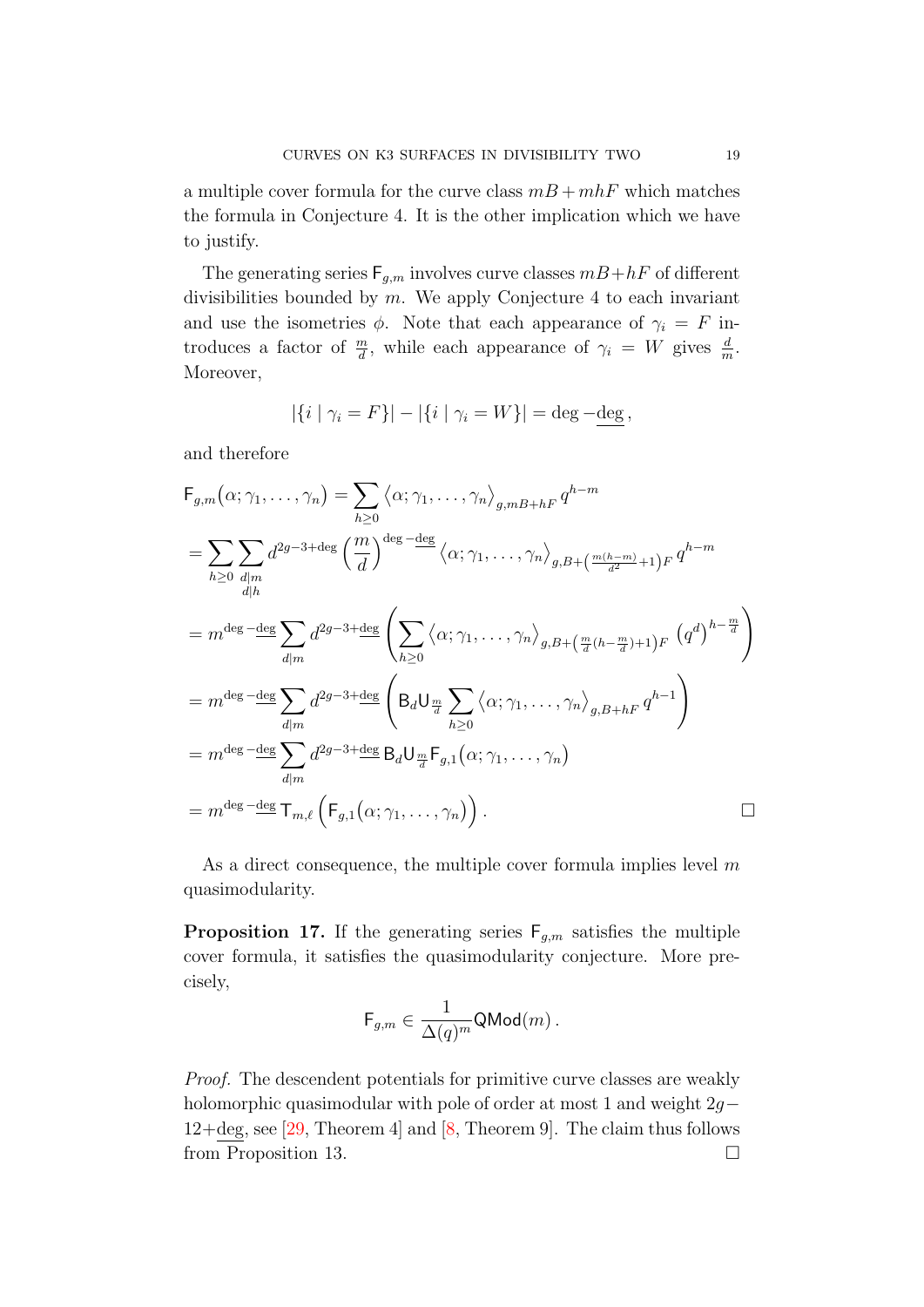2.3. Multiple cover formula in fiber direction. When the curve class is a multiple of the fiber class  $F$ , the multiple cover formula reduces to a property of the Gromov–Witten invariant of elliptic curves. Relevant properties are conjectured in [\[38\]](#page-47-6).

Let  $S \to \mathbb{P}^1$  be an elliptic K3 surface with section and let  $\beta = mF$ . By Section [6,](#page-40-0) Case 1, we may assume at least one of the insertions is the point class  $\gamma_1 = \mathsf{p}$  and  $g \geq 1$ . Let

$$
\iota\colon E\hookrightarrow S
$$

be the inclusion of a fiber, representing the class  $F$ . Since the point class is represented by a transverse intersection of  $E$  and the section  $B$ , the Gromov–Witten theory of S localizes to the Gromov–Witten theory of  $E$  with the curve class  $mE$ . Computation of the obstruction bundle shows that the invariant is of the form

$$
\left\langle \tau_{a_1}(\mathbf{p})\tau_{a_2}(\gamma_2)\ldots\tau_{a_n}(\gamma_n)\right\rangle_{g,mF}^S = \left\langle \lambda_{g-1};\tau_{a_1}(\omega)\tau_{a_2}(\iota^*\gamma_2)\ldots\tau_{a_n}(\iota^*\gamma_n)\right\rangle_{g,mE}^E
$$

where  $\lambda_{g-1} = c_{g-1}(\mathbb{E}_g)$ . In particular, if  $\gamma_i \in \mathbb{Q}\langle F \rangle \oplus U^{\perp} \oplus \mathbb{Q}\langle \mathsf{p} \rangle$ , the invariant vanishes. Consider the following generating series

$$
\mathsf{F}_g^E(\tau_{a_1}(\gamma_1)\ldots\tau_{a_n}(\gamma_n))=\sum_{m\geq 0}\left\langle \lambda_{g-1};\tau_{a_1}(\gamma_1)\ldots\tau_{a_n}(\gamma_n)\right\rangle_{g,mE}^E q^m
$$

where  $\gamma_i = 1$  or  $\omega$  and  $\sum a_i + \sum \deg(\gamma_i) = g - 1 + n$ .

The generating series  $\mathsf{F}_g^E$  has a simple description in terms of Eisenstein series. The following formula is conjectured in [\[38\]](#page-47-6).

**Lemma 18.** For  $q > 1$ ,

$$
\mathsf{F}_g^E(\tau_{g-1}(\omega)) = \frac{g!}{2^{g-1}}C_{2g}.
$$

Proof. In [\[38,](#page-47-6) Proposition 4.4.7] this formula is given under assuming the Virasoro constraint for  $\mathbb{P}^1 \times E$ . The Virasoro constraint for any toric bundle over a nonsingular variety which satisfies the Virasoro constraint is proven in [\[13\]](#page-46-11). Combining this result with the Virasoro constraint for elliptic curves  $[35]$ , the result follows.

When  $\beta = mF$ , Conjecture [4](#page-5-4) is equivalent to the following proposition.

**Proposition 19.** There exists  $c \in \mathbb{Q}$  such that

$$
\mathsf{F}^E_g\big(\tau_{a_1}(\omega)\dots\tau_{a_r}(\omega)\tau_{a_{r+1}}(1)\dots\tau_{a_{r'}}(1)\big)=c\,\mathsf{D}^{r-1}_q\mathsf{F}^E_g\big(\tau_{g-1}(\omega)\big)\,.
$$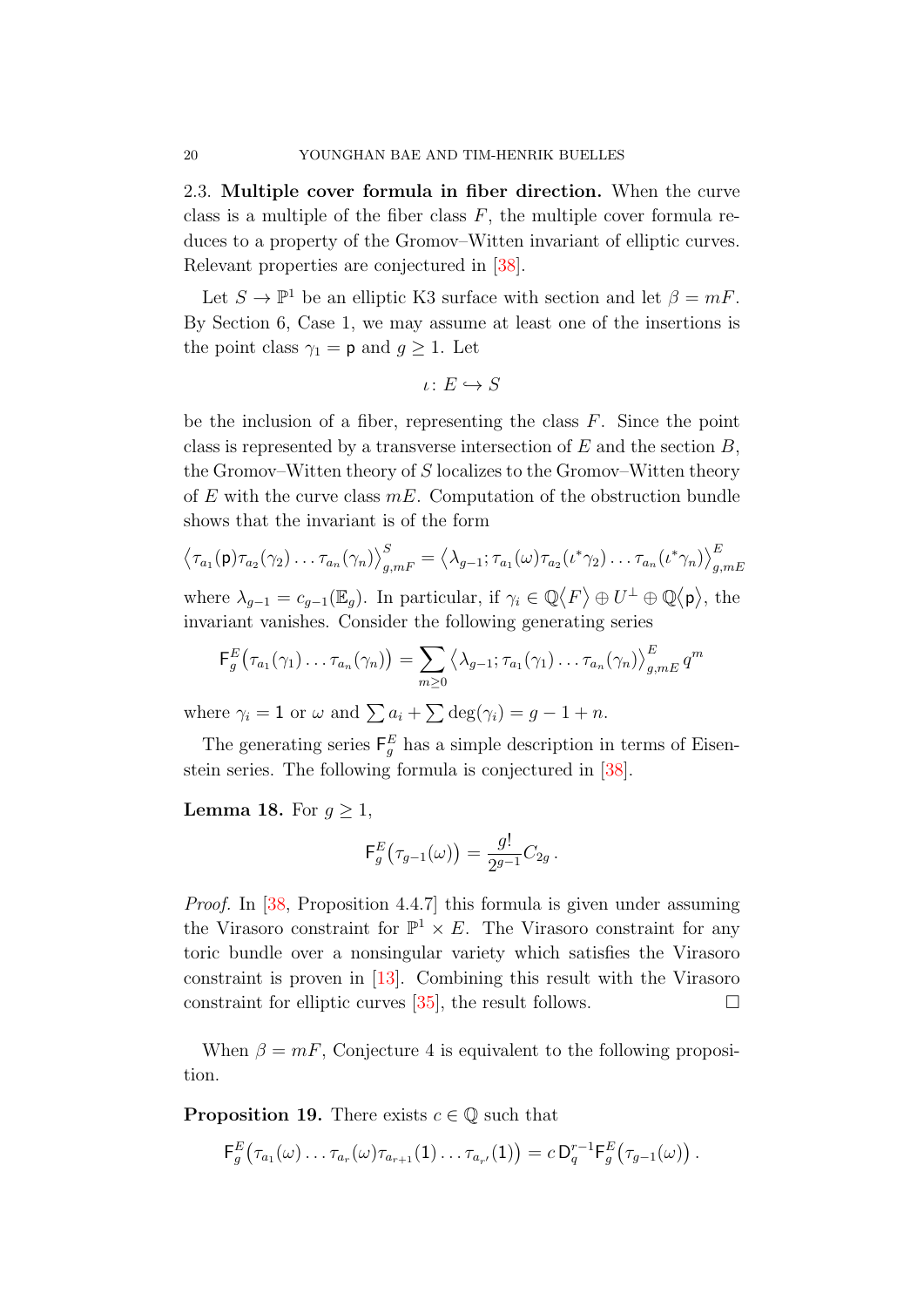*Proof.* Boundary strata with a vertex of genus less than  $q$  do not contribute because the invariants involve  $\lambda_h$  vanishes on  $\overline{M}_{g,n}(E,m)$  when  $h \geq g$ . If  $r' > r$ , then  $\sum a_i \geq g$  and we can reduce to the case when  $r' = r$  by the topological recursion on the  $\psi$ -monomial in  $R^{\geq g}(\overline{M}_{g,n})$ [\[23\]](#page-46-12). If  $r' = r$ , then  $\sum a_i = g - 1$  and similar argument as in Section [6,](#page-40-0) Case 3 can be applied. Therefore  $\mathsf{F}_g^E$  is proportional to

$$
\mathsf{F}_g^E(\tau_{g-1}(\omega)\tau_0(\omega)^{r-1}) = \mathsf{D}_q^{r-1}\mathsf{F}_g^E(\tau_{g-1}(\omega))
$$

where the equality comes from the divisor equation.  $\Box$ 

**Remark 20.** One can find a closed formula for the constant  $c \in \mathbb{Q}$  by integrating tautological classes on  $M_{q,n}$ .

### 3. Holomorphic anomaly equation

<span id="page-20-0"></span>This section contains a proof of Proposition [5.](#page-5-5) We derive the holomorphic anomaly equation for  $m \geq 1$  from the conjectural multiple cover formula, such that both are compatible<sup>[12](#page-20-1)</sup>. It turns out that the equation is almost identical to the one in the primitive case. Additional factors appear only in the last two terms, which are specific to K3 surfaces. We refer to [\[34,](#page-47-2) Section 7.3] for explanations on the appearance of these terms.

Proof of Proposition 5. Let 
$$
\gamma_1, ..., \gamma_n \in H^*(S)
$$
 with  
\n
$$
\deg = \sum_i \deg(\gamma_i), \quad \underline{\deg} = \sum_i \underline{\deg}(\gamma_i).
$$

We will simply write  $\gamma$  to denote  $\gamma_1, \ldots, \gamma_n$ . Assume that the multi-ple cover formula [\(4\)](#page-5-2) holds for all divisors  $d \mid m$  and all descendent insertions. Using Lemma [16,](#page-17-1) also Conjecture [15](#page-17-0) holds. By Proposi-tion [17,](#page-18-0) the descendent potentials are quasimodular forms of level  $m$ and we can consider the  $\frac{d}{dC_2}$ -derivative. We apply the  $\frac{d}{dC_2}$ -derivative to Conjecture [15](#page-17-0) and use the commutator relations Lemma [14](#page-13-1) to obtain:

$$
\frac{d}{dC_2} \mathsf{F}_{g,m}(\alpha; \gamma) = \frac{d}{dC_2} \Big( m^{\deg - \deg} \mathsf{T}_{m, 2g-2 + \deg} \mathsf{F}_{g,1}(\alpha; \gamma) \Big)
$$

$$
= m^{\deg - \deg + 1} \mathsf{T}_{m, 2g-4 + \deg} \frac{d}{dC_2} \mathsf{F}_{g,1}(\alpha; \gamma) .
$$

We want to explain that the last row precisely recovers the definition of  $H_{q,m}$  in [\(1\)](#page-4-3), after applying the holomorphic anomaly equation for

<span id="page-20-1"></span> $12$ We should point out that this derivation should be lifted to the cycle-valued holomorphic anomaly equation. Tautological classes play no role here.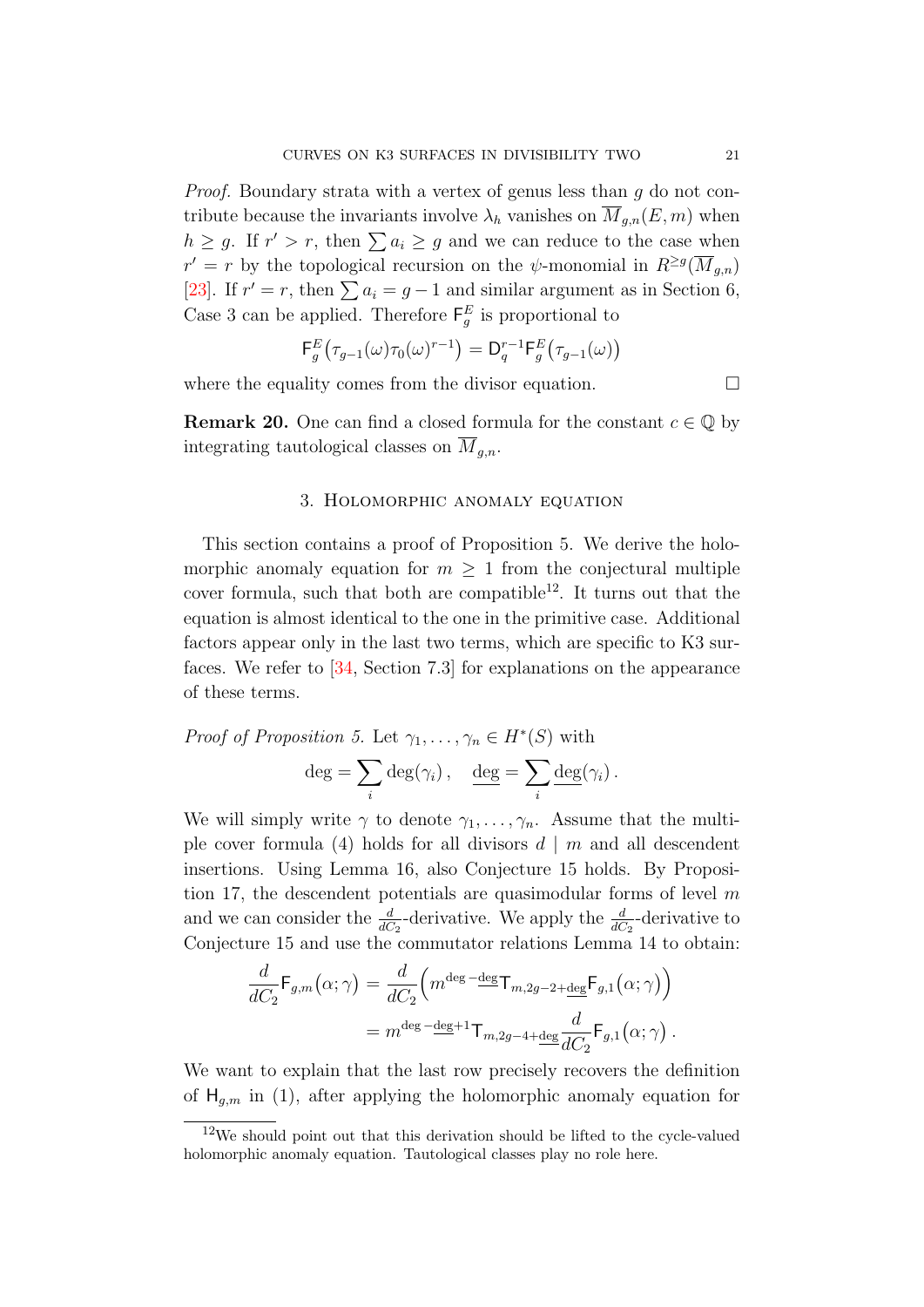the primitive series [\[33,](#page-47-1) Theorem 4]:

$$
\frac{d}{dC_2}\mathsf{F}_{g,1}(\alpha;\gamma)=\mathsf{H}_{g,1}(\alpha;\gamma).
$$

We do so by explaining how each term of  $H_{g,1}(\alpha;\gamma)$  is affected:

(i) The degree deg of  $F_{g-1,1}(\alpha;\gamma \Delta_{\mathbb{P}^1})$  has increased by one. The genus, however, dropped by 1. Thus, the first term precisely matches the multiple cover formula, i.e.

$$
\mathsf{F}_{g-1,m}(\alpha;\gamma\Delta_{\mathbb{P}^1})=m^{\deg-\underline{\deg}+1}\mathsf{T}_{m,2g-4+\underline{\deg}}\Big(\mathsf{F}_{g-1,1}(\alpha;\gamma\Delta_{\mathbb{P}^1})\Big).
$$

(ii) The virtual class is non-zero only for curve class  $\beta = 0$  and genus 0, 1, see Section [0.](#page-1-0) In these cases, the potential  $F_{g_2}^{vir}$  is simply a number and the operator  $\mathsf{T}_{m,\ell}$  acts non-trivially only on  $F_{g_1,m}$ . We distinguish the two cases:

 $g_2 = 0$ . The virtual class is given by the fundamental class and the integral is given by intersection pairing on S. Non-trivial terms are obtained from  $\delta_i^{\vee} = 1$  or F. If  $\delta_i^{\vee} = 1$  then

$$
\deg(\gamma_{I_2}) = \underline{\deg}(\gamma_{I_2}) = 2.
$$

The modified degree <u>deg</u> of  $F_{g_1,1}(\alpha_{I_1}; \gamma_{I_1} \delta_i)$  has decreased by 2, whereas deg decreased by 1 (the insertion  $\delta_i = F$  contributes  $deg = 1$ . The term thus matches the multiple cover formula:

$$
F_{g_1,m}(\alpha_{I_1}; \gamma_{I_1}\delta_i)
$$
  
=  $m^{\deg - \deg + 1}T_{m,2g-4+\deg} (F_{g_1,1}(\alpha_{I_1}; \gamma_{I_1}\delta_i)).$ 

If  $\delta_i^{\vee} = F$  then

$$
\deg(\gamma_{I_2})=1\,,\quad \underline{\deg}(\gamma_{I_2})=2\,.
$$

The modified degree deg of  $F_{g_1,1}(\alpha_{I_1}; \gamma_{I_1} \delta_i)$  has decreased by 2, whereas deg decreased by 1. The term matches the multiple cover formula.

 $g_2 = 1$ . The virtual class is given by  $c_2(S)$  and the integral is given by intersection pairing on S. Non-trivial terms are obtained only from  $\delta_i^{\vee} = 1$  and

$$
\deg(\gamma_{I_2})=\underline{\deg}(\gamma_{I_2})=0.
$$

Analogously to case (i), the degree deg of  $\mathsf{F}_{g_1,1}(\alpha_{I_1};\gamma_{I_1}\delta_i)$  has increased by 1, deg remained unchanged, and the genus dropped by 1. The term matches the multiple cover formula.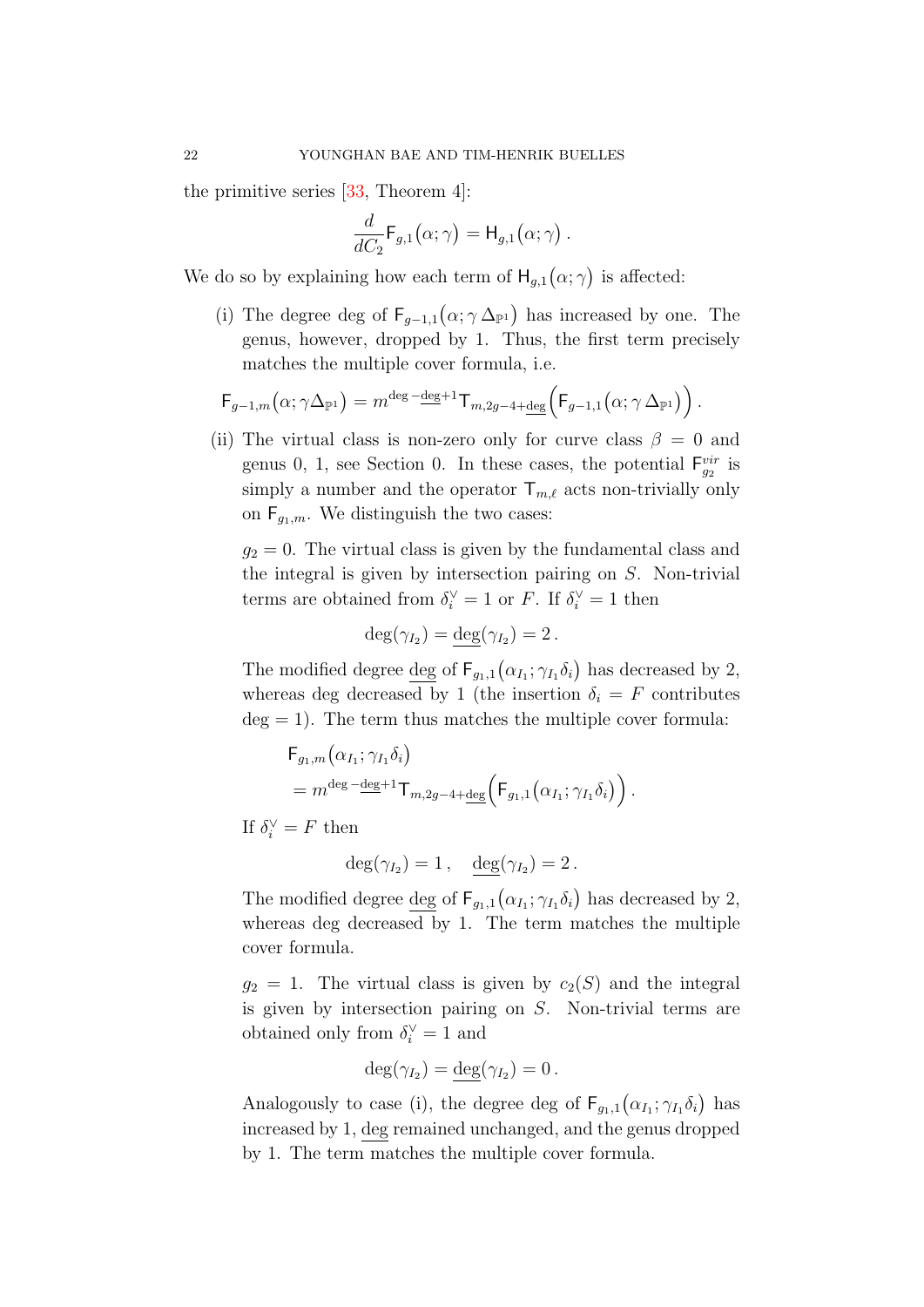(iii) The modified degree deg of  $F_{g,1}(\alpha \psi_i; \gamma_1, \ldots, \pi^* \pi_* \gamma_i, \ldots, \gamma_n)$  has decreased by 2, whereas deg decreased by 1. Again we find that the term matches the multiple cover formula

$$
F_{g,m}(\alpha \psi_i; \gamma_1, \dots, \pi^* \pi_* \gamma_i, \dots, \gamma_n)
$$
  
=  $m^{\deg - \deg + 1} T_{m, 2g - 4 + \deg} (F_{g,1}(\alpha \psi_i; \gamma_1, \dots, \pi^* \pi_* \gamma_i, \dots, \gamma_n))$ 

(iv) The degree of  $\langle \gamma_i, F \rangle \mathsf{F}_{g,1}(\alpha; \gamma_1, \ldots, F, \ldots, \gamma_n)$  remains unchanged, whereas  $\deg$  decreased by 2. An additional factor of  $\frac{1}{m}$  therefore appears:

$$
\frac{1}{m} \langle \gamma_i, F \rangle \mathsf{F}_{g,m}(\alpha; \gamma_1, \dots, F, \dots, \gamma_n) \n= m^{\deg - \deg + 1} \mathsf{T}_{m,2g-4+\deg} \Big( \langle \gamma_i, F \rangle \mathsf{F}_{g,1}(\alpha; \gamma_1, \dots, F, \dots, \gamma_n) \Big).
$$

(v) The term  $\mathsf{F}_{g,1}(\ldots,\sigma_1(\gamma_i,\gamma_j),\ldots,\sigma_2(\gamma_i,\gamma_j),\ldots)$  is similar to the previous case: deg remains unchanged, whereas deg decreases by 2, giving rise to an additional factor of  $\frac{1}{m}$ .

$$
\frac{1}{m} \mathsf{F}_{g,m}(\gamma_1, \ldots, \sigma_1(\gamma_i, \gamma_j), \ldots, \sigma_2(\gamma_i, \gamma_j), \ldots, \gamma_n)
$$
\n
$$
= m^{\deg - \deg + 1} \mathsf{T}_{m,2g-4+\deg} \Big( \mathsf{F}_{g,1}(\gamma_1, \ldots, \sigma_1(\gamma_i, \gamma_j), \ldots, \sigma_2(\gamma_i, \gamma_j), \ldots, \gamma_n) \Big)
$$

We arrive at the level m holomorphic anomaly equation  $(1)$  which appeared in Section [0.](#page-1-0)

3.1. Divisor equation. For primitive curve classes, it was pointed out in [\[33,](#page-47-1) Section 3.6, Case (i)] that the holomorphic anomaly equation in genus 0 is compatible with the divisor equation. For divisibility  $m$ , let

$$
\frac{d}{d\gamma} = \langle \gamma, F \rangle \mathsf{D}_q + m \langle \gamma, W \rangle \,, \quad \gamma \in H^2(S) \,.
$$

The divisor equation implies that

$$
F_{g,m}(\tau_{a_1}(\gamma_1)\dots\tau_{a_{n-1}}(\gamma_{n-1})\tau_0(\gamma_n))
$$
  
=  $\frac{d}{d\gamma_n}F_{g,m}(\tau_{a_1}(\gamma_1)\dots\tau_{a_{n-1}}(\gamma_{n-1}))$   
+  $\sum_{i=1}^{n-1}F_{g,m}(\tau_{a_1}(\gamma_1)\dots\tau_{a_i-1}(\gamma_i\cup\gamma_n)\dots\tau_{a_{n-1}}(\gamma_{n-1}))$ .

.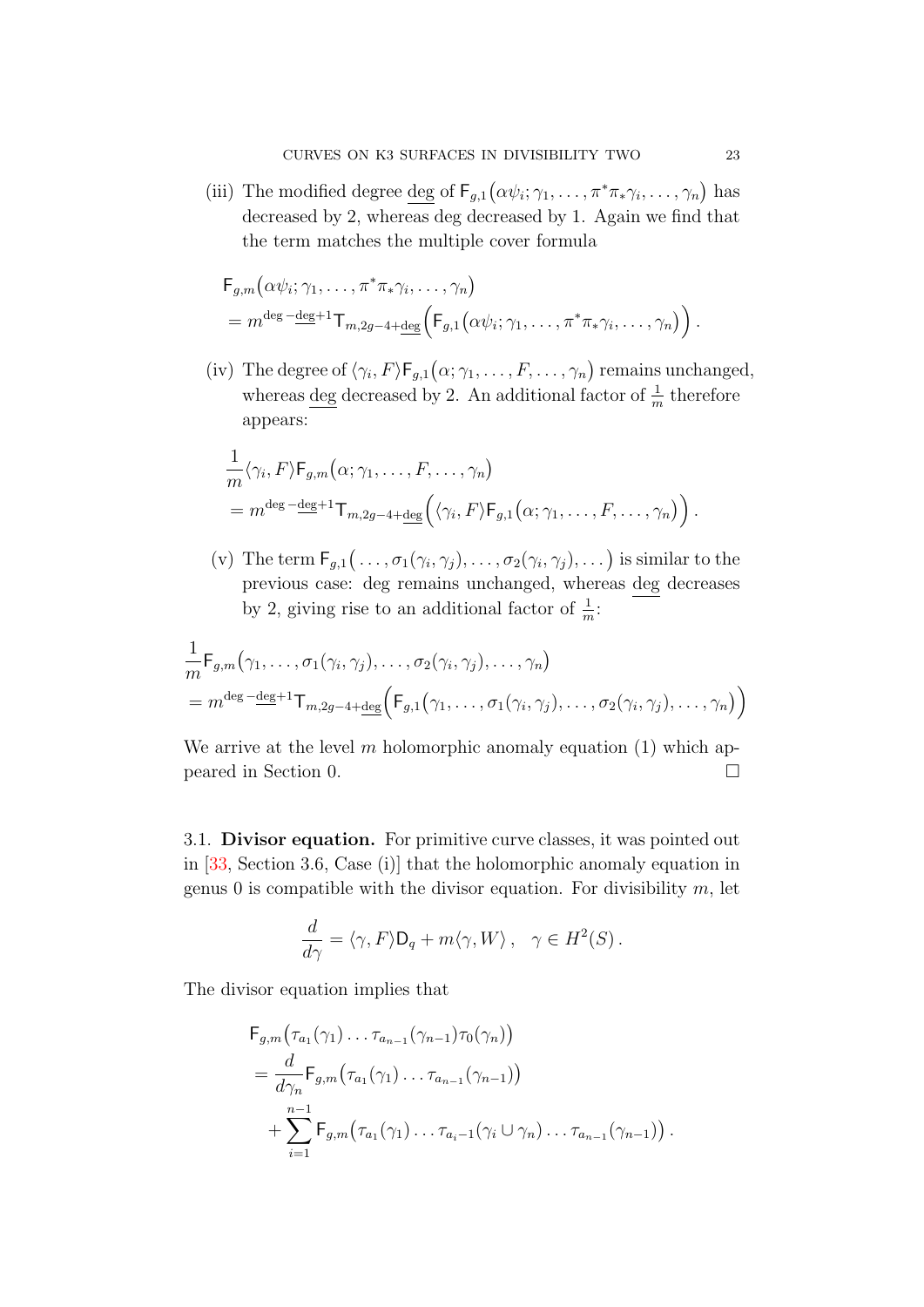The compatibility with the divisor equation corresponds to

<span id="page-23-0"></span>(8) 
$$
H_{g,m}(\tau_{a_1}(\gamma_1) \dots \tau_{a_{n-1}}(\gamma_{n-1})\tau_0(\gamma_n))
$$
  
\n
$$
= \frac{d}{d\gamma_n} H_{g,m}(\tau_{a_1}(\gamma_1) \dots \tau_{a_{n-1}}(\gamma_{n-1}))
$$
  
\n
$$
- 2kF_{g,m}(\tau_{a_1}(\gamma_1) \dots \tau_{a_{n-1}}(\gamma_{n-1}))
$$
  
\n
$$
+ \sum_{i=1}^{n-1} H_{g,m}(\tau_{a_1}(\gamma_1) \dots \tau_{a_i-1}(\gamma_i \cup \gamma_n) \dots \tau_{a_{n-1}}(\gamma_{n-1})),
$$

where k is the weight of  $\mathsf{F}_{g,m}(\tau_{a_1}(\gamma_1)\dots\tau_{a_{n-1}}(\gamma_{n-1}))$  and we have used the commutator relation

$$
\left[\frac{d}{dC_2}, \mathsf{D}_q\right] = -2k.
$$

The same check as in the primitive case works for arbitrary divisibility. This relies on the fact that the divisor equation for  $W$  is the same as applying the differential operator

$$
\mathsf{D}_q = q \frac{d}{dq}
$$

to the generating series. Indeed, for the curve class  $\beta = mB + hF$ ,

$$
\langle \beta, W \rangle = -2m + h + m = h - m,
$$

which matches the exponent of  $q^{h-m}$  in the generating series  $F_{g,m}$ . The divisor equation for  $F$  acts as multiplication by  $m$  on the generating series.

In Section [6,](#page-40-0) the refined induction reduces any generating series ultimately to genus 0 and 1. We thus have to justify compatibility of the holomorphic anomaly equation for generating series of the form

$$
\mathsf{F}_{1,m}(\tau_0(\mathsf{p})\tau_0(\gamma_1)\ldots\tau_0(\gamma_n)), \quad \gamma_i \in H^2(S)\,.
$$

This compatibility however is true. By Proposition [28,](#page-33-0) the multiple cover formula, which is compatible with the divisor equation, holds in genus  $\leq 1$ . Thus, we also find compatibility for the holomorphic anomaly equation.

**Example 21.** We consider  $\mathsf{F}_{0,m}(\tau_0(W)^2)$  to illustrate the above compatibility. To compute  $\mathsf{H}_{0,m}$ , we use that  $\sigma(W \boxtimes W) = U^{\perp}$ , where the endomorphism  $\sigma$  is as defined in Section [0.](#page-1-0) Since the curve classes are contained in U, application of the divisor equation to a basis of  $U^{\perp}$ implies

$$
\mathsf{F}_{0,m}\bigl(\tau_0(U^\perp)\bigr)=0\,.
$$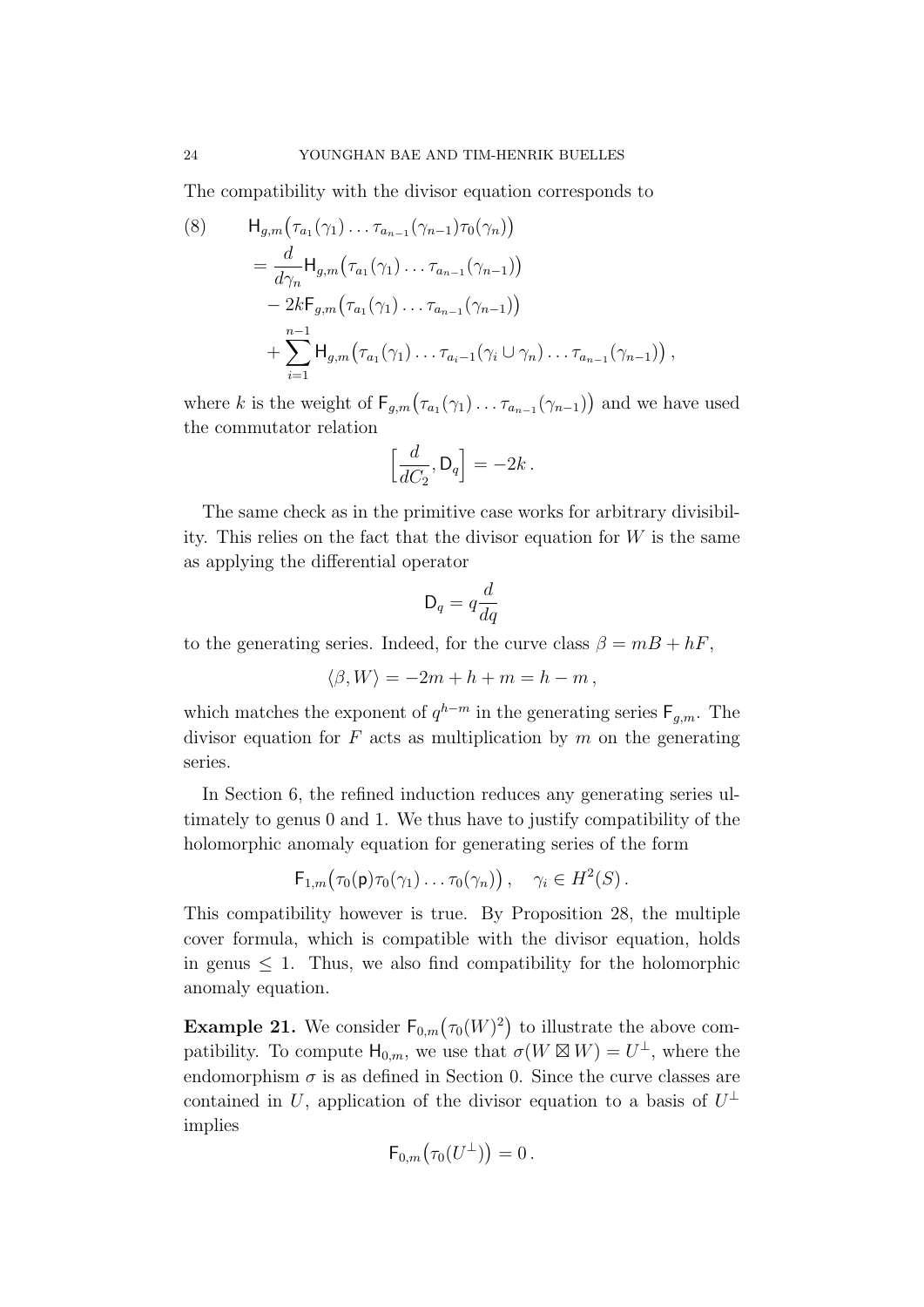We find that

$$
\mathsf{H}_{0,m}(\tau_0(W)^2) = -4\mathsf{F}_{0,m}(\tau_1(1)\tau_0(W)) + \frac{40}{m}\mathsf{F}_{0,m}(\tau_0(F)\tau_0(W)).
$$

In the above notation,  $\gamma_n = W$  is the second W and  $k = -10$  is the weight of  $\mathsf{F}_{0,m}(\tau_0(W))$ . We have to check that

$$
\mathsf{H}_{0,m}(\tau_0(W)^2) = \mathsf{D}_q \mathsf{H}_{0,m}(\tau_0(W)) + 20 \mathsf{F}_{0,m}(\tau_0(W)).
$$

By the dilaton equation, we can verify

$$
H_{0,m}(\tau_0(W)^2) - D_q H_{0,m}(\tau_0(W))
$$
  
= -2D\_qF\_{0,m}(\tau\_1(1)) - 4F\_{0,m}(\tau\_0(W)) + \frac{20}{m}F\_{0,m}(\tau\_0(F)\tau\_0(W))  
= 4D\_qF\_{0,m}(\emptyset) - 4D\_qF\_{0,m}(\emptyset) + 20F\_{0,m}(\tau\_0(W))  
= 20F\_{0,m}(\tau\_0(W)).

<span id="page-24-0"></span>Example 22. The above example in genus 0 illustrates how the second last term in the holomorphic anomaly equation [\(2\)](#page-4-1) plays a role. We consider

$$
\mathsf{F}_{1,m}\bigl(\tau_1(W)\tau_0(W)\bigr)
$$

to show how the last term, i.e. the term involving  $\sigma$ , interacts nontrivially with the other terms. The corresponding series  $H_{1,m}$  are

$$
H_{1,m}(\tau_1(W)\tau_0(W)) = 2F_{0,m}(\tau_1(W)\tau_0(W)\tau_0(1)\tau_0(F))
$$
  
\n
$$
- 2(F_{1,m}(\tau_2(1)\tau_0(W)) + F_{1,m}(\tau_1(W)\tau_1(1)))
$$
  
\n
$$
+ \frac{20}{m}(F_{1,m}(\tau_1(F)\tau_0(W)) + F_{1,m}(\tau_1(W)\tau_0(F)))
$$
  
\n
$$
- \frac{2}{m}F_{1,m}(\psi_1; \Delta_{U^{\perp}}),
$$
  
\n
$$
H_{1,m}(\tau_1(W)) = 2F_{0,m}(\tau_1(W)\tau_0(1)\tau_0(F))
$$
  
\n
$$
- 2F_{1,m}(\tau_2(1))
$$
  
\n
$$
+ \frac{20}{m}F_{1,m}(\tau_1(F)).
$$

Let  $k = -8$  be the weight of  $\mathsf{F}_{1,m}(\tau_1(W))$ . Then [\(8\)](#page-23-0) is equivalent to

$$
H_{1,m}(\tau_1(W)\tau_0(W)) = D_q H_{1,m}(\tau_1(W)) - 2k F_{1,m}(\tau_1(W)).
$$

The term  $F_{1,m}(\psi_1; \Delta_{U^{\perp}})$  can be computed using

$$
\psi_1 = [\delta_1] + \frac{1}{24} [\delta_0] \in A^1(\overline{M}_{1,2}),
$$

where  $[\delta_0] \in A^1(\overline{M}_{1,2})$  is the class of the pushforward of the fundamental class under the map

$$
\overline{M}_{0,4}\to \overline{M}_{1,2}
$$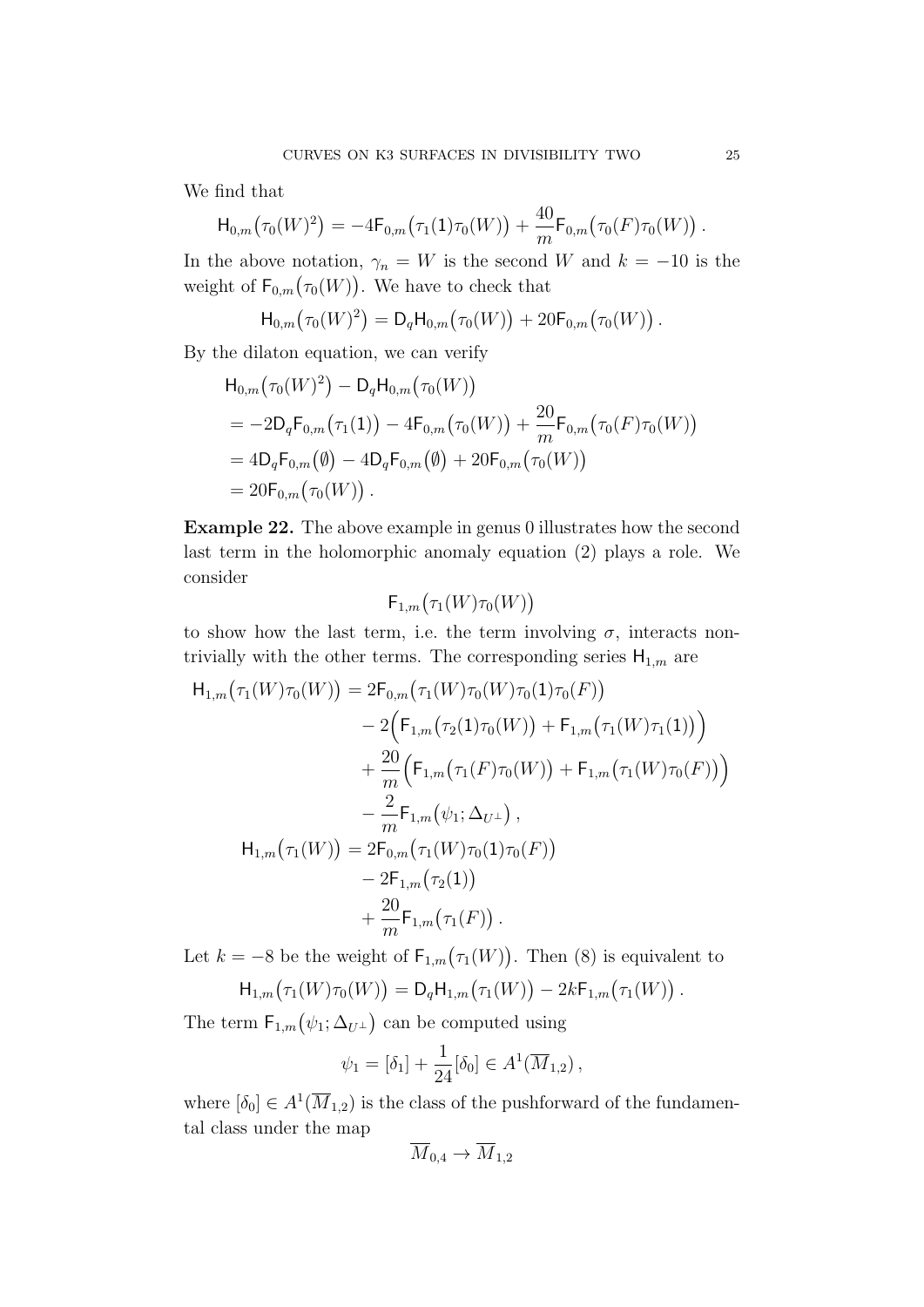gluing the third and fourth markings and  $[\delta_1]$  is the class of the boundary divisor of curves with a rational component carrying both markings. The genus 0 contribution vanishes by the divisor equation. Since the rank of  $U^{\perp}$  is 20, we obtain the genus 1 contribution

$$
\mathsf{F}_{1,m}(\psi_1;\Delta_{U^{\perp}})=20\mathsf{F}_{1,m}(\tau_0(\mathsf{p}))\,.
$$

The divisor equation for  $F$  implies that

$$
\frac{20}{m} \mathsf{F}_{1,m}(\tau_1(W)\tau_0(F)) = 20 \mathsf{F}_{1,m}(\tau_1(W)) + \frac{20}{m} \mathsf{F}_{1,m}(\tau_0(\mathsf{p})).
$$

We can now verify the compatibility by a direct computation using divisor and dilaton equation:

$$
H_{1,m}(\tau_1(W)\tau_0(W)) = D_q H_{1,m}(\tau_1(W)) - 2F_{1,m}(\tau_1(W)) - 2F_{1,m}(\tau_1(W)\tau_1(1))
$$
  
+  $\frac{20}{m}F_{1,m}(\tau_0(\mathbf{p})) + \frac{20}{m}F_{1,m}(\tau_1(W)\tau_0(F))$   
-  $\frac{2}{m}F_{1,m}(\psi_1; \Delta_{U^{\perp}})$   
=  $D_q H_{1,m}(\tau_1(W)) - 4F_{1,m}(\tau_1(W))$   
+  $\frac{20}{m}F_{1,m}(\tau_0(\mathbf{p})) + \frac{20}{m}F_{1,m}(\tau_1(W)\tau_0(F))$   
-  $\frac{40}{m}F_{1,m}(\tau_0(\mathbf{p}))$   
=  $D_q H_{1,m}(\tau_1(W)) + 16F_{1,m}(\tau_1(W)).$ 

## 4. Relative holomorphic anomaly equation

<span id="page-25-0"></span>In this section, we first state the degeneration formula for the reduced virtual class under the degeneration to the normal cone. For primitive curve class, the formula is proven in [\[29\]](#page-47-0). For sake of completeness, we summarize a proof for arbitrary divisibility in Appendix [A.](#page-43-0) Then, we state the relative holomorphic anomaly equation and prove the compatibility with the degeneration formula.

4.1. Degeneration formula. Let  $S \to \mathbb{P}^1$  be an elliptic K3 surface with a section. For  $m > 1$ , let  $\beta = mB + hF$  be a curve class. Choose a smooth fiber  $E$  of  $S \to \mathbb{P}^1$ . Let  $\epsilon: \mathcal{S} \to \mathbb{A}^1$  be the total space of the degeneration to the normal cone of  $E$  in  $S$ . This space corresponds to the degeneration

<span id="page-25-1"></span>(9) 
$$
S \rightsquigarrow S \cup_E \mathbb{P}^1 \times E.
$$

Over the center  $\iota: 0 \hookrightarrow \mathbb{A}^1$ , the fiber is  $S \cup_E \mathbb{P}^1 \times E$  and over  $t \neq 0$ , the fiber is isomorphic to S. Let  $\overline{M}_{g,n}(\epsilon,\beta)$  be the moduli space of stable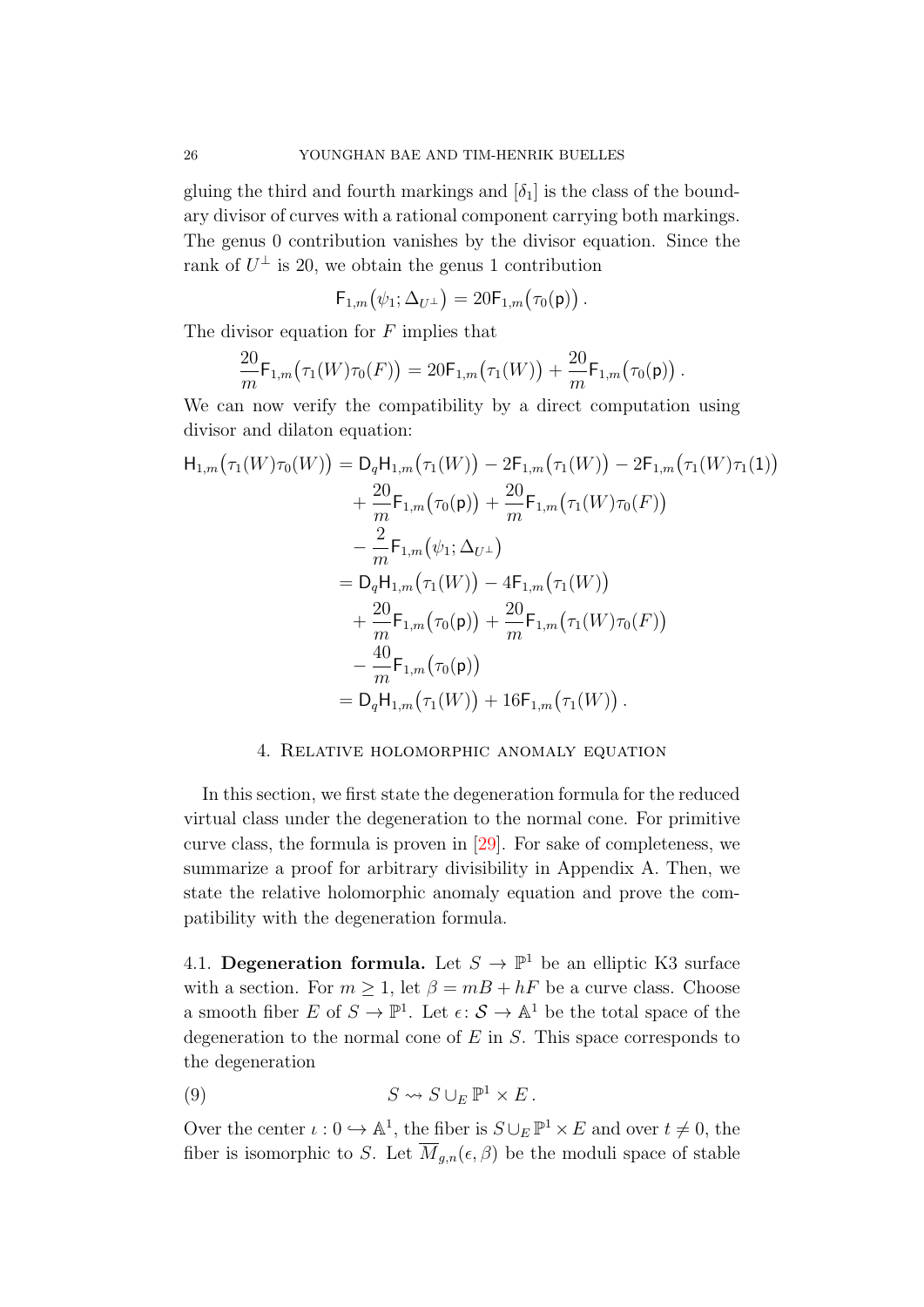maps to the degeneration S. Over  $t \neq 0$ , this moduli space is isomorphic to  $\overline{M}_{g,n}(S,\beta)$  and over  $t=0$ , this moduli space parametrizes stable maps to the expanded target

$$
\widetilde{S}_0 = S \cup_E \mathbb{P}^1 \times E \cup_E \cdots \cup_E \mathbb{P}^1 \times E.
$$

Let

$$
\nu = (g_1, g_2, n_1, n_2, h_1, h_2)
$$

be a splitting of the discrete data g, n, h and let  $\beta_i = m + h_i$  be the splitting of the curve class. An ordered partition of  $m$ 

$$
\mu=(\mu_1,\ldots,\mu_l)
$$

specifies the contact order along the relative divisor E.

Let  $l = \text{length}(\mu)$  and  $\overline{M}_{g,n}(\mathcal{S}_0, \nu)_{\mu}$  be the fiber product

(10) 
$$
\overline{M}_{g,n}(\mathcal{S}_0,\nu)_{\mu} = \overline{M}_{g_1,n_1}(S/E,\beta_1)_{\mu} \times_{E^l} \overline{M}_{g_2,n_2}^{\bullet}(\mathbb{P}^1 \times E/E,\beta_2)_{\mu}
$$

of the boundary evaluations at relative markings $^{13}$  $^{13}$  $^{13}$  and let

$$
\iota_{\nu\mu}\colon \overline{M}_{g,n}(\mathcal{S}_0,\nu)_{\mu}\to \overline{M}_{g,n}(\mathcal{S}_0,\beta)
$$

be the finite morphism. Let  $\Delta_{E} : E^{l} \to E^{l} \times E^{l}$  be the diagonal embedding.

<span id="page-26-1"></span>Theorem 23. The reduced virtual class of maps to the degeneration [\(9\)](#page-25-1) satisfies the following properties.

(i) For  $\iota_t$ :  $\{t\} \hookrightarrow \mathbb{A}^1$ , the Gysin pullback of reduced class is given by

$$
\iota_t^![\overline{M}_{g,n}(\epsilon,\beta)]^{red}=[\overline{M}_{g,n}(\mathcal{S}_t,\beta)]^{red}.
$$

(ii) For the special fiber,

$$
[\overline{M}_{g,n}(\mathcal{S}_0,\beta)]^{red} = \sum_{\nu,\mu} \frac{\prod_i \mu_i}{l!} \iota_{\nu\mu *} [\overline{M}_{g,n}(\mathcal{S}_0,\nu)_{\mu}]^{red}.
$$

(iii) On the special fiber, we have the factorization

$$
\begin{aligned} [\overline{M}_{g,n}(\mathcal{S}_0,\nu)_\mu]^{red} &= \Delta^!_{E^l} \left( [\overline{M}_{g_1,n_1}(S/E,\beta_1)_\mu]^{red} \right. \\ &\times [\overline{M}^\bullet_{g_2,n_2}(\mathbb{P}^1 \times E/E,\beta_2)_\mu]^{vir} \right). \end{aligned}
$$

<span id="page-26-0"></span><sup>&</sup>lt;sup>13</sup>We put  $\bullet$  to indicate (possibly) disconnected theory. Namely, for each connected component  $C$  of the domain curve, intersection of  $C$  with the relative divisor  $E$  is nontrivial.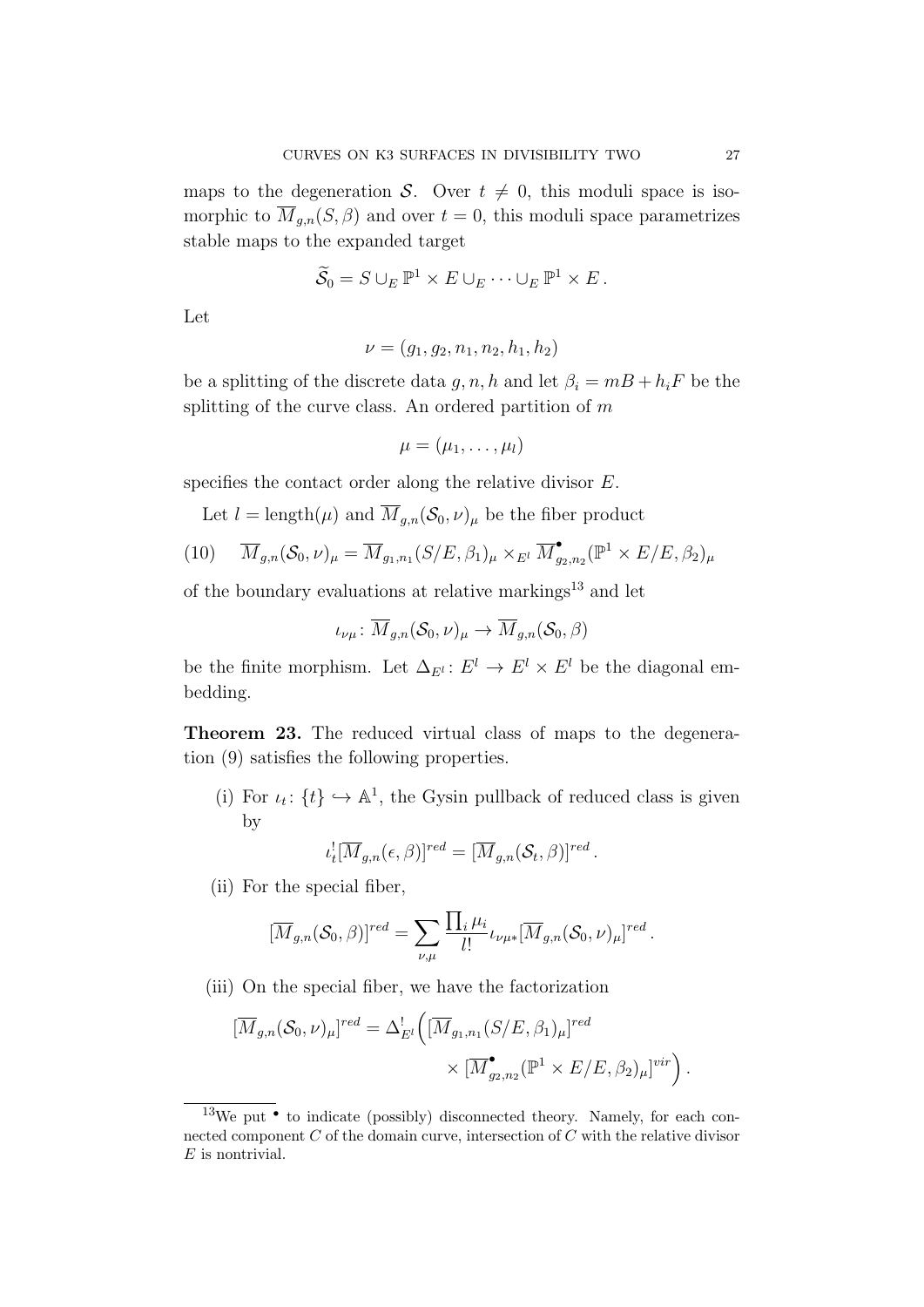*Proof.* When  $m \geq 1$ , the reduced class of the disconnected moduli space  $\overline{M}_{g,n}^{\bullet}(S/E,\beta)$  vanishes on all components parameterizing maps with at least two connected components. Therefore, disconnected theory can only appear on the bubble  $\mathbb{P}^1 \times E$ . The proof is given in Appendix [A.](#page-43-0)  $\Box$ 

Denote an ordered cohomology weighted partition by

$$
\underline{\mu} = ((\mu_1, \delta_1), \dots, (\mu_l, \delta_l)), \ \delta_i \in H^*(E)
$$

and let  $\omega \in H^2(E)$  be the point class. The descendent potential for the pair  $(S, E)$  is defined analogously to the absolute case:

$$
\mathsf{F}_{g,m}^{\text{rel}}(\alpha;\gamma_1,\ldots,\gamma_n\mid\underline{\mu})=\sum_{h\geq 0}\left\langle\alpha;\gamma_1,\ldots,\gamma_n\mid\underline{\mu}\right\rangle_{g,mB+hF}^{S/E}q^{h-m}.
$$

The descendent potential for the pair  $(\mathbb{P}^1 \times E, E)$  is defined by

$$
\mathsf{G}_{g,m}^{\text{rel},\bullet}(\alpha;\gamma_1,\ldots,\gamma_n\mid \underline{\mu})=\sum_{h\geq 0}\left\langle \alpha;\gamma_1,\ldots,\gamma_n\mid \underline{\mu}\right\rangle_{g,mB+hF}^{\mathbb{P}^1\times E/E,\bullet}q^h.
$$

As a corollary, we get the degeneration formula of reduced Gromov– Witten invariants.

<span id="page-27-0"></span>**Corollary 24.** Let  $\gamma_1, \ldots, \gamma_n \in H^*(S)$  and choose a lift of these cohomology classes to the total space  $S$ . Then

$$
(11)
$$

$$
F_{g,m}(\tau_{a_1}(\gamma_1)\dots\tau_{a_n}(\gamma_n))=\sum_{\nu}\sum_{\underline{\mu}\neq\underline{\mu}\underline{\omega}}\frac{\prod_i\mu_i}{l!}F_{g_1,m}^{\text{rel}}(\dots|\underline{\mu})\cdot G_{g_2,m}^{\text{rel},\bullet}(\dots|\underline{\mu}^{\vee}),
$$

where

$$
\underline{\mu}^{\vee} = ((\mu_1, \delta_1^{\vee}), \dots, (\mu_l, \delta_l^{\vee})) \text{ and } \underline{\mu_{\omega}} = ((\mu_1, \omega), \dots, (\mu_l, \omega)).
$$

*Proof.* By Theorem [23,](#page-26-1) we are left to prove that the relative profile  $\mu_{\omega}$ on  $S/E$  has vanishing contribution. Let x be the intersection of the section of the elliptic fibration and the fiber E. We consider  $(E, x)$ as an abelian variety. Let  $K$  be the kernel of the following morphism between abelian varieties

$$
E^l \to \mathrm{Pic}^0(E) , (x_i)_i \mapsto \mathcal{O}_E\Big(\sum_i \mu_i(x_i - x)\Big).
$$

Consider a stable map  $f$  from a curve  $C$  to an expanded degeneration of S/E. The equality  $f_*[C] = \beta_1$  (after pushforward to S) in  $H_2(S, \mathbb{Z})$  lifts to a rational equivalence of line bundles on S because the cycle-class map

$$
c_1\colon \mathsf{Pic}(S)\to H^2(S,\mathbb{Z})\cong H_2(S,\mathbb{Z})
$$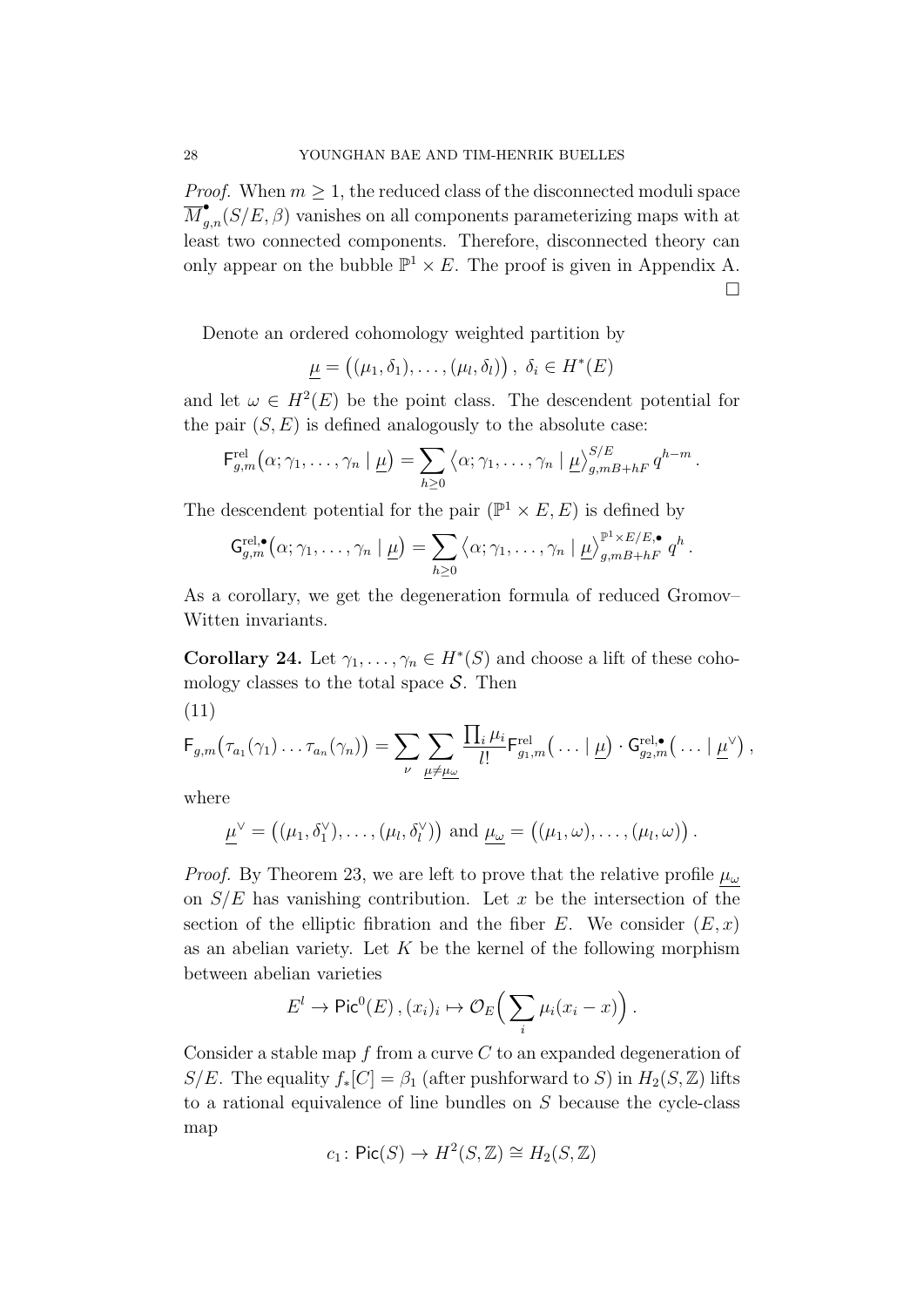is injective. Intersecting with the relative divisor, the two line bundles are, respectively,  $\mathcal{O}_E(\sum \mu_i x_i)$  and  $\mathcal{O}_E(mx)$ . Thus, we see that the evaluation map  $\overline{M}_{g_1,n_1}(S/E,\beta_1) \to E^l$  factors through K. Since  $K \subset$  $E<sup>l</sup>$  has codimension 1 a generic point on  $E<sup>l</sup>$  does not lie on K and thus the contribution from the relative profile  $\mu_{\omega}$  vanishes.

4.2. Relative holomorphic anomaly equations. Assuming quasimodularity, we have two ways to compute the derivative of  $F_{g,m}$  with respect to  $C_2$ :

- (i) Apply the degeneration formula Corollary [24,](#page-27-0) together with the holomorphic anomaly equations for  $(S, E)$  and  $(\mathbb{P}^1 \times E, E)$ .
- (ii) Apply the holomorphic anomaly equation [\(3\)](#page-5-6) for S, followed by the degeneration formula for each term.

We argue that both ways yield the same result. This compatibility is parallel to the compatibility proved in [\[34,](#page-47-2) Section 4.6]. We first state the holomorphic anomaly equations for the relevant relative geometries.

**Relative** ( $\mathbb{P}^1 \times E, E$ ). Consider  $\pi: \mathbb{P}^1 \times E \to \mathbb{P}^1$  as a trivial elliptic fibration over  $\mathbb{P}^1$ . For the pair  $(\mathbb{P}^1 \times E, E)$  the holomorphic anomaly equation holds for cycle-valued generating series [\[34\]](#page-47-2). The equation for descendent potentials can thus be obtained by integrating against tautological classes  $\alpha \in R^*(\overline{M}_{g,n})$ . For insertions  $\gamma_i \in H^*(\mathbb{P}^1 \times E, \mathbb{Q})$ we will simply write  $\gamma$ . Let  $\mu = ((\mu_1, \delta_1), \ldots, (\mu_l, \delta_l))$  and  $\mu'$  be ordered cohomology weighted partitions. We denote by

$$
\mathsf{G}_{g,m}^{\sim,\bullet}\bigl(\underline{\mu}\mid\alpha;\gamma\mid\underline{\mu}'\bigr)=\sum_{h\geq 0}\bigl\langle\underline{\mu}\mid\alpha;\gamma\mid\underline{\mu}'\bigr\rangle_{g,m\mathbb{P}^1+hE}^{\mathbb{P}^1\times E,\sim,\bullet}q^h
$$

the disconnected rubber generating series for  $\mathbb{P}^1 \times E$  relative to divisors at 0 and  $\infty$ . Let  $\Delta_E \subset E \times E$  be the class of the diagonal. Define the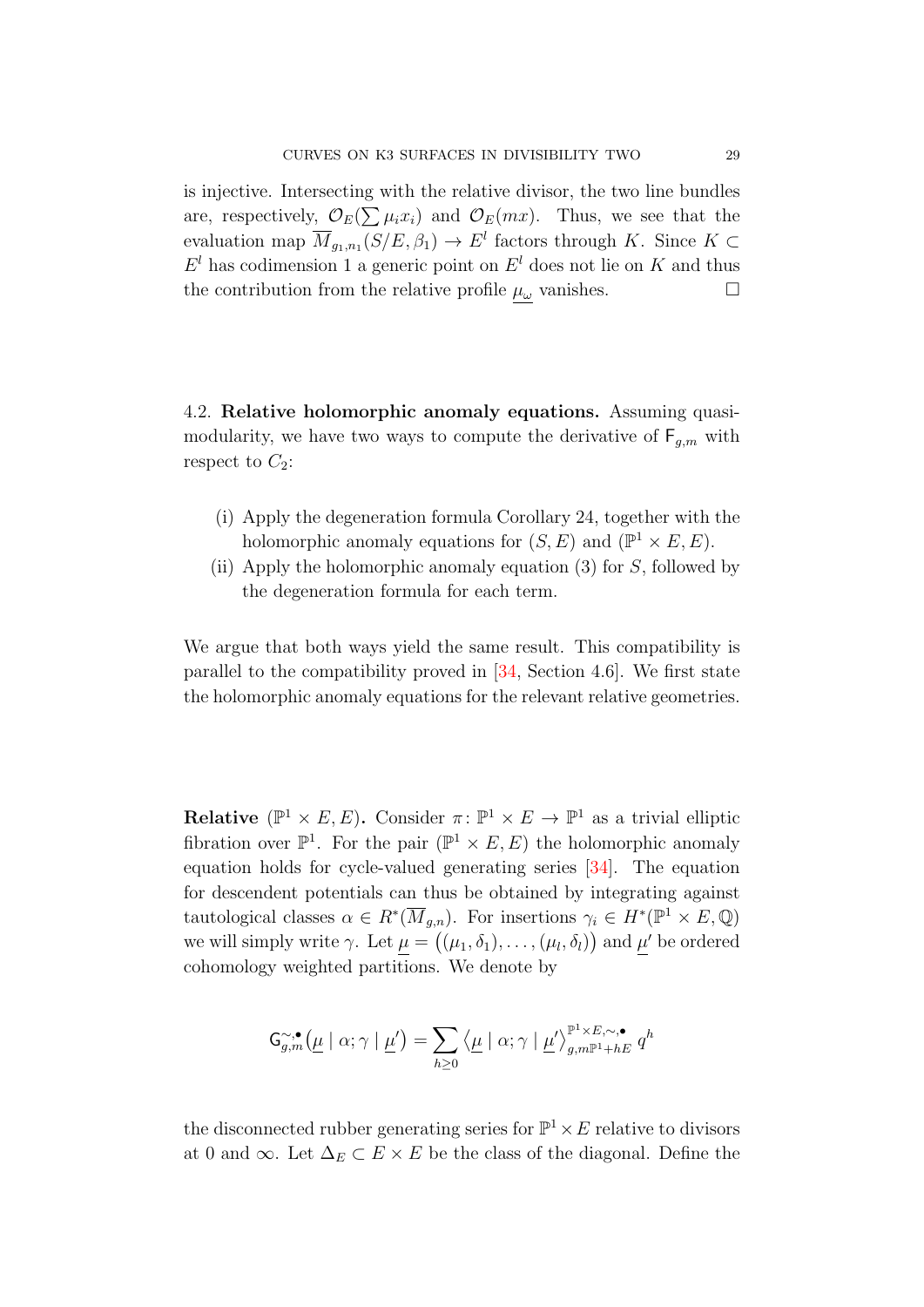generating series

$$
\begin{split}\n&\mathsf{P}_{g,m}^{\text{rel},\bullet}(\alpha;\gamma \mid \underline{\mu}) \\
&= \mathsf{G}_{g-1,m}^{\text{rel},\bullet}(\alpha;\gamma,\Delta_{\mathbb{P}^1} \mid \underline{\mu}) \\
&+ 2 \sum_{\substack{g=g_1+g_2\\ \forall i,j,\ldots,h}} \sum_{\substack{b;b_1,\ldots,b_h\\ \forall i \in I_2:\gamma_i \in H^2(E)}} \frac{\prod_{i=1}^h b_i}{h!} \mathsf{G}_{g_1,m}^{\text{rel},\bullet}(\alpha_{I_1};\gamma_{I_1} \mid ((b,1),(b_i,\Delta_{E,\ell_i})_{i=1}^h)) \\
&\quad \{1,\ldots,h\} = I_1 \sqcup I_2} \\
&\quad \times \mathsf{G}_{g_2,m}^{\sim,\bullet}(( (b,1),(b_i,\Delta_{E,\ell_i}^{\vee})_{i=1}^h) \mid \alpha_{I_2};\gamma_{I_2} \mid \underline{\mu}) \\
&- 2 \sum_{i=1}^n \mathsf{G}_{g,m}^{\text{rel},\bullet}(\alpha \psi_i;\gamma_1,\ldots,\gamma_{i-1},\pi^* \pi_* \gamma_i,\gamma_{i+1},\ldots,\gamma_n \mid \underline{\mu}) \\
&- 2 \sum_{i=1}^l \mathsf{G}_{g,m}^{\text{rel},\bullet}(\alpha;\gamma \mid (\mu_1,\delta_1),\ldots,(\mu_i,\psi_i^{\text{rel}} \pi^* \pi_* \delta_i),\ldots,(\mu_l,\delta_l))\n\end{split}
$$

where  $\psi_i^{\text{rel}}$  is the cotangent line class at the *i*-th relative marking and  $\Delta_E = \sum \Delta_{E,l_i} \otimes \Delta_{E,l_i}^{\vee}$  is the pullback of the Künneth decomposition of  $\Delta_E$  at the corresponding relative marking. The holomorphic anomaly equation takes the form:

**Proposition 25.** ([\[34,](#page-47-2) Proposition 20])  $G_{g,m}^{\text{rel},\bullet}(\alpha;\gamma | \underline{\mu})$  is a quasimodular form and

$$
\frac{d}{dC_2} \mathsf{G}^{\textup{rel},\bullet}_{g,m}(\alpha;\gamma \mid \underline{\mu}) = \mathsf{P}^{\textup{rel},\bullet}_{g,m}(\alpha;\gamma \mid \underline{\mu}).
$$

**Relative**  $(S, E)$ . Since the log canonical bundle of  $(S, E)$  is nontrivial, relative moduli spaces in fiber direction have nontrivial virtual fundamental class. Define

$$
\mathsf{F}_{g,0}^{\text{vir-rel}}(\alpha;\gamma \mid \emptyset) = \sum_{h\geq 0} \langle \alpha;\gamma \mid \emptyset \rangle_{g,hF}^{S/E,\text{vir}} q^h.
$$

Recall that we denote the pullback of the diagonal of  $\mathbb{P}^1$  as

$$
\Delta_{\mathbb{P}^1} = 1 \boxtimes F + F \boxtimes 1 = \sum_{i=1}^2 \delta_i \boxtimes \delta_i^{\vee}.
$$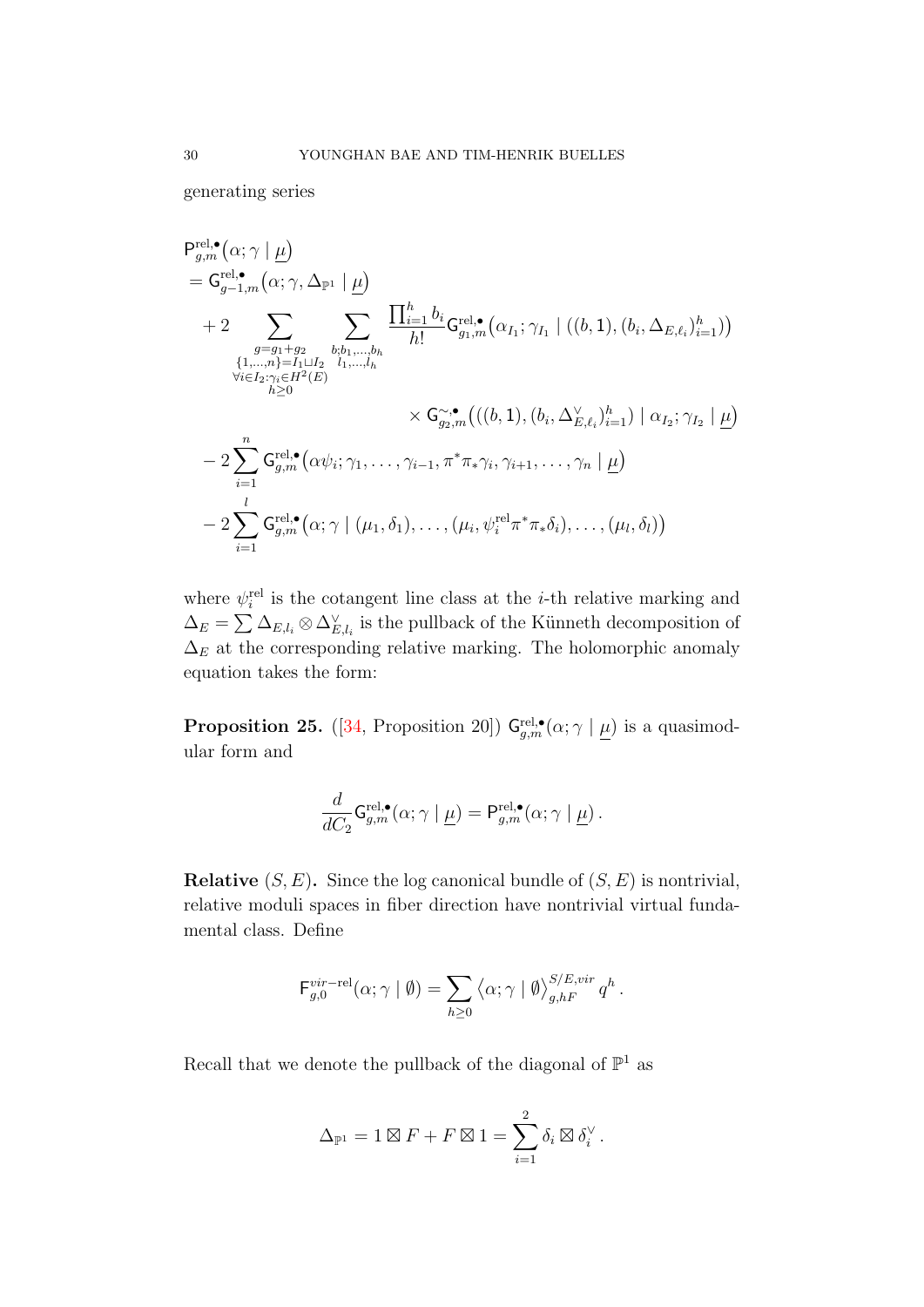Define a generating series

H<sub>g,m</sub><sup>rel</sup>(
$$
\alpha; \gamma | \underline{\mu}
$$
)  
\n
$$
= F_{g-1,m}^{rel}(\alpha; \gamma, \Delta_{\mathbb{P}^1} | \underline{\mu})
$$
\n+2  $\sum_{\substack{g=g_1+g_2 \\ i\in\{1,2\} }} F_{g_1,m}^{rel}(\alpha_{I_1}; \gamma_{I_1}, \delta_i | \underline{\mu}) F_{g_2,0}^{vir-rel}(\alpha_{I_2}; \gamma_{I_2}, \delta_i^{\vee} | \emptyset)$   
\n
$$
+ 2 \sum_{\substack{g=g_1+g_2 \\ i\in\{1,2\} }} \sum_{\substack{b,b_1,\dots,b_h \\ b_1,\dots,b_h \\ b_2\in\{2,\gamma_i\in H^2(E)}} \frac{\prod_{i=1}^h b_i}{h!} F_{g_1,m}^{rel}(\alpha_{I_1}; \gamma_{I_1} | ((b,1), (b_i, \Delta_{E,\ell_i})_{i=1}^h))
$$
  
\n
$$
\forall i \in I_2: \gamma_i \in H^2(E)
$$
\n
$$
\times G_{g_2,m}^{sim}(((b,1), (b_i, \Delta_{E,\ell_i}^{\vee})_{i=1}^h) | \alpha_{I_2}; \gamma_{I_2} | \underline{\mu})
$$
\n-2  $\sum_{i=1}^n F_{g,m}^{rel}(\alpha \psi_i; \gamma_1, \dots, \gamma_{i-1}, \pi^* \pi_i \gamma_i, \gamma_{i+1}, \dots, \gamma_n | \underline{\mu})$   
\n
$$
- 2 \sum_{i=1}^l F_{g,m}^{rel}(\alpha; \gamma | ((\mu_1, \delta_1), \dots, (\mu_i, \psi_i^{\text{rel}} \pi^* \pi_* \delta_i), \dots, (\mu_l, \delta_l)))
$$
  
\n+  $\frac{20}{m} \sum_{i=1}^n \langle \gamma_i, F \rangle F_{g,m}^{rel}(\alpha; \gamma_1, \dots, \gamma_{i-1}, F, \gamma_{i+1}, \dots, \gamma_n | \underline{\mu})$   
\n-  $\frac{2}{m} \sum_{i \le j} F_{g,m}^{rel}(\alpha; \gamma_1, \dots, \underbrace{\sigma_1(\gamma_i, \gamma_j)}_{i\text{th}}, \dots, \underbrace{\sigma_2(\gamma_i, \gamma_j)}_{j\text$ 

The conjectural holomorphic anomaly equation for  $(S, E)$  has the following form:

$$
\mathsf{F}^{\mathrm{rel}}_{g,m}(\alpha;\gamma\mid\underline{\mu})\in\frac{1}{\Delta(q)^m}\mathsf{QMod}(m)
$$

and

(12) 
$$
\frac{d}{dC_2} \mathsf{F}_{g,m}^{\text{rel}}(\alpha; \gamma \mid \underline{\mu}) = \mathsf{H}_{g,m}^{\text{rel}}(\alpha; \gamma \mid \underline{\mu}).
$$

<span id="page-30-0"></span>**Proposition 26.** Let  $m \geq 1$ . Assuming quasimodularity for  $F_{g,m}$ and  $\mathsf{F}_{g,m}^{\text{rel}}$ , the holomorphic anomaly equations are compatible with the degeneration formula in the above sense.

Proof. The proof given in [\[34,](#page-47-2) Proposition 21] treats virtual fundamental classes, not reduced classes. The splitting behavior of the reduced class with respect to restriction to boundary divisors [\[29,](#page-47-0) Section 7.3] calls for a slight adaptation of the proof. For this, we introduce a formal variable  $\varepsilon$  with  $\varepsilon^2 = 0$ . We can then interpret reduced Gromov–Witten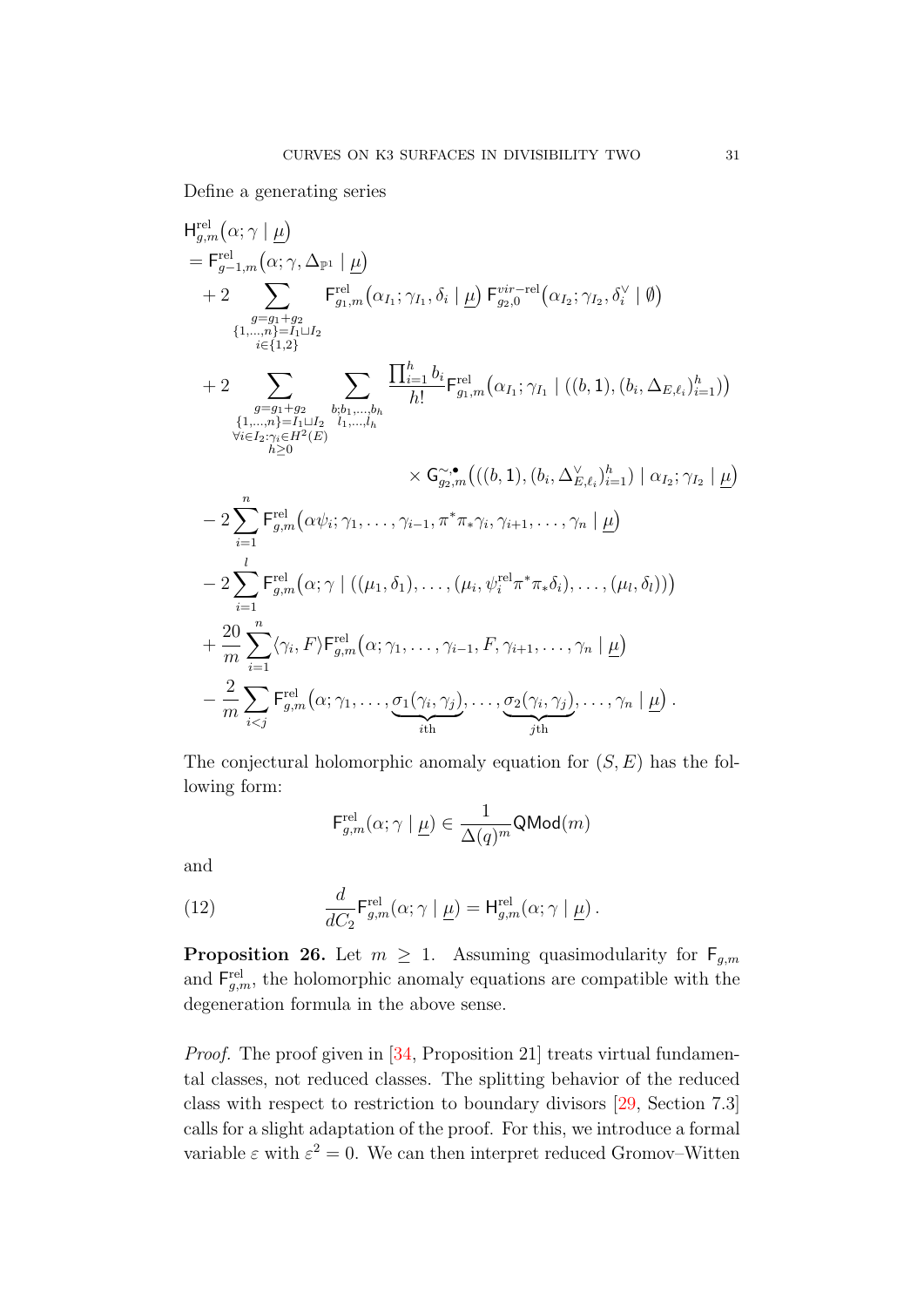invariants of the K3 surface as integrals against the  $class^{14}$  $class^{14}$  $class^{14}$ 

$$
[\overline{M}_{g,n}(S,\beta)]^{vir} + \varepsilon \, [\overline{M}_{g,n}(S,\beta)]^{red}
$$

followed by taking the  $\epsilon$ -coefficient. We consider a similar class for  $S/E$ . This class has the advantage of satisfying the usual splitting behavior of virtual fundamental classes. Thus, for this class one can follow the proof of compatibility given in [\[34,](#page-47-2) Proposition 21]. All the terms appearing in the computation (ii) also appear in computation (i). We are left with proving the cancellation of the remaining terms in (i). This follows from comparing  $\psi_i^{\text{rel}}$ -class and the  $\psi$ -class pulled-back from the stack of target degeneration [\[34,](#page-47-2) Lemma 22]. In particular, we match the following terms: the third term of  $H^{\text{rel}}$  times  $G^{\text{rel},\bullet}$  with the fourth term of  $\mathsf{F}^{\text{rel}}$  times  $\mathsf{P}^{\text{rel},\bullet}$ ; and analogously for the fifth term of H<sup>rel</sup> times  $G^{\text{rel},\bullet}$  with the second term of  $F^{\text{rel}}$  times  $P^{\text{rel},\bullet}$ .

The main advantage of the holomorphic anomaly equation is that it is compatible with the degeneration formula. Thus, the genus reduction from the degeneration formula connects the low genus results with arbitrary genus predictions. On the other hand, it is not even clear to say what should be the compatibility of the multiple cover formula and the degeneration formula.

### <span id="page-31-0"></span>5. Tautological relations and initial condition

This section contains a proof of the multiple cover formula in genus 0 and genus 1 for any divisibility  $m$ . It is a direct consequence of the KKV formula. However, as initial condition for our induction we also require a special case in genus 2, which cannot be easily deduced from the KKV formula. We treat this descendent potential separately, using double ramification relations [\[3\]](#page-45-4) for K3 surfaces. This approach is likely to give relations in any genus and will be pursued in the future.

<span id="page-31-3"></span>5.1. Double ramification relations. In this section we recall double ramification relations with target variety developed in [\[2,](#page-45-5) [3\]](#page-45-4).

Let  $\mathfrak{Pic}_{a,n}$  be the Picard stack for the universal curve over the stack of prestable curves  $\mathfrak{M}_{q,n}$  of genus g with n markings. Let

<span id="page-31-2"></span>(13)  $\pi: \mathfrak{C} \to \mathfrak{Pic}_{g,n}, s_i: \mathfrak{Pic}_{g,n} \to \mathfrak{C}, \mathfrak{L} \to \mathfrak{C}, \omega_{\pi} \to \mathfrak{C}$ 

<span id="page-31-1"></span><sup>14</sup>We thank G. Oberdieck for pointing this out.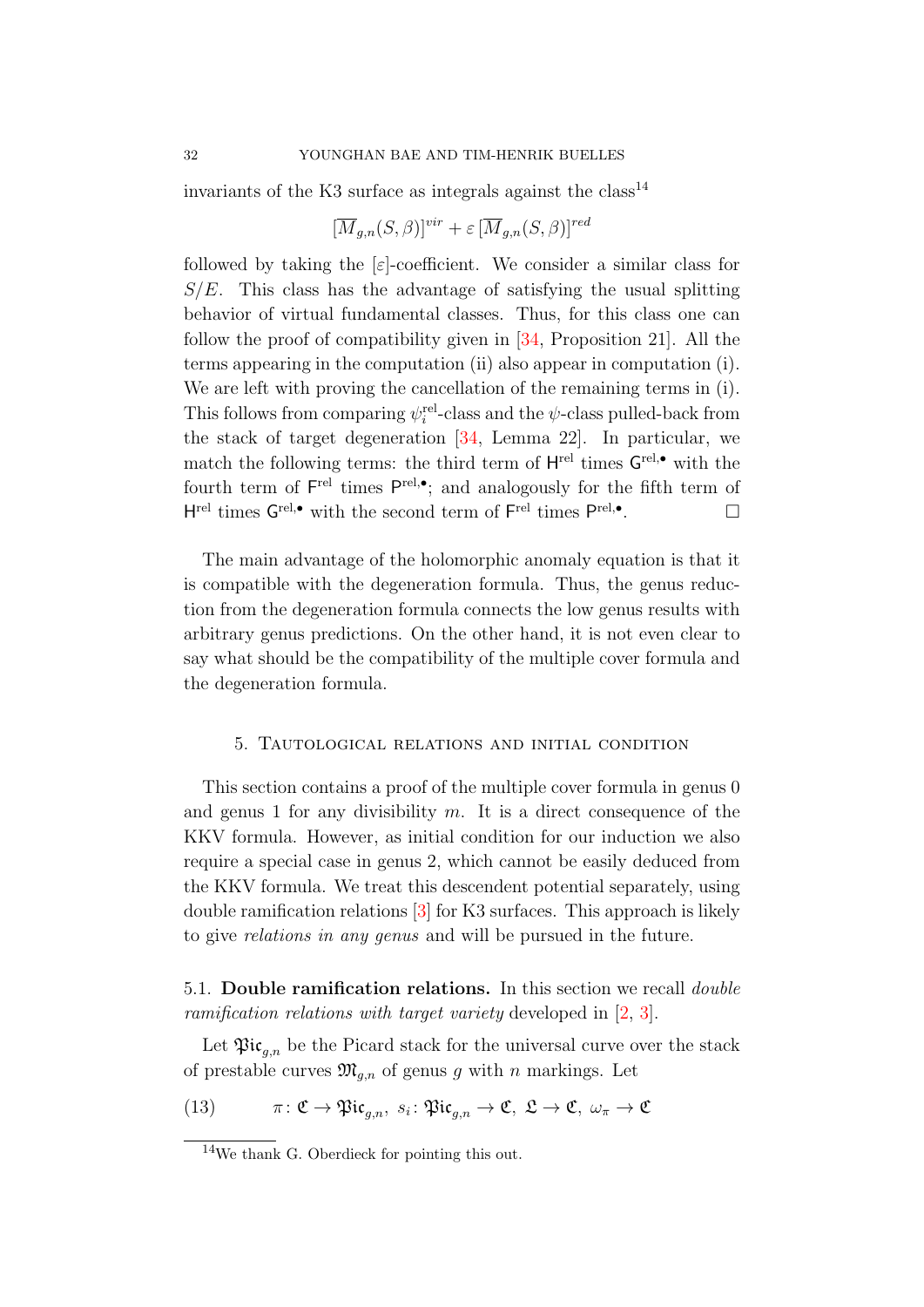be the universal curve, the i-th section, the universal line bundle and the relative dualizing sheaf of  $\pi$ . The following operational Chow classes on  $\mathfrak{Pic}_{q,n}$  are obtained from the universal structure [\(13\)](#page-31-2):

• 
$$
\psi_i = c_1(s_i^* \omega_\pi) \in A^1_{op}(\mathfrak{Pic}_{g,n}),
$$

- $\xi_i = c_1(s_i^* \mathfrak{L}) \in A^1_{\mathsf{op}}(\mathfrak{Pic}_{g,n})$ ,
- <span id="page-32-0"></span>•  $\eta = \pi_* (c_1(\mathfrak{L})^2) \in A^1_{\text{op}}(\mathfrak{Pic}_{g,n})$ .

Let  $A = (a_1, \ldots, a_n) \in \mathbb{Z}^n$  be a vector of integers satisfying

(14) 
$$
\sum_{i} a_i = d,
$$

where d is the degree of the line bundle. We denote by  $P_{g,A,d}^{c,r}$  the codimension c component of the class

$$
\sum_{\substack{\Gamma \in \mathsf{G}_{g,n,d} \\ w \in \mathsf{W}_{\Gamma,r}}} \frac{r^{-h^1(\Gamma_{\delta})}}{|\operatorname{Aut}(\Gamma_{\delta})|} j_{\Gamma*} \left[ \prod_{i=1}^n \exp\left(\frac{1}{2} a_i^2 \psi_i + a_i \xi_i\right) \prod_{v \in V(\Gamma_{\delta})} \exp\left(-\frac{1}{2} \eta(v)\right) \right] \prod_{e=(h,h') \in E(\Gamma)} \frac{1 - \exp\left(-\frac{w(h)w(h')}{2} (\psi_h + \psi_{h'})\right)}{\psi_h + \psi_{h'}} \right].
$$

We refer to  $\begin{bmatrix} 3 \end{bmatrix}$  for details about the notations. This expression is polynomial in r when r is sufficiently large. Let  $P_{g,A,d}^c$  be the constant part of  $P_{g,A,d}^{c,r}$ .

<span id="page-32-1"></span>**Theorem 27.** ([\[3,](#page-45-4) Theorem 8])  $P_{g,A,d}^c = 0$  for all  $c > g$  in  $A_{\text{op}}^c(\mathfrak{Pic}_{g,n})$ .

After restricting  $P_{g,A,d}^{c}$  to [\(14\)](#page-32-0), this expression is a polynomial in  $a_1, \ldots, a_{n-1}$ . The polynomiality will be used to get refined relations.

Let  $L$  be a line bundle on  $S$  with degree

$$
\int_{\beta} c_1(L) = d.
$$

The choice of a line bundle L induces a morphism

$$
\varphi_L \colon \overline{M}_{g,n}(S,\beta) \to \mathfrak{Pic}_{g,n}, \ [f \colon C \to S] \mapsto (C, f^*L).
$$

Then Theorem [27](#page-32-1) gives relations

<span id="page-32-2"></span>(15) 
$$
P_{g,A,d}^c(L) = \varphi_L^* P_{g,A,d}^c \cap [\overline{M}_{g,n}(S,\beta)]^{red} = 0 \text{ for all } c > g
$$
  
in  $A_{g+n-c}(\overline{M}_{g,n}(S,\beta)).$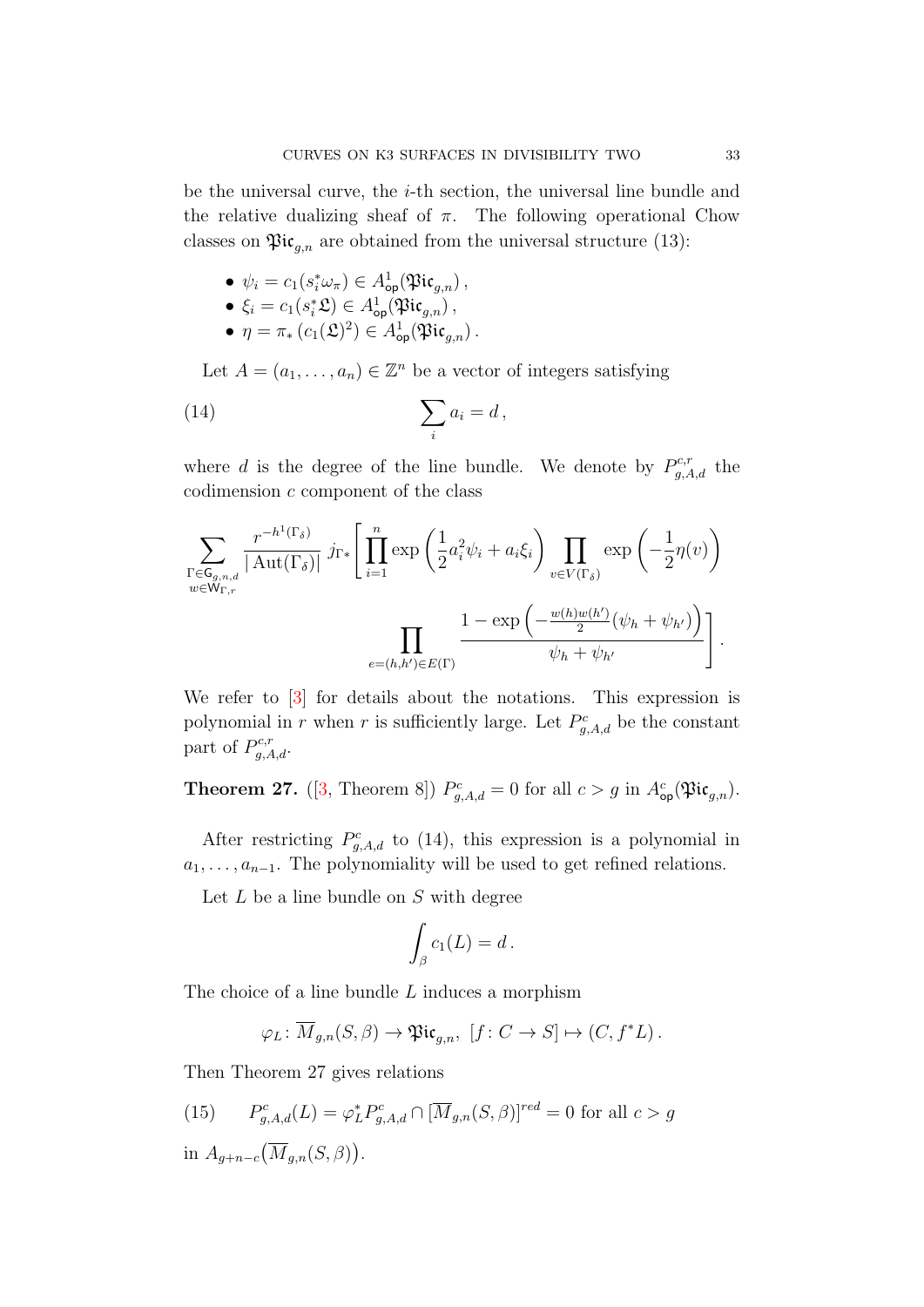5.2. Compatibility II. The relations among descendent potentials coming from tautological relations on  $\overline{M}_{g,n}(S,\beta)$  are compatible with the multiple cover formula. This follows from two observations. Firstly, the splitting behavior of the reduced class, discussed in Section [2.2,](#page-16-0) is crucial. It is already crucial to justify compatibility with respect to boundary restriction for tautological classes pulled back from  $M_{g,n}$ . For tautological relations on  $\overline{M}_{g,n}(S,\beta)$ , a second fact, which we want to explain below, is essential for the compatibility.

For  $c > g > 0$ ,  $A \in \mathbb{Z}^n$  and  $b \in \mathbb{Z}$ , consider the series of relations

$$
P_{g,bA,db}^{c}(L^{\otimes b}) = 0
$$

obtained by tensoring the line bundle  $L$  by  $b$  times. For each coefficient of a monomial in  $a_i$ -variables, this expression is polynomial in b and hence each of b-variable is a relation. As a consequence, each term of a relation  $P_{g,A,m}^{c}(F)$  gives the same value of

$$
m^{\text{deg}\,-\underline{\text{deg}}}\,,
$$

where  $\deg(\xi) = 1$  and  $\deg(\xi) = 0$ , as in Definition [0.1.](#page-1-3) The same holds true with the roles of  $F$  and  $W$  interchanged. Thus, the relations are compatible with the operator

$$
m^{\deg - \deg} \mathsf{T}_{m,2g-2+\deg},
$$

which gives the multiple cover formula in Conjecture [15.](#page-17-0)

5.3. Initial condition. The Katz–Klemm–Vafa (KKV) formula implies that the generating series of  $\lambda_q$ -integrals

$$
\mathsf{F}_{g,m}\big(\lambda_g;\emptyset\big)
$$

satisfy the multiple cover formula [\[36\]](#page-47-8). Here,  $\lambda_g = c_g(\mathbb{E}_g)$  is the top Chern class of the rank g Hodge bundle  $\mathbb{E}_q$  on  $\overline{M}_q(S,\beta)$ . The KKV formula will be the starting point of our genus induction.

The class  $\lambda_g$  is a tautological class by the Grothendieck–Riemann– Rochcomputation ([\[15\]](#page-46-13)) but the formula is rather complicated. Instead we use an alternative expression of  $\lambda_q$  in terms of double ramification cycle, proven in [\[17\]](#page-46-14). We recall that the class  $(-1)^{g} \lambda_{g}$  is equal to the double ramification cycle  $DR_q(\emptyset)$  with the empty condition. By [\[17,](#page-46-14) Theorem 1] the class  $DR<sub>q</sub>(\emptyset)$  can be written as a graph sum of tautological classes without  $\kappa$ -classes.

<span id="page-33-0"></span>Proposition 28. The multiple cover formula holds in genus 0 and genus 1 for all  $m > 1$ .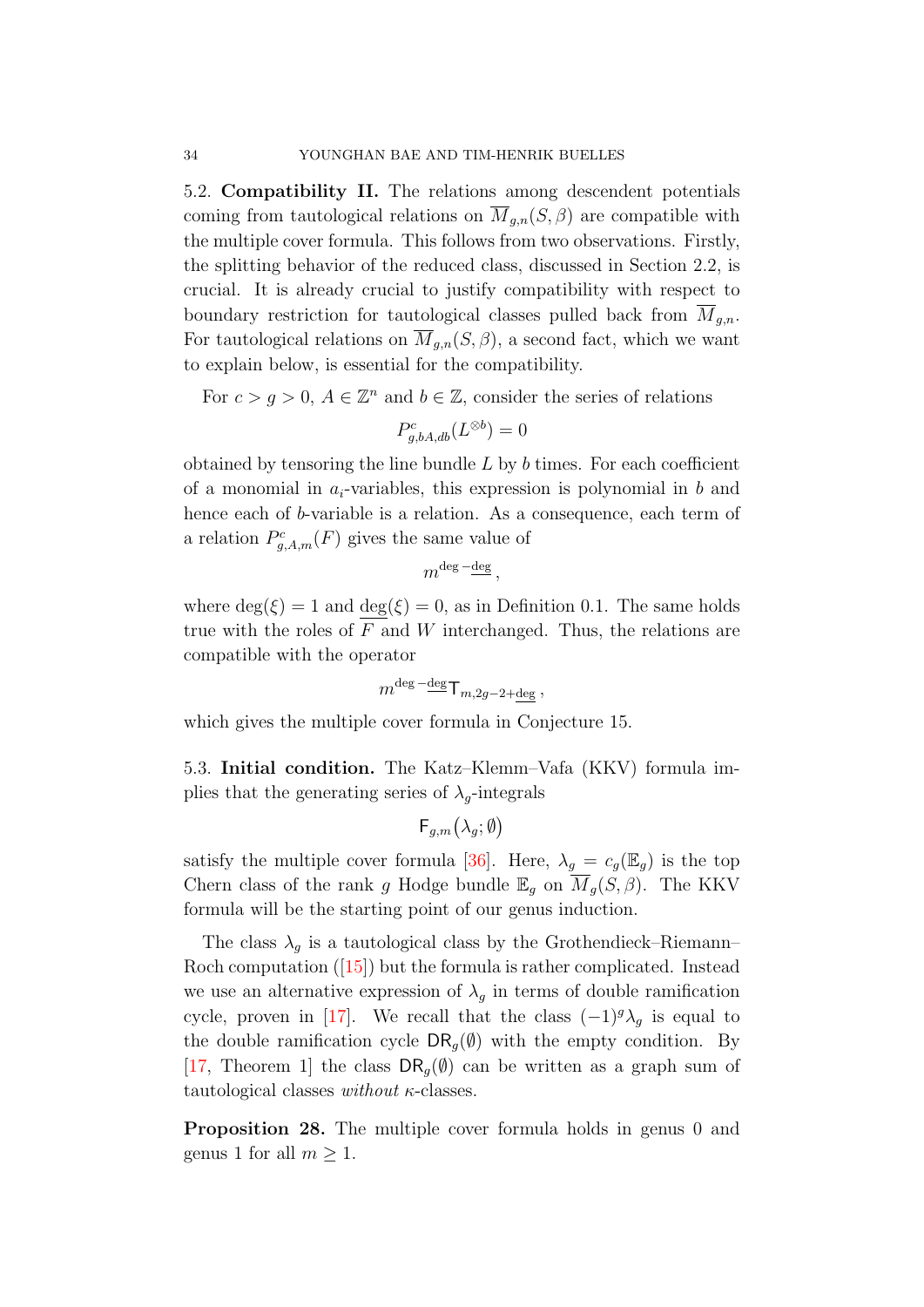*Proof.* When  $g = 0, 1$ , the tautological ring  $R^*(\overline{M}_{g,n})$  is additively generatedby boundary strata  $([19, 37])$  $([19, 37])$  $([19, 37])$  $([19, 37])$  $([19, 37])$ . Thus, one can replace descendents  $\alpha \in R^*(\overline{M}_{g,n})$  by classes in  $H^*(S)$ . By the divisor equation and the dimension constraint, we can reduce to the case  $\mathsf{F}_{0,m}(\emptyset)$  and  $\mathsf{F}_{1,m}(\tau_0(\mathsf{p}))$ . The genus 0 case is covered by the full Yau–Zaslow formula [\[21,](#page-46-16) [36\]](#page-47-8). The genus 1 case follows from the genus 2 KKV formula. Using the boundary expression of  $\lambda_2$  on  $M_2$ , we have

$$
F_{2,m}(\lambda_2; \emptyset) = \frac{1}{240} F_{1,m}(\psi_1; \Delta_S) + \frac{1}{1152} F_{0,m}(\cdot; \Delta_S, \Delta_S)
$$
  
= 
$$
\frac{1}{10} F_{1,m}(\tau_0(\mathsf{p})) + \frac{1}{60} D_q^2 F_{0,m}(\emptyset),
$$

where  $\Delta_S \subset S \times S$  is the diagonal class. Therefore,  $\mathsf{F}_{1,m}(\tau_0(\mathsf{p}))$  satisfies Conjecture [15.](#page-17-0)

In the argument below, we will use tautological relations on  $\overline{M}_{g,n}$ which are recently obtained by  $r$ -spin relations. For convenience, we summarize the result.

<span id="page-34-0"></span>**Proposition 29.** ([\[23\]](#page-46-12)) Let  $g \geq 2$  and  $n \geq 1$ . Consider tautological classes on  $\overline{M}_{q,n}$ .

- (i) (Topological Recursion Relations) Any monomial of  $\psi$ -classes of degree at least q can be represented by a tautological class supported on boundary strata without  $\kappa$ -classes.
- (ii) Any tautological class of degree  $g-1$  can represented by a sum of a linear combination of  $\psi_1^{g-1}$  $\psi_1^{g-1}, \ldots, \psi_n^{g-1}$  and a tautological class supported on boundary strata.

*Proof.* The proof of (i) follows from the proof of [\[23,](#page-46-12) Lemma 5.2] (see also  $[12, \text{ page } 3]$ . By  $[23, \text{ Proposition } 3.1]$  (or  $[10, \text{ Theorem } 1.1]$ ) the degree  $g-1$  part  $R^{g-1}(\mathcal{M}_{g,n})$  is spanned by  $\psi_1^{g-1}$  $y_1^{g-1}, \ldots, \psi_n^{g-1}$ . Since relations used in the proof are all tautological, the boundary expression is tautological and thus we obtain (ii).  $\Box$ 

Together with the boundary expression for  $\lambda_{q+1}$  we obtain the following more general consequence of the KKV formula:

<span id="page-34-1"></span>**Proposition 30.** Let  $m \geq 1$  and  $g \geq 1$ . Assume the multiple cover formula Conjecture [15](#page-17-0) holds for m and all descendents of genus  $\lt g$ . Then Conjecture [15](#page-17-0) holds for

$$
\mathsf{F}_{g,m}(\tau_{g-1}(\mathsf{p}))\,.
$$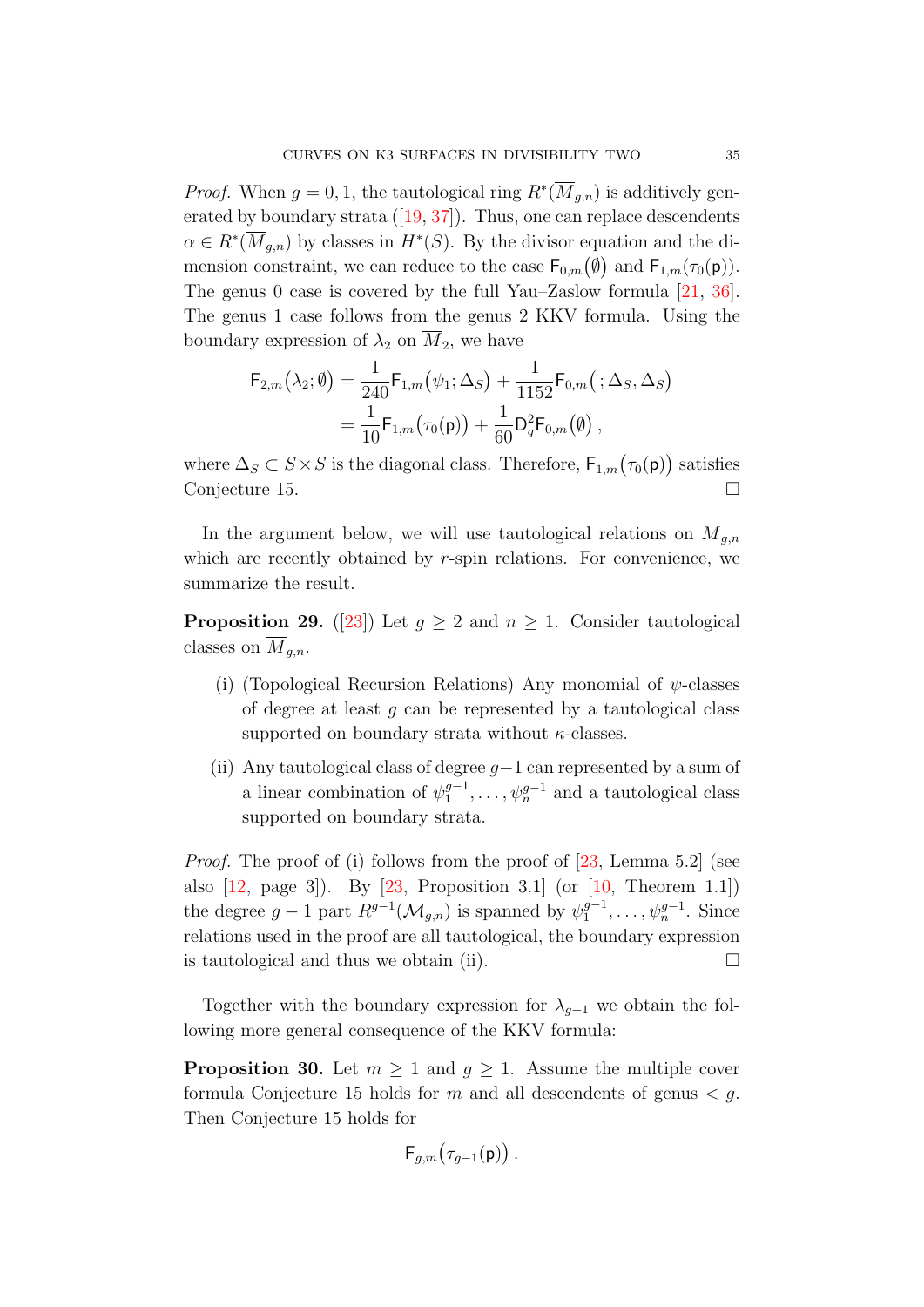*Proof.* Let  $\delta \in R^1(\overline{M}_g)$  be the boundary divisor corresponding to a curve with nonseparating node. Denote two half edges as  $h$  and  $h'$ . Recall that  $(-1)^{g} \lambda_g$  is equal to the double ramification cycle  $\text{DR}_g(\emptyset)$ with the empty condition. We use this formula for genus  $q+1$ . By [\[17,](#page-46-14) Theorem 1],

$$
\begin{aligned} &(-1)^{g+1}\lambda_{g+1} = \mathsf{DR}_{g+1}(\emptyset) \\ &= \frac{1}{2}\Big[-\frac{1}{(g+1)!}\sum_{w=0}^{r-1} \big(\frac{w^2}{2}(\psi_h + \psi_{h'})\big)^g\Big]_{r^1} \delta + \text{ lower genus}\,, \end{aligned}
$$

where  $[\cdots]_{r^1}$  is the coefficient of the linear part of a polynomial in r. The leading term is nonzero by Faulhaber's formula.

By Proposition [29](#page-34-0) (i) any  $\psi$ -monomial in  $R^{\geq g}(\overline{M}_{g,n})$  can be represented by a sum of tautological classes supported on boundary strata without  $\kappa$  classes. There is only one graph with a genus q vertex (with a rational component carrying both markings). The graph is decorated with a polynomial of degree  $q-1$  in  $\psi$ - and  $\kappa$ -classes. By Proposition [29](#page-34-0) (ii) this tautological class can be represented by a sum of a multiple of  $\psi^{g-1}$  and tautological classes supported on boundary strata. We find that [15](#page-35-0)

$$
(\psi_1 + \psi_2)^g = c \underbrace{\psi^{g-1}}_{g} \times \frac{1}{2} + \text{ lower genus}
$$

in  $R^g(\overline{M}_{g,2})$  for some  $c \in \mathbb{Q}$ . Therefore, it suffices to prove that c is nonzero. Recall that  $\lambda_g \lambda_{g-1}$  vanishes on  $\overline{M}_{g,n} \setminus M_{g,n}^{rt}$ , so

$$
\int_{\overline{M}_{g,2}} (\psi_1 + \psi_2)^g \lambda_g \lambda_{g-1} = c \int_{\overline{M}_{g,1}} \psi_1^{g-1} \lambda_g \lambda_{g-1}.
$$

The left hand side of the equation is nonzero by [\[17,](#page-46-14) Lemma 8], which concludes the proof.

We now consider the case of genus two. By the Getzler–Ionel vanishing on  $M_{2,n}$ , the dimension constraint, and the divisor equation any descendent insertion reduces to the following three cases:

$$
\mathsf{F}_{2,m}(\tau_1(\mathsf{p}))\,,\quad \mathsf{F}_{2,m}(\tau_0(\mathsf{p})^2)\,,\quad \mathsf{F}_{2,m}(\tau_1(\gamma)\tau_0(\mathsf{p}))\quad\text{with } \gamma\in H^2(S)\,.
$$

The first case is treated in Proposition [30](#page-34-1) and follows from the KKV formula in genus three and lower genus. The second case for  $m = 2$ is treated as part of the proof of Theorem [1](#page-2-0) in Section [6.](#page-40-0) We use the double ramification relation [\(15\)](#page-32-2) to prove the multiple cover formula

<span id="page-35-0"></span><sup>&</sup>lt;sup>15</sup>The number under each vertex is the genus and legs correspond to markings.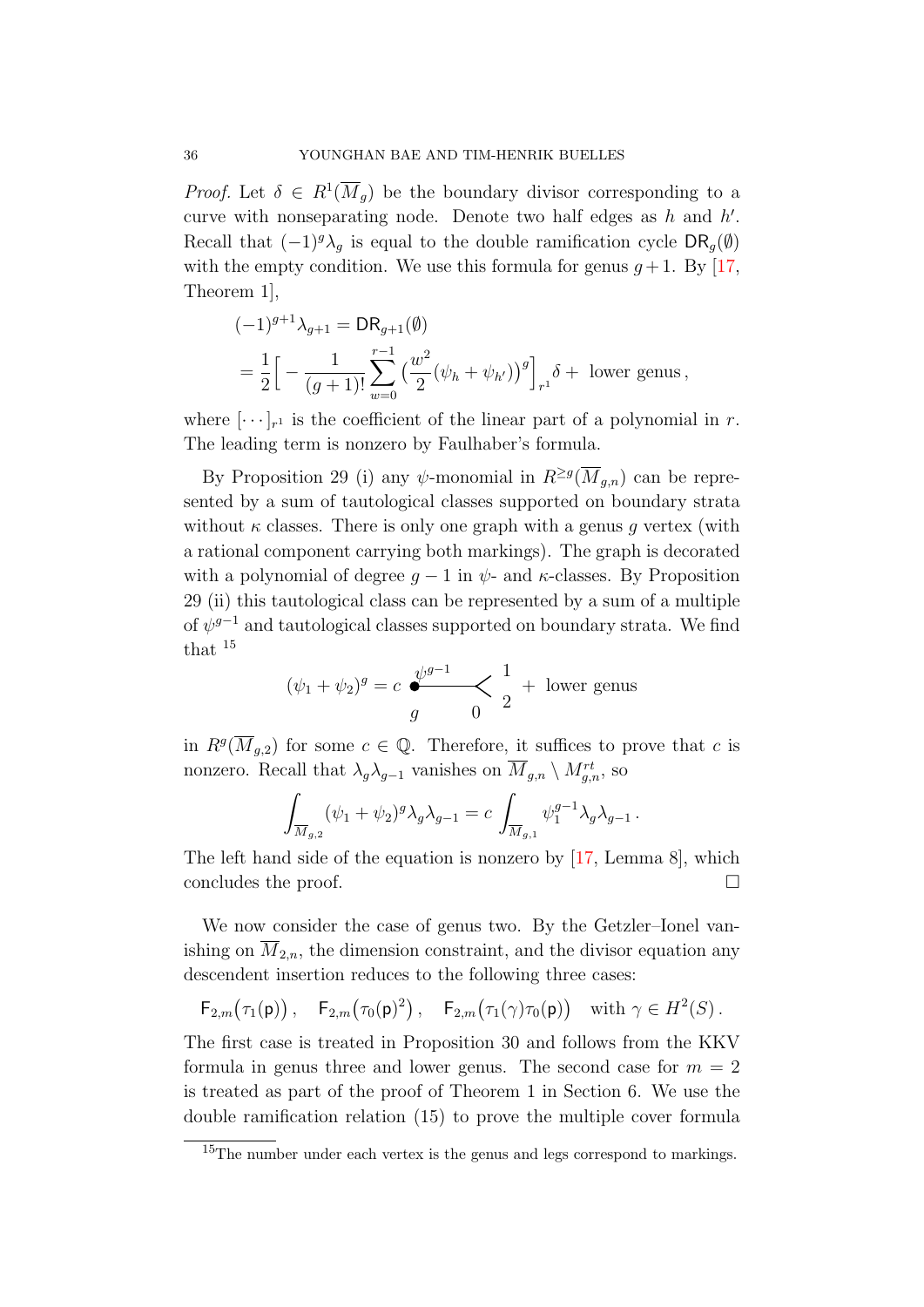for the third case. The point class p will be obtained as the product of  $F$  and  $W$ .

<span id="page-36-1"></span>**Proposition 31.** For  $\gamma \in H^2(S)$ , the generating series  $\mathsf{F}_{2,m}(\tau_1(\gamma)\tau_0(\mathsf{p}))$ satisfies Conjecture [15.](#page-17-0)

*Proof.* We will use relations in  $A_{2+n-3}(\overline{M}_{2,n}(S,\beta))$ :

$$
P_{2,A,m}^3(F) = 0
$$

associated to the line bundle  $\mathcal{O}_S(F)$  on S. More precisely, we will distinguish two cases  $\gamma \in U$  and  $\gamma \in U^{\perp}$  and set respectively

$$
A = (a_1, m - a_1), \quad A = (a_1, a_2, m - a_1 - a_2).
$$

Refined relations are then obtained by considering particular monomials in the  $a_i$ , as outlined in the previous section. The  $\eta$ -class vanishes in this case because  $\langle F, F \rangle = 0$  and, for the same reason,  $\xi_i^2$  vanishes. Define

$$
X = \mathsf{F}_{2,m}(\tau_1(\gamma)\tau_0(\mathsf{p}))\,.
$$

The case  $\gamma = F$  is treated first. As explained in Section [5.1,](#page-31-3) the tautological relations are polynomial in  $a_i$  and we may obtain a refined relation by considering the  $[a_1^4]$ -coefficient of

$$
P_{2,A,m}^3(F)|_{a_2=m-a_1}.
$$

We will only need to consider boundary strata which both:

- contribute to  $X$  and
- contribute to the  $[a_1^4]$ -coefficient.

These two properties simplify the calculation significantly. By the splitting property of the reduced class, a relevant boundary stratum is a tree with one genus 2 vertex and contracted genus 0 components. The integrals are given by the intersection product of the corresponding insertions. In the case with only two markings, the only relevant stratum is $^{16}$  $^{16}$  $^{16}$ 

h h 0 1 2

.

The weight factor for this stratum is

$$
\frac{w(h)w(h')}{2} = -\frac{m^2}{2}.
$$

<span id="page-36-0"></span><sup>16</sup>The genus 2 vertex is represented by a filled node and other nodes represent genus 0 vertices. Labeled half-edges correspond to markings.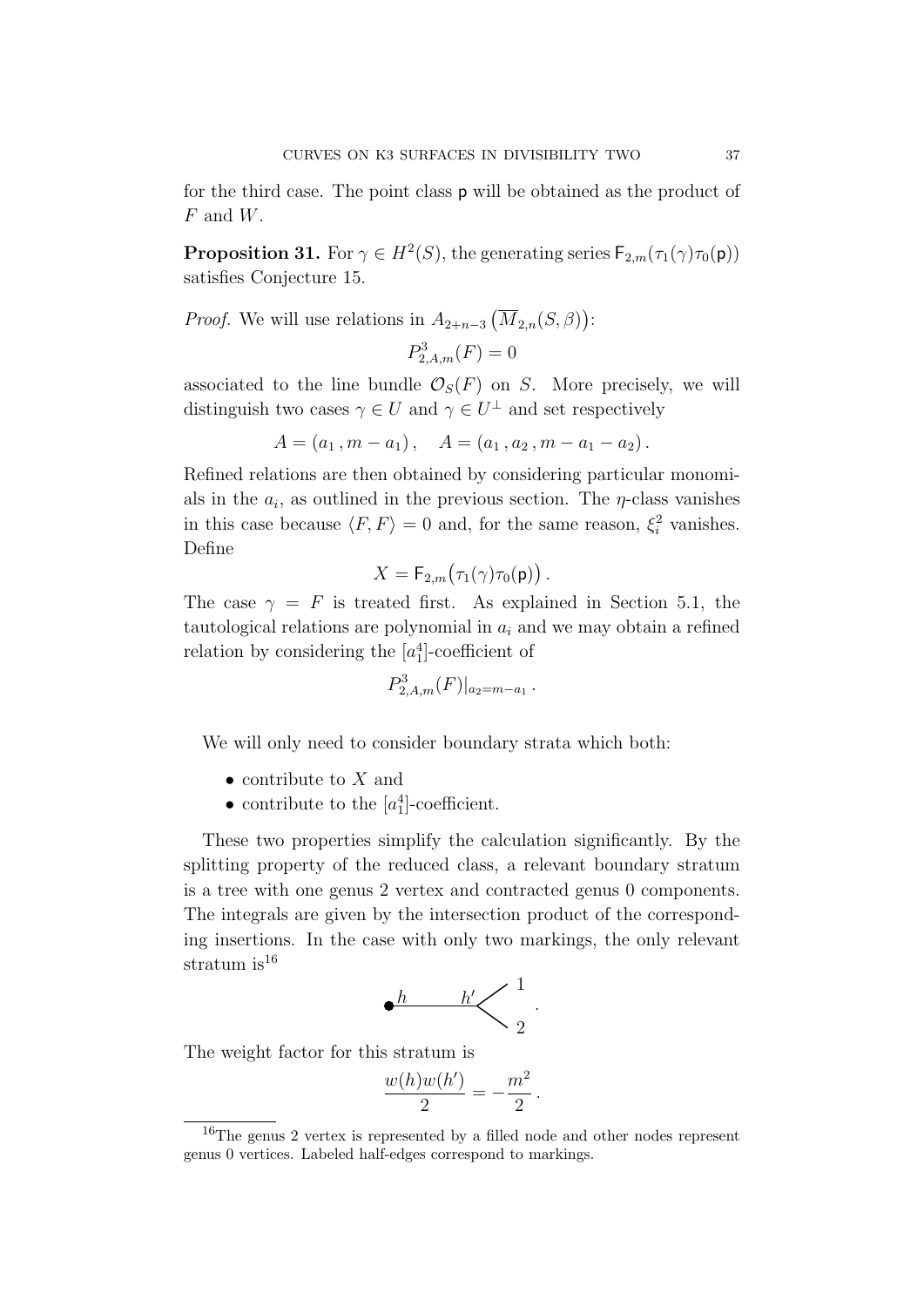This stratum, therefore, cannot contribute to the  $[a_1^4]$ -coefficient, since  $\psi$ -classes on the genus 0 component vanish. It remains to determine the contributions from the trivial graph



We will order the terms by the total degree  $deg(\psi)$  in the  $\psi$ -classes.

- (0) deg( $\psi$ ) = 0. The relation we consider is of codimension three. This case is therefore impossible by virtue of  $\xi_i^2 = 0$ .
- (1) deg( $\psi$ ) = 1. This case results in non-trivial terms, discussed below.
- (2) deg( $\psi$ )  $\geq$  2. We may apply Proposition [29](#page-34-0) (i) to reduce to the descendent  $F_{2,m}(\tau_1(\mathbf{p}))$ . This descendent is covered by Proposition [30.](#page-34-1)

Therefore, up to lower genus data, the  $[a_1^4]$ -coefficient is

$$
-\frac{1}{2}\psi_1\xi_1\xi_2-\frac{1}{2}\psi_2\xi_1\xi_2\,.
$$

Integrating

$$
{\rm ev}_2^*(W)P_{2,A,m}^3(F)|_{a_2=m-a_1}
$$

against the reduced class, we find (up to lower genus data)

$$
-\frac{1}{2}X-\frac{m}{2}\mathsf{F}_{2,m}(\tau_1(\mathsf{p}))\,,
$$

where the second term is obtained by application of the divisor equation. We thus find that  $X$  is a linear combination of terms which satisfy Conjecture [15.](#page-17-0) Switching the role of  $F$  and  $W$ , we obtain the same result for  $\gamma = W$ .

Next, we consider  $\gamma \in U^{\perp}$ . The following vanishing of intersection products will be used frequently:

$$
\langle \gamma, F \rangle = 0 \,, \quad \langle \gamma, W \rangle = 0 \,, \quad \langle \gamma, \beta \rangle = 0 \,.
$$

We use a similar argument as above, this time, however, we use three markings and consider the  $[a_1^3a_2]$ -coefficient of<sup>[17](#page-37-0)</sup>

(16) 
$$
\mathrm{ev}_1^*(\gamma) \, \mathrm{ev}_2^*(W) P_{2,A,m}^3(F)|_{a_3=m-a_1-a_2} \, .
$$

<span id="page-37-0"></span> $17$ We are grateful to the referee for pointing out a mistake in an earlier version of the text. It has become clear that the choice of monomial, leading to nontrivial relations, is a very subtle one. Symmetry in the  $a_i$  and the insertions causes cancellation in many cases. We plan to come back to this in future work.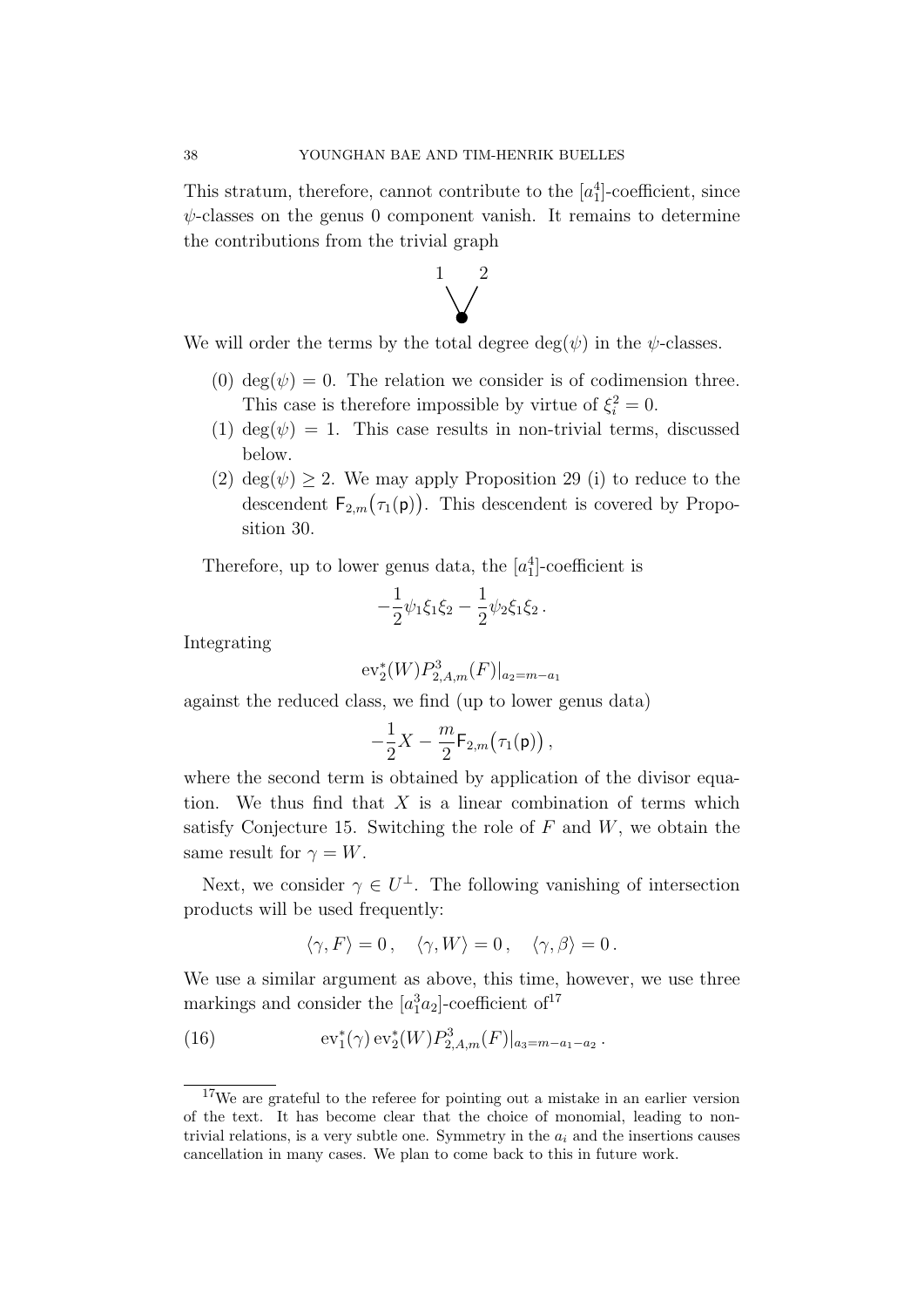By the above vanishing of intersection products, the only possible trees with non-trivial contribution are



The weight factor for the right stratum is

$$
\frac{w(h)w(h')}{2} = -\frac{(m-a_2)^2}{2}.
$$

Since  $\psi$ -classes on the genus 0 component vanish, the power of  $a_1$  in any monomial obtained from this stratum is bounded by two. The contribution to the  $[a_1^3a_2]$ -coefficient is, therefore, zero.

Next, we explain the contributions from the left stratum. Note that the left vertex is of genus 2 with two markings and we may apply the same reasoning as in the discussion for  $\gamma = F$  above. Here, the  $\deg(\psi) = 0$  term  $\xi_1 \xi_2$  has trivial contribution due to  $\langle \gamma, F \rangle = 0$ . The  $\deg(\psi) = 1$  terms  $\psi_h \xi_2$ ,  $\psi_h \xi_3$  have vanishing contribution by application of the divisor equation for  $\gamma$ . Non-trivial contributions are obtained only from

$$
\psi_1 \xi_2\,,\quad \psi_1 \xi_3\,.
$$

These two terms have contributions

$$
-\frac{(m-a_1)^2}{4}a_1^2a_2X\,,\quad -\frac{(m-a_1)^2}{4}a_1^2a_3X\,.
$$

The  $[a_1^3a_2]$ -coefficients, however, cancel due to  $a_3 = m - a_1 - a_2$ . It remains to determine the contributions from the trivial graph:



As above, we order the terms by the total degree  $deg(\psi)$  in the  $\psi$ classes.

- (0) deg( $\psi$ ) = 0. The relation we consider is of codimension three. Since  $\xi_i^2 = 0$ , the class  $\xi_1$  must appear. This term, however, vanishes due to  $\langle \gamma, F \rangle = 0$ .
- (1)  $deg(\psi) = 1$ . This case results in non-trivial terms corresponding to  $\psi_1$  or  $\psi_3$ , discussed below. The choice of the monomial  $[a_1^3a_2]$ excludes the appearance of  $\psi_2$ .
- (2) deg( $\psi$ ) = 2. This case results in non-trivial terms corresponding to  $\psi_1 \psi_3$  or  $\psi_3^2$ , discussed below. The choice of the monomial  $[a_1^3a_2]$  excludes the appearance of  $\psi_1^2$ .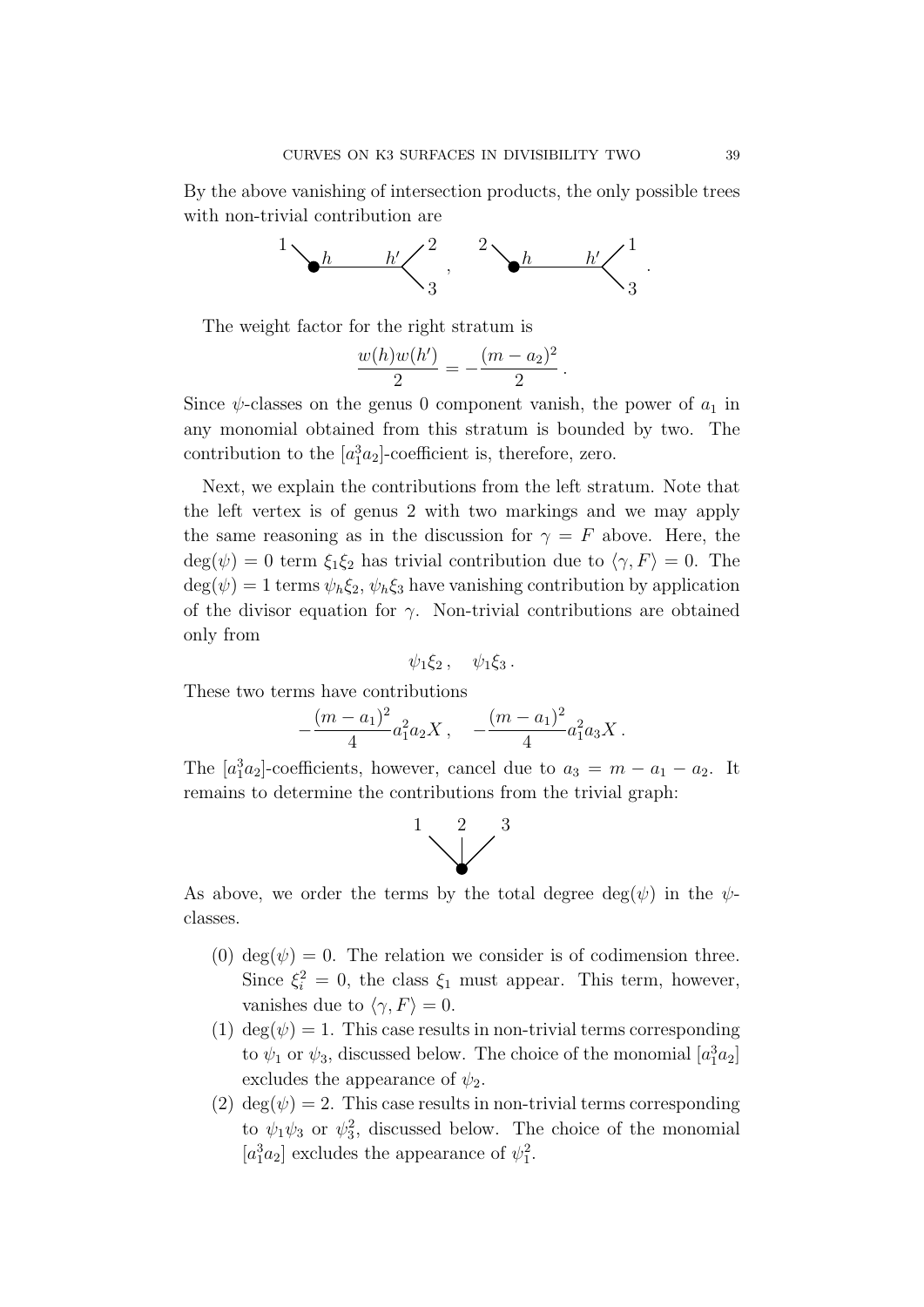(3) deg( $\psi$ ) = 3. As above, this case reduces to the descendent  $F_{2,m}(\tau_1(\mathsf{p}))$  which is covered already.

The contributions from  $\deg(\psi) \in \{1,2\}$  are:

$$
\psi_1 \xi_2 \xi_3 \rightarrow \frac{1}{2} a_1^2 a_2 a_3 F_{2,m}(\tau_1(\gamma) \tau_0(\mathbf{p}) \tau_0(F))
$$
  
\n
$$
= \frac{1}{2} a_1^2 a_2 (m - a_1 - a_2) m X,
$$
  
\n
$$
\psi_3 \xi_2 \xi_3 \rightarrow \frac{1}{2} a_3^2 a_2 a_3 F_{2,m}(\tau_0(\gamma) \tau_0(\mathbf{p}) \tau_1(F))
$$
  
\n
$$
= 0,
$$
  
\n
$$
\psi_1 \psi_3 \xi_2 \rightarrow \frac{1}{2} a_1^2 \frac{1}{2} a_3^2 a_2 F_{2,m}(\tau_1(\gamma) \tau_0(\mathbf{p}) \tau_1(1))
$$
  
\n
$$
= a_1^2 a_2 (m - a_1 - a_2)^2 X,
$$
  
\n
$$
\psi_1 \psi_3 \xi_3 \rightarrow \frac{1}{2} a_1^2 \frac{1}{2} a_3^3 F_{2,m}(\tau_1(\gamma) \tau_0(W) \tau_1(F))
$$
  
\n
$$
= \frac{1}{4} a_1^2 (m - a_1 - a_2)^3 X + \text{(lower genus)},
$$
  
\n
$$
\psi_3^2 \xi_2 \rightarrow \frac{1}{8} a_3^4 a_2 F_{2,m}(\tau_0(\gamma) \tau_0(\mathbf{p}) \tau_2(1))
$$
  
\n
$$
= \frac{1}{8} a_2 (m - a_1 - a_2)^4 X,
$$
  
\n
$$
\psi_3^2 \xi_3 \rightarrow \frac{1}{8} a_3^4 a_3 F_{2,m}(\tau_0(\gamma) \tau_0(W) \tau_2(F))
$$
  
\n
$$
= 0.
$$

The third calculation uses the dilaton equation. All of the other calculations are obtained by application of the divisor equation. Additionally, the fourth calculation involves Proposition [29.](#page-34-0) The only stratum with a genus 2 vertex (i.e. with both markings on a contracted genus 0 component) has vanishing contribution due to  $\langle \gamma, F \rangle = 0$  and, therefore, the relation reduces to lower genus descendents. The total contribution to  $[a_1^3a_2]$  is

$$
-\frac{1}{2}mX - 2mX + \frac{3}{2}mX - \frac{1}{2}mX = -\frac{3}{2}mX.
$$

We find that  $X$  is a linear combination of terms which satisfy Conjecture [15.](#page-17-0)

 $\Box$ 

**Remark 32.** In fact, for  $\gamma \in U^{\perp}$  the above generating series vanishes (and thus trivially satisfies the multiple cover formula). A proof in the primitive case is given in [\[9,](#page-46-10) Lemma 4].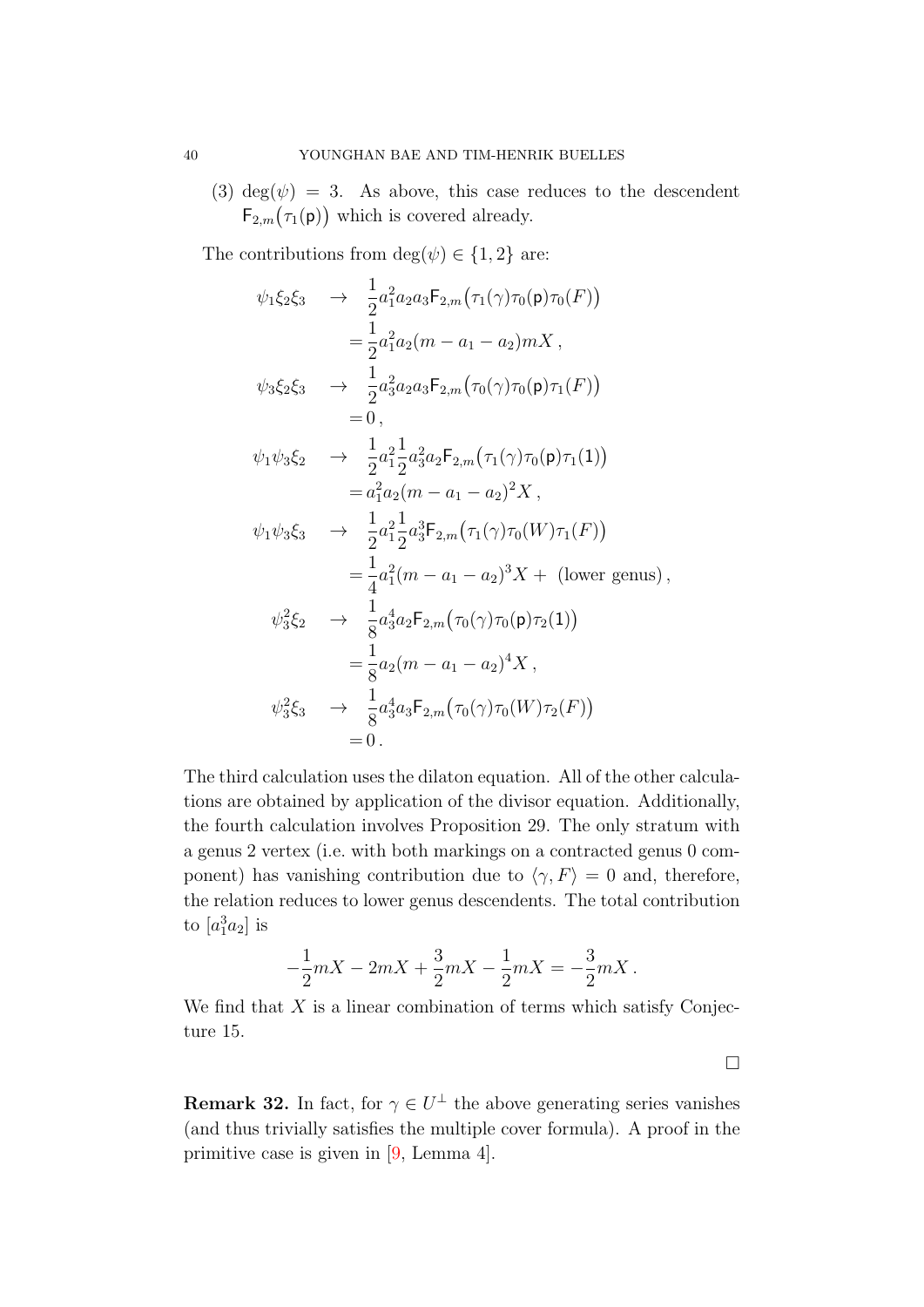6. Proof of Theorem [1](#page-2-0) and [3](#page-5-0)

<span id="page-40-0"></span>6.1. Proof of Theorem [1.](#page-2-0) The proof proceeds via induction on the pair  $(g, n)$  ordered by the lexicographic order:  $(g', n') < (g, n)$  if

$$
\bullet \ g' < g \text{ or }
$$

•  $g' = g$  and  $n' < n$ .

Recall the dimension constraint of insertions:

$$
g + n = \deg(\alpha) + \sum_{i} \deg(\gamma_i).
$$

We separate the proof into several steps.

Case 0. The genus 0 case is covered by Proposition [28.](#page-33-0) This serves as the start for our induction.

**Case 1.** If all cohomology classes  $\gamma_i$  satisfy deg( $\gamma_i$ )  $\leq$  1, then deg( $\alpha$ )  $\geq$ g and by the strong form of Getzler–Ionel vanishing [\[15,](#page-46-13) Proposition 2] we have  $\alpha = \iota_* \alpha'$  with  $\alpha' \in R^* \left( \partial \overline{M}_{g,n} \right)$  and  $\iota: \partial \overline{M}_{g,n} \to \overline{M}_{g,n}$ . We are thus reduced to lower  $(q, n)$ .

**Case 2.** Assume  $deg(\alpha) \leq g - 2$  or equivalently, there exist at least two descendents of the point class. We use the degeneration to the normal cone of a smooth elliptic fiber:

$$
S \rightsquigarrow S \cup_E (\mathbb{P}^1 \times E).
$$

We specialize the point class to the bubble  $\mathbb{P}^1 \times E$ . Let  $C = C' \cup C''$  be the splitting of a domain curve appearing in the degeneration formula in Theorem [23.](#page-26-1) Namely,  $C'$  is the component on  $S$  and  $C''$  is the component on  $\mathbb{P}^1 \times E$ . We argue that this splitting has non-trivial contribution only for  $g(C') < g$ . If  $g(C') = g$ , this forces C'' to be a disconnected union of two rational curves. Since the degree of the curve class along the divisor is  $\langle 2B + hF, F \rangle = 2$ , the two descendents of the point class then force the cohomology weighted partition to be  $(1,1)^2$ on the bubble or, equivalently,  $(1, \omega)^2$  for  $(S, E)$ . This contribution vanishes because there are no curves which can satisfy this condition (if  $(1,\omega)^2$  is represented by a generic point in  $E^2$ , see Corollary [24\)](#page-27-0).

**Case 3.** Assume  $deg(\alpha) = g - 1$  or equivalently, there exists only one desecendent of the point class. We may thus assume  $\gamma_1 = \mathsf{p}$ . If  $n = 1, g \geq 2$ , we can move  $\tau_{q-1}(\mathsf{p})$  to the bubble and the genus on S drops.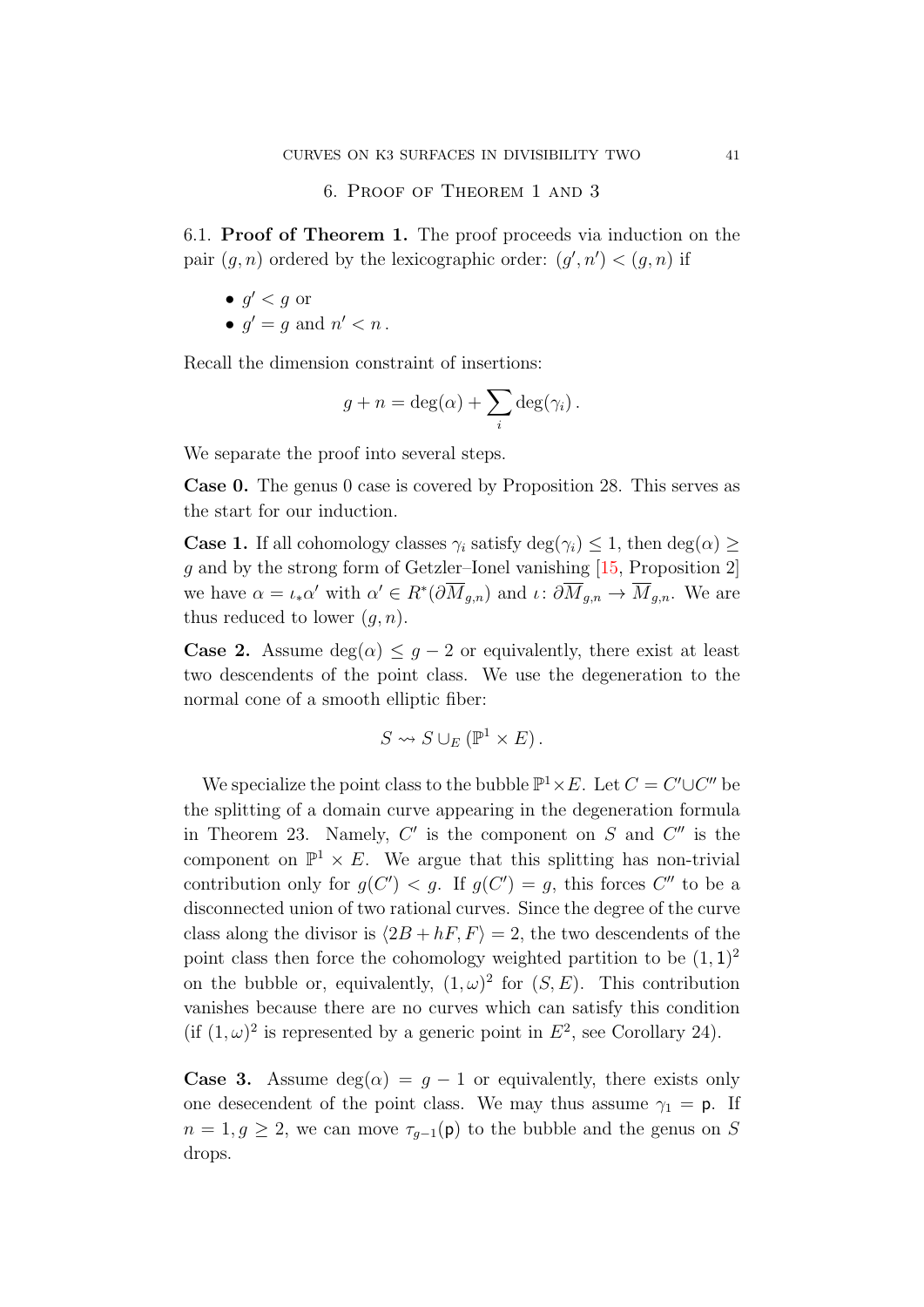When  $n \geq 2$ , moving the point class to the bubble as in Case 2 may not reduce the genus. In particular, moving  $\tau_0(\mathbf{p})$  to the bubble has non-trivial contribution from rational curves on the bubble. On the other hand, if  $a \geq 1$ , moving  $\tau_a(p)$  to the bubble reduces the genus on S because of the dimension constraint.

We use Buryak, Shadrin and Zvonkine's description of the top tautological group  $R^{g-1}(M_{g,n})$  [\[10\]](#page-46-18). For any  $\alpha \in R^{g-1}(\overline{M}_{g,n})$  the restriction of  $\alpha$  to  $M_{a,n}$  is a linear combination of

<span id="page-41-0"></span>(17) 
$$
R^{g-1}(M_{g,n}) = \mathbb{Q}\langle \psi_1^{g-1}, \psi_2^{g-1}, \dots, \psi_n^{g-1} \rangle
$$

and the boundary term is also tautological class in  $R^{g-1}(\partial \overline{M}_{g,n})$ . By the divisor equation and subsequent use of [\(17\)](#page-41-0), we can reduce to cases for  $\leq (q, 2)$ . When  $q \geq 3$ , [\(17\)](#page-41-0) has a different basis

$$
R^{g-1}(M_{g,2}) = \mathbb{Q} \langle \psi_1^{g-1}, \psi_1 \psi_2^{g-2} \rangle
$$

which is an easy consequence of the generalized top intersection formula. Therefore, we may assume the descendent of the point class is of the form  $\tau_a(\mathbf{p})$  with  $a \geq 1$ . Now, specializing this insertion to the bubble  $\mathbb{P}^1 \times E$  reduces the genus and hence the same argument as in Case 2 applies. The genus 2 case is covered by Proposition [31.](#page-36-1)

**Relative vs. absolute.** We reduced to invariants for  $(S, E)$  with genus  $g' < g$ . As explained in the proof of  $[29, \text{ Lemma } 31]$  (see also  $[28]$ ), the degeneration formula provides an upper triangular relation between absolute and relative invariants for all pairs  $\leq (g', n')$ . Thus, our induction applies.

6.2. Proof of Theorem [3.](#page-5-0) We argue by showing that each induction step in the proof of Theorem [1](#page-2-0) is compatible with the holomorphic anomaly equation. Nontrivial step appears when the degeneration formula is used. From the compatibility result Proposition [26,](#page-30-0) we are reduced to proving the relative holomorphic anomaly equation for lower genus relative generating series  $\mathsf{F}_{g',2}^{\text{rel}}$  for  $(S, E)$  and relative generating series for  $(\mathbb{P}^1 \times E, E)$ . The holomorphic anomaly equation for  $(\mathbb{P}^1 \times E, E)$  is established in [\[33\]](#page-47-1). Because of the relative vs. absolute correspondence [\[28\]](#page-46-19), we are reduced to proving the holomorphic anomaly equation for  $F_{g',2}$  in genus 0, 1 and some genus 2 descendents. We proved the multiple cover formula for these cases in Section [5,](#page-31-0) which implies the holomorphic anomaly equation by Proposition [5.](#page-5-5)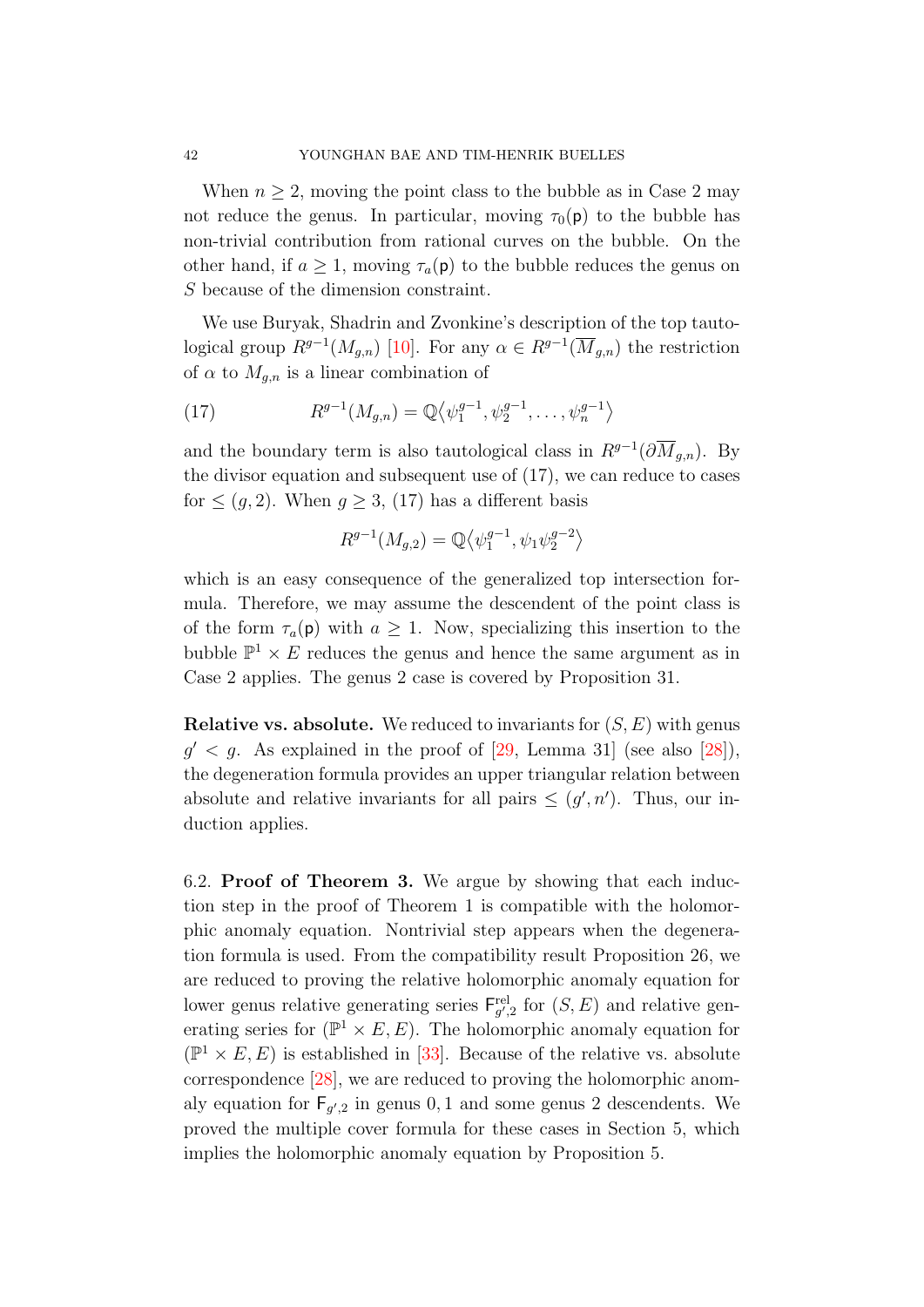Remark 33. Parallel argument shows that we can always reduce the proof for arbitrary descendent insertions to the case when the number of point insertions is less than or equal to  $m - 1$ .

#### 7. Examples

<span id="page-42-0"></span>**Example 34.** We compute  $F_{1,2}(\tau_1(F))$  via topological recursion in genus one and illustrate Conjecture [15.](#page-17-0) Let  $[\delta_0] \in A^1(\overline{M}_{1,1})$  be the pushforward of the fundamental class under the gluing map

$$
\overline{M}_{0,3} \to \overline{M}_{1,1} \, .
$$

Since

$$
\psi_1 = \frac{1}{24} [\delta_0] \in A^1(\overline{M}_{1,1}),
$$

we obtain

$$
\mathsf{F}_{1,1}(\tau_1(F)) = \frac{1}{24} \mathsf{F}_{0,1}(\tau_0(F)\tau_0(\Delta_S)) = \frac{1}{12} \mathsf{F}_{0,1}(\tau_0(F)\tau_0(F \times W))
$$
  
=  $\frac{1}{12} \mathsf{D}_q \mathsf{F}_{0,1},$ 

where  $\Delta_S \subset S \times S$  is the diagonal class. Analogously,

$$
\mathsf{F}_{1,2}(\tau_1(F)) = \frac{1}{24} \mathsf{F}_{0,2}(\tau_0(F)\tau_0(\Delta_S)) = \frac{1}{3} \mathsf{D}_q \mathsf{F}_{0,2}.
$$

Using the multiple cover formula in genus zero

$$
F_{0,2} = T_2 F_{0,1} + \frac{1023}{8192} F_{0,1}(q^2),
$$

we obtain

$$
\mathsf{F}_{1,2}(\tau_1(F)) = \frac{1}{3} \mathsf{D}_q \mathsf{F}_{0,2} = 2 \,\mathsf{T}_2 \frac{1}{12} \mathsf{D}_q \mathsf{F}_{0,1} + \frac{1023}{1024} \,\mathsf{B}_2 \frac{1}{12} \mathsf{D}_q \mathsf{F}_{0,1} = 2 \,\mathsf{T}_2 \mathsf{F}_{1,1}(\tau_1(F)) + (2^0 - 2^{-10}) \,\mathsf{B}_2 \mathsf{F}_{1,1}(\tau_1(F)),
$$

in perfect agreement with Conjecture [15](#page-17-0) using the formula for  $T_{2,0}$  from Lemma [12.](#page-12-0)

<span id="page-42-1"></span>**Example 35.** We compute  $F_{2,2}(\tau_0(\mathbf{p})^2)$  via degeneration formula and verify the multiple cover formula. The first two terms are computed by the classical geometry of K3 surface in [\[32\]](#page-47-3). For simplicity we write  $\mathsf{F}_{1,2} = \mathsf{F}_{1,2}(\tau_0(\mathsf{p}))$ . The relative invariants for  $(S, E)$  can be written in terms of absolute invariants:

**Lemma 36.** (i)  $\mathsf{F}_{0,2}^{\text{rel}}(\emptyset \mid (1,1)^2) = 2\mathsf{F}_{0,2}$ , (ii)  $\mathsf{F}_{1,2}^{\text{rel}}(\emptyset \mid (1,1), (1,\omega)) = \mathsf{F}_{1,2} - 2\mathsf{F}_{0,2}\mathsf{D}_{q}C_2,$ (iii)  $F_{1,2}^{\text{rel}}(\emptyset \mid (2,1)) = \frac{1}{3}D_qF_{0,2} - 4C_2F_{0,2}.$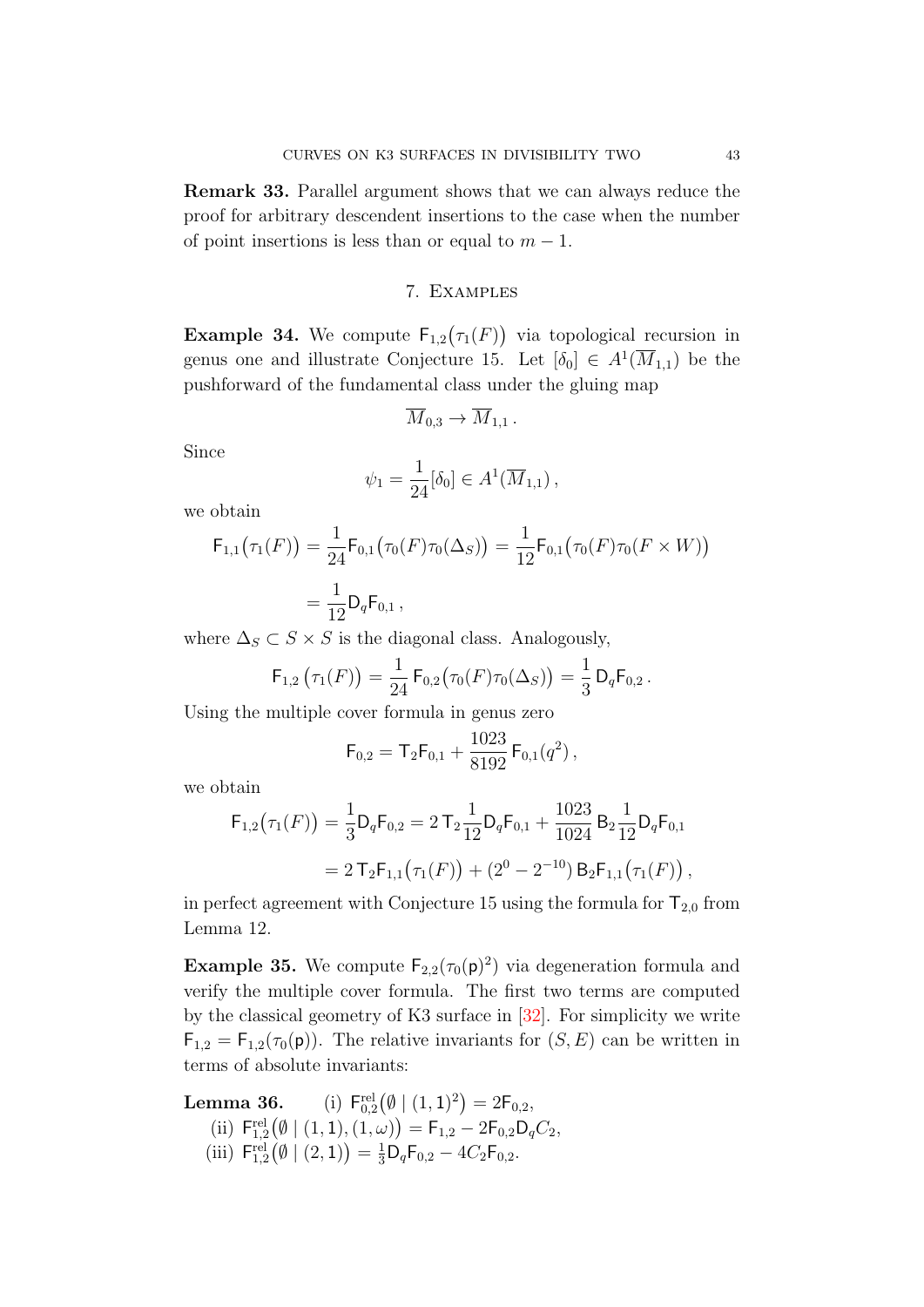Proof. It is a standard computation of the relative vs. absolute correspondence  $[28]$ .

The relative invariants for  $(\mathbb{P}^1 \times E, E)$  can be computed by the Gromov–Witten invariants of E.

**Lemma 37.** (i) 
$$
G_{0,1}^{\text{rel}}(\tau_0(\mathsf{p}) | (1,1)) = 1
$$
,  $G_{0,1}^{\text{rel}}(\emptyset | (1,\omega)) = 1$ ,  
\n(ii)  $G_{1,1}^{\text{rel}}(\tau_0(\mathsf{p}) | (1,\omega)) = D_q C_2$ ,  $G_{1,1}^{\text{rel}}(\tau_0(\mathsf{p})^2 | (1,1)) = 2D_q C_2$ ,  
\n(iii)  $G_{2,1}^{\text{rel}}(\tau_0(\mathsf{p})^2 | (1,\omega)) = (D_q C_2)^2$ ,  
\n(iv)  $G_{1,2}^{\text{rel}}(\tau_0(\mathsf{p})^2 | (2,\omega)) = D_q^2 C_2$ ,  $G_{1,2}^{\text{rel}}(\tau_0(\mathsf{p})^2 | (1,\omega)^2) = D_q^3 C_2$ .

Consider the degeneration where two point insertions move to the bubble  $\mathbb{P}^1 \times E$ . By Theorem [23,](#page-26-1)

$$
F_{2,2}(\tau_0(\mathsf{p})^2) = (F_{1,2} - 2F_{0,2}D_qC_2)4D_qC_2 + (\frac{1}{3}D_qF_{0,2} - 4C_2F_{0,2})2D_q^2C_2
$$
  
+  $(2F_{0,2})\frac{1}{2}(D_q^3C_2 + 4(D_qC_2)^2)$   
=  $36q + 8760q^2 + 754992q^3 + 36694512q^4 + \cdots$ 

On the other hand, the primitive generating series

$$
\mathsf{F}_{2,1}\bigl(\tau_0(\mathsf{p})^2\bigr) = \frac{\bigl(\mathsf{D}_q C_2\bigr)^2}{\Delta(q)}
$$

is computed in [\[7\]](#page-46-20) and one can apply the multiple cover formula to obtain a candidate for  $\mathsf{F}_{2,2}(\tau_0(\mathsf{p})^2)$ . The first few terms of the two generating series match. It is enough to conclude that the two generating series are indeed equal because the space of quasimodular forms with given weight is finite dimensional. However, it seems non-trivial to match the above formula from the degeneration with the formula provided by Conjecture [15.](#page-17-0)

### <span id="page-43-0"></span>Appendix A. A proof of degeneration formula

For a self-contained exposition, we present a proof of the degenera-tion formula which is parallel to the proof in [\[29,](#page-47-0) [30\]](#page-47-10). When  $m = 1, 2$ , a proof using symplectic geometry was presented in [\[24\]](#page-46-6).

**Perfect obstruction theory.** For simplicity assume  $n = 0$ . General cases easily follow from this case. Let  $\epsilon \colon \mathcal{S} \to \mathbb{A}^1$  be the total family of the degeneration and

$$
\overline{M}_g(\epsilon,\beta) \to \mathbb{A}^1
$$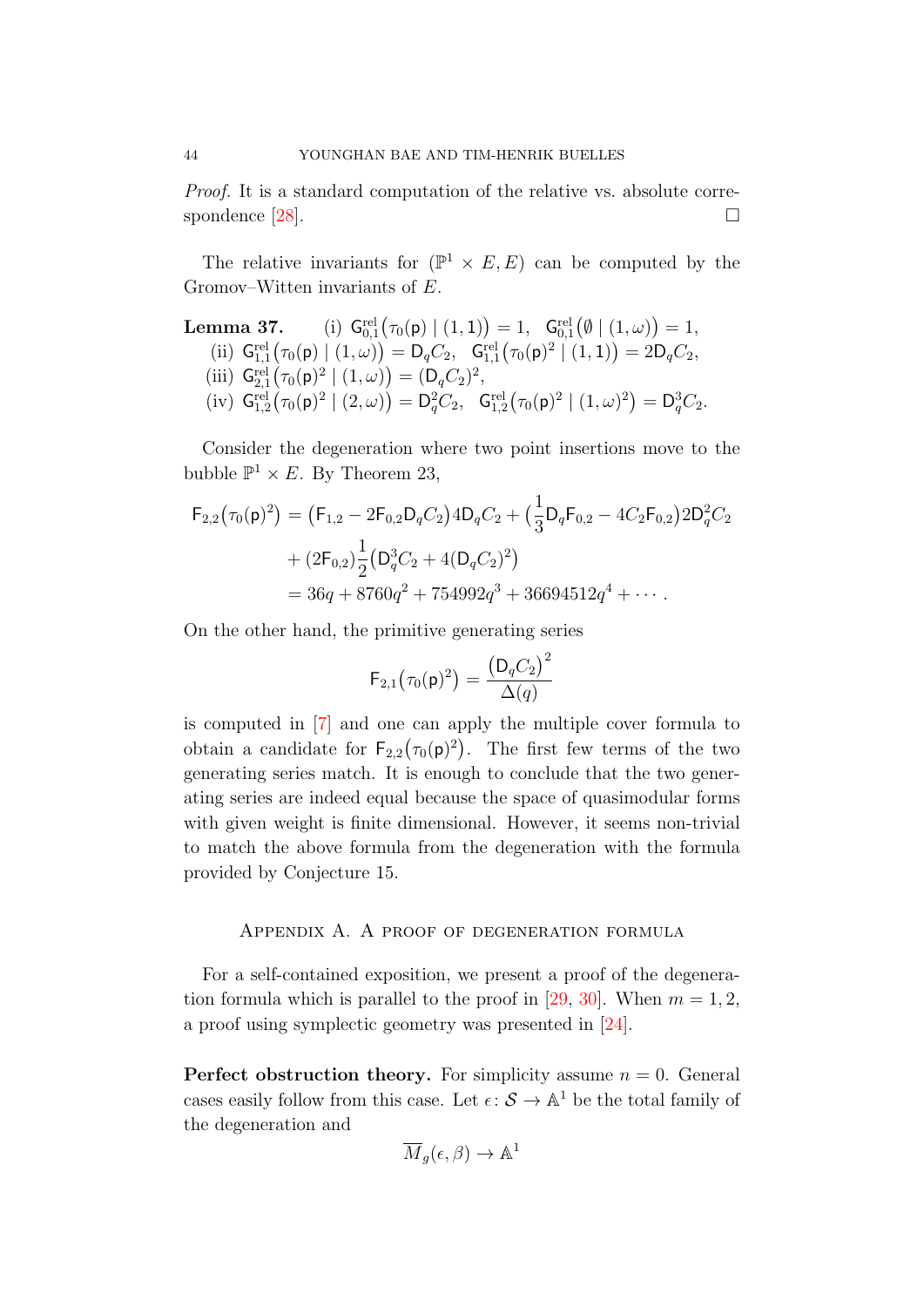be the moduli space of stable maps to the expanded target  $\widetilde{S}$ . For the relative profile  $\mu$ , the embedding

$$
\iota_{\mu} \colon \overline{M}_g(\mathcal{S}_0, \mu) \hookrightarrow \overline{M}_g(\epsilon, \beta)
$$

can be realized as a Cartier pseudo-divisor  $(L_{\mu}, s_{\mu})$ .

Let  $E_{\epsilon} \to \mathbb{L}_{\overline{\mathcal{M}}_{g}(\epsilon,\beta)}$  be the perfect obstruction theory constructed in [\[27\]](#page-46-21). Then the perfect obstruction theories  $E_0$  and  $E_\mu$  of  $\overline{M}_g(\mathcal{S}_0,\beta)$  and  $M_q(\mathcal{S}_0, \mu)$  sit in exact triangles

 $\mathbf{r}$ 

$$
L_0^{\vee} \to \iota_0^* \to E_{\epsilon} \to E_0 \xrightarrow{[1]}
$$
  

$$
L_{\mu}^{\vee} \to \iota_{\mu}^* E_{\epsilon} \to E_{\mu} \xrightarrow{[1]}
$$
.

On  $\overline{M}_q(\mathcal{S}_0,\mu)$ , the perfect obstruction theory splits as follows. Let E<sub>1</sub> and  $E_2$  be the perfect obstruction theory of relative stable map spaces  $\overline{M}_g(S/E, \beta_1)_\mu$  and  $\overline{M}_g(\mathbb{P}^1 \times E/E, \beta_2)_\mu$  respectively. There exists an exact triangle

<span id="page-44-0"></span>(18) 
$$
\bigoplus_{i=1}^{l(\mu)} (N_{\Delta_E/E \times E}^{\vee})_i \to \mathcal{E}_1 \boxplus \mathcal{E}_2 \to \mathcal{E}_{\mu} \xrightarrow{[1]}
$$

where  $(N_{\Delta_E/E\times E}^{\vee})_i$  is the pullback of the conormal bundle of the diagonal  $\Delta_E \subset E \times E$  along the *i*-th relative marking.

Reduced class. Let  $\rho: \widetilde{S} \to S \times \mathbb{A}^1 \to S$  be the projection. By pulling back the holomorphic symplectic form on S via  $\rho$ , one can define a cosection of the obstruction sheaf of  $E_{\epsilon}$ 

$$
Ob_{\overline{M}_g(\epsilon,\beta)} \to \mathcal{O},
$$

see [\[20,](#page-46-22) Section 5]. Dualizing the cosection gives a morphism

$$
\gamma\colon \mathcal{O}[1]\to \mathrm{E}_\epsilon\,.
$$

Let  $E_{\epsilon}^{\text{red}}$  be the cone of  $\gamma$  which gives the reduced class on  $\overline{M}_g(\epsilon,\beta)$ . Similarly we can construct

$$
\gamma_{\text{rel}} \colon \mathcal{O}[1] \to E_1
$$

for the moduli space of relative stable maps  $\overline{M}_q(S/E, \beta)$ .

Degeneration formula for reduced class. Restricting  $\gamma$  to  $\overline{M}_q(\mathcal{S}_0, \beta)$ and  $\overline{M}_q(\mathcal{S}_0,\mu)$ , we get

$$
\gamma_0 \colon \mathcal{O}[1] \to \iota_0^* \mathcal{E}_{\epsilon} \to \mathcal{E}_0
$$
  

$$
\gamma_{\mu} \colon \mathcal{O}[1] \to \iota_{\mu}^* \mathcal{E}_{\epsilon} \to \mathcal{E}_{\mu}
$$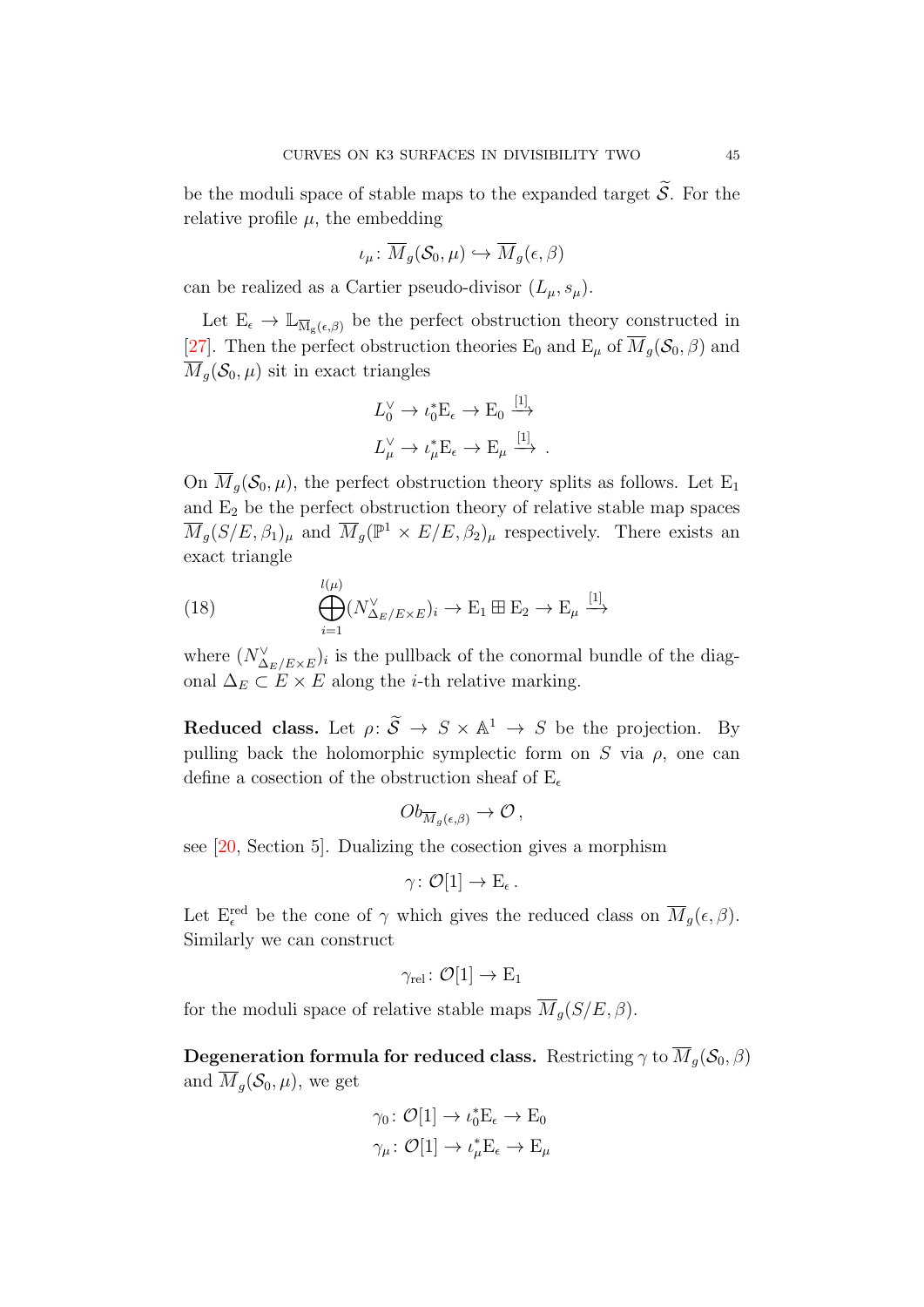where the compositions induce reduced classes. The exact triangles

$$
L_0^{\vee} \to \iota_0^* \mathcal{E}_{\epsilon}^{\text{red}} \to \mathcal{E}_0^{\text{red}} \xrightarrow{[1]},
$$
  

$$
L_{\mu}^{\vee} \to \iota_{\mu} \mathcal{E}_{\epsilon}^{\text{red}} \to \mathcal{E}_{\mu}^{\text{red}} \xrightarrow{[1]},
$$

still hold.

<span id="page-45-6"></span>Lemma 38. We have an exact triangle

$$
N_{\Delta_{E^l}/E^l \times E^l}^{\vee} \to \mathcal{E}_1^{\text{red}} \boxplus \mathcal{E}_2 \to \mathcal{E}_{\mu}^{\text{red}} \xrightarrow{[1]}
$$

on  $\overline{M}_q(\mathcal{S}_0, \mu)$  compatible with the structure maps to the cotangent complex.

Proof. Consider the diagram of complexes



where the middle horizontal morphisms are the exact triangle from [\(18\)](#page-44-0). The square on the top commutes because the cosections for  $\mathcal S$ and  $(S, E)$  are both coming from the holomorphic symplectic form on S. The vertical morphisms are exact triangles and hence induces a map between cones.

Now Theorem [23](#page-26-1) is a direct consequence of Lemma [38.](#page-45-6)

#### <span id="page-45-0"></span>**REFERENCES**

- <span id="page-45-3"></span>[1] T. M. Apostol, Introduction to analytic number theory, Springer-Verlag, New York-Heidelberg, 1976, Undergraduate Texts in Mathematics.
- <span id="page-45-5"></span>[2] Y. Bae, Tautological relations for stable maps to a target variety, Ark. Mat. 58 (2020), no. 1, 19–38.
- <span id="page-45-4"></span>[3] Y. Bae, D. Holmes, R. Pandharipande, J. Schmitt, and R. Schwarz, Pixton's formula and Abel-Jacobi theory on the Picard stack, arXiv:2004.08676, 2020.
- <span id="page-45-1"></span>[4] M. Bershadsky, S. Cecotti, H. Ooguri, and C. Vafa, Holomorphic anomalies in topological field theories, Nuclear Phys. B 405 (1993), no. 2-3, 279–304.
- <span id="page-45-2"></span>[5] M. Bershadsky, S. Cecotti, H. Ooguri, and C. Vafa, Kodaira-Spencer theory of gravity and exact results for quantum string amplitudes, Comm. Math. Phys. 165 (1994), no. 2, 311–427.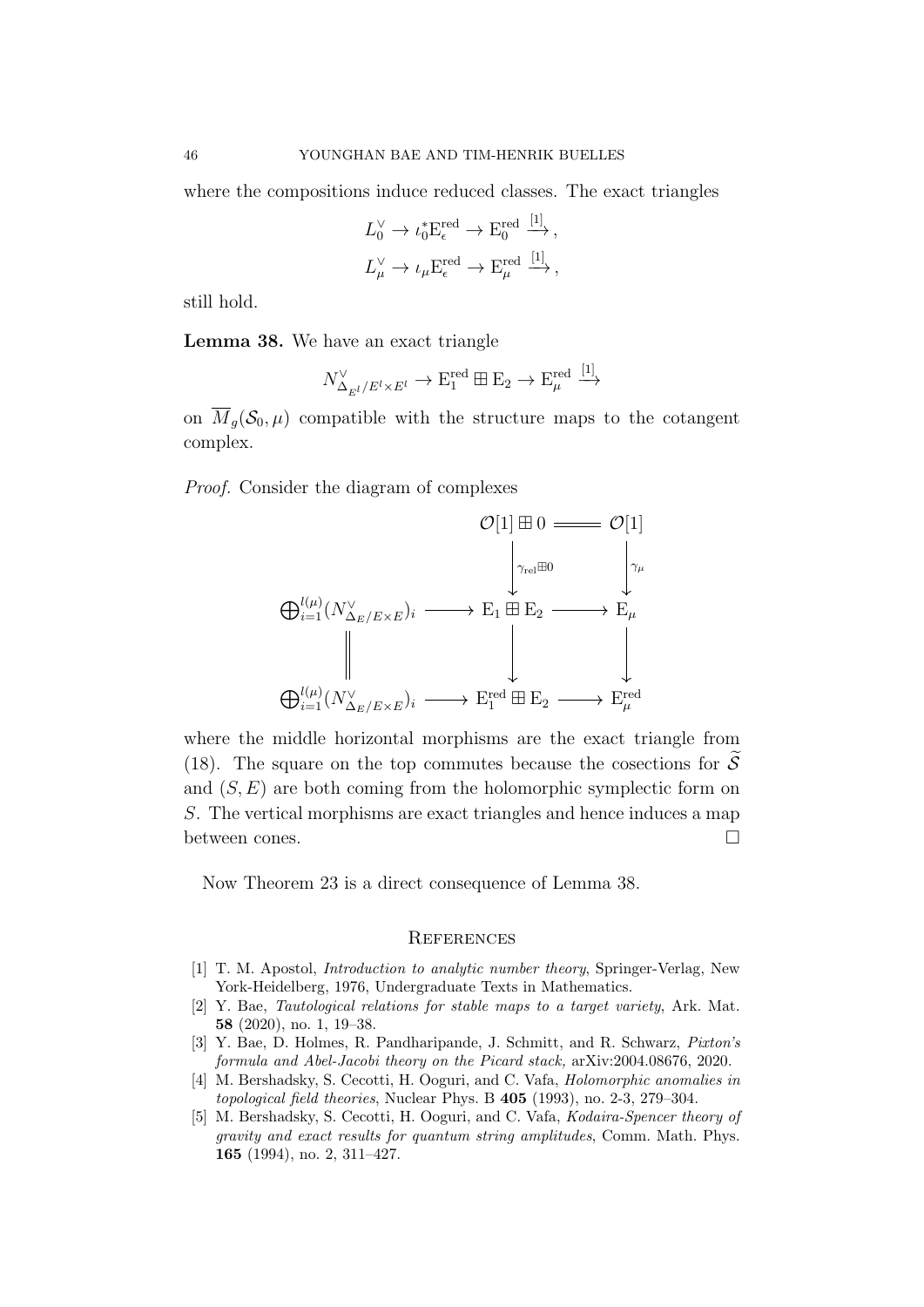- <span id="page-46-4"></span>[6] P. Bousseau, H. Fan, S. Guo, and L. Wu, Holomorphic anomaly equation for  $(\mathbb{P}^2, E)$  and the Nekrasov-Shatashvili limit of local  $\mathbb{P}^2$ , arXiv:2001.05347, 2020.
- <span id="page-46-20"></span>[7] J. Bryan and N. C. Leung, The enumerative geometry of K3 surfaces and modular forms, J. Amer. Math. Soc. 13 (2000), no. 2, 371–410.
- <span id="page-46-0"></span>[8] J. Bryan, G. Oberdieck, R. Pandharipande, and Q. Yin, Curve counting on abelian surfaces and threefolds, Algebr. Geom. 5 (2018), no. 4, 398–463.
- <span id="page-46-10"></span>[9] T.-H. Buelles, Gromov–Witten classes of K3 surfaces, arXiv:1912.00389, 2019.
- <span id="page-46-18"></span>[10] A. Buryak, S. Shadrin, and D. Zvonkine, Top tautological group of  $\mathcal{M}_{q,n}$ , J. Eur. Math. Soc. (JEMS) 18 (2016), no. 12, 2925–2951.
- <span id="page-46-2"></span>[11] H.-L. Chang, S. Guo, and J. Li, BCOV's Feynman rule of quintic 3-folds, arXiv:1810.00394, 2018.
- <span id="page-46-17"></span>[12] E. Clader, F. Janda, X. Wang, and D. Zakharov, Topological recursion relations from Pixton's formula, arXiv:1704.02011, 2017.
- <span id="page-46-11"></span>[13] T. Coates, A. Givental, and H.-H. Tseng, Virasoro Constraints for Toric Bundles, arXiv:1508.06282, 2015.
- <span id="page-46-9"></span>[14] W. Duke and P. Jenkins, On the zeros and coefficients of certain weakly holomorphic modular forms., Pure Appl. Math. Q. 4 (2008), no. 4, 1327-1340 (English).
- <span id="page-46-13"></span>[15] C. Faber and R. Pandharipande, Relative maps and tautological classes, J. Eur. Math. Soc. (JEMS) 7 (2005), no. 1, 13–49.
- <span id="page-46-3"></span>[16] S. Guo, F. Janda, and Y. Ruan, Structure of Higher Genus Gromov-Witten Invariants of Quintic 3-folds, arXiv:1812.11908, 2018.
- <span id="page-46-14"></span>[17] F. Janda, R. Pandharipande, A. Pixton, and D. Zvonkine, Double ramification cycles on the moduli spaces of curves, Publ. Math. Inst. Hautes Etudes Sci. ´ 125 (2017), 221–266.
- <span id="page-46-5"></span>[18] M. Kaneko and D. Zagier, A generalized Jacobi theta function and quasimodular forms, The moduli space of curves (Texel Island, 1994), Progr. Math., vol. 129, Birkhäuser Boston, Boston, MA, 1995, pp. 165–172.
- <span id="page-46-15"></span>[19] S. Keel, Intersection theory of moduli space of stable n-pointed curves of genus zero, Trans. Amer. Math. Soc. 330 (1992), no. 2, 545–574.
- <span id="page-46-22"></span>[20] Y.-H. Kiem and J. Li, Low degree GW invariants of surfaces II, Sci. China Math. 54 (2011), no. 8, 1679–1706.
- <span id="page-46-16"></span>[21] A. Klemm, D. Maulik, R. Pandharipande, and E. Scheidegger, Noether-Lefschetz theory and the Yau-Zaslow conjecture, J. Amer. Math. Soc. 23 (2010), no. 4, 1013–1040.
- <span id="page-46-8"></span>[22] N. Koblitz, Introduction to elliptic curves and modular forms, second ed., Graduate Texts in Mathematics, vol. 97, Springer-Verlag, New York, 1993.
- <span id="page-46-12"></span>[23] R. Kramer, F. Labib, D. Lewanski, and S. Shadrin, The tautological ring of  $\mathcal{M}_{g,n}$  via Pandharipande-Pixton-Zvonkine r-spin relations, Algebr. Geom. 5 (2018), no. 6, 703–727.
- <span id="page-46-6"></span>[24] J. Lee and N. C. Leung, Yau-Zaslow formula on K3 surfaces for non-primitive classes, Geom. Topol. 9 (2005), 1977–2012.
- <span id="page-46-7"></span>[25] J. Lee and N. C. Leung, Counting elliptic curves in K3 surfaces, J. Algebraic Geom. 15 (2006), no. 4, 591–601.
- <span id="page-46-1"></span>[26] H. Lho and R. Pandharipande, Stable quotients and the holomorphic anomaly equation, Adv. Math. 332 (2018), 349–402.
- <span id="page-46-21"></span>[27] J. Li, A degeneration formula of GW-invariants, J. Differential Geom. 60 (2002), no. 2, 199–293.
- <span id="page-46-19"></span>[28] D. Maulik and R. Pandharipande, A topological view of Gromov-Witten theory, Topology 45 (2006), no. 5, 887–918.